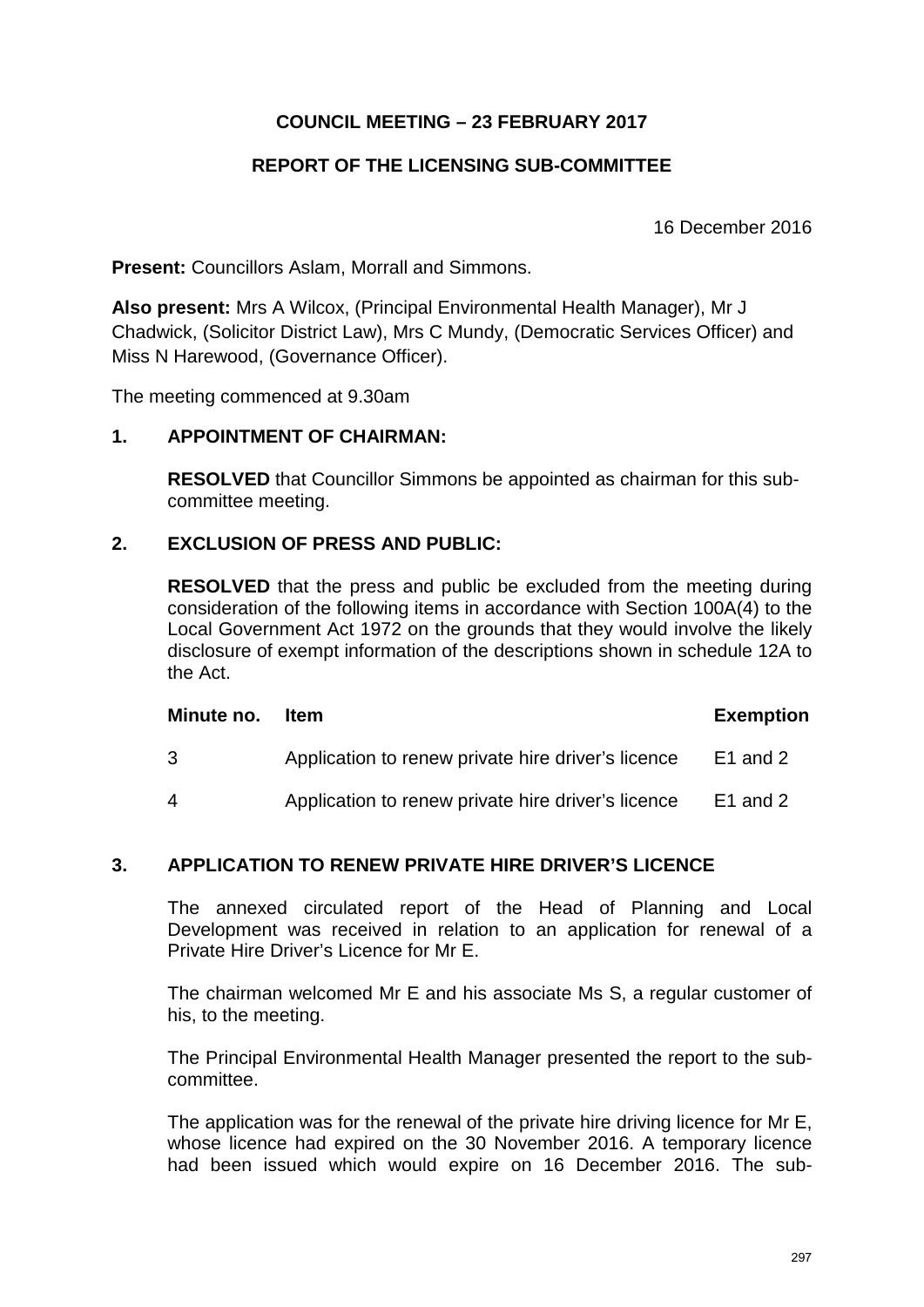committee was being asked to make a decision as to whether Mr E's licence should be renewed.

Mr E had failed to notify the licensing authority of endorsements received since obtaining the licence. Mr E had a total of four endorsements on his licence in relation to exceeding the statutory speed limit on a public road. Of the four listed, two had been issued three years ago with a further two being acquired in 2016. The Licensing Policy clearly states that the council should be informed of any such endorsement within 14 days.

The chairman asked Mr E why he considered that the council should agree to the renewal of his licence.

Mr E was apologetic and explained why he had failed to notify the licensing authority of the endorsements which he said was due to an oversight because of the demands and pressures of his employment, and the process of recently obtaining an operator's licence. He stressed the importance of retaining his licence as this was his only source of income.

Councillor Morrall asked Mr E to explain how the endorsements came about and the speed at which he was travelling at the time.

Mr E proceeded to explain each endorsement on his licence. The initial endorsements occurred whilst Mr E was working as a delivery driver. The more recent convictions had happened on the same day and he had been exceeding the limit by 6mph. Mr E advised that he would take more care in the future to ensure that he did not gain another speeding sanction.

Councillor Aslam asked Mr E why he believed that he would be more careful as a taxi driver as opposed to being a delivery driver.

Mr E replied by explaining that the safety of his passengers, along with the rest of the community and to that of himself was paramount and that he would ensure that he was more cautious within speed limits and responsible. He was also conscious that he could risk losing his livelihood which he did not want.

The chairman adjourned the meeting at 9.35am.

The chairman reconvened the meeting at 9.45am.

#### **Decision:**

**Resolved** that the application for a private hire vehicle be granted, subject to Mr E taking, and passing, a D.S.A. test.

#### **Reasons for decision:**

• Mr E failed under paragraph 3.43 of the Borough Council of Wellingborough's Operational Policy and conditions governing taxi and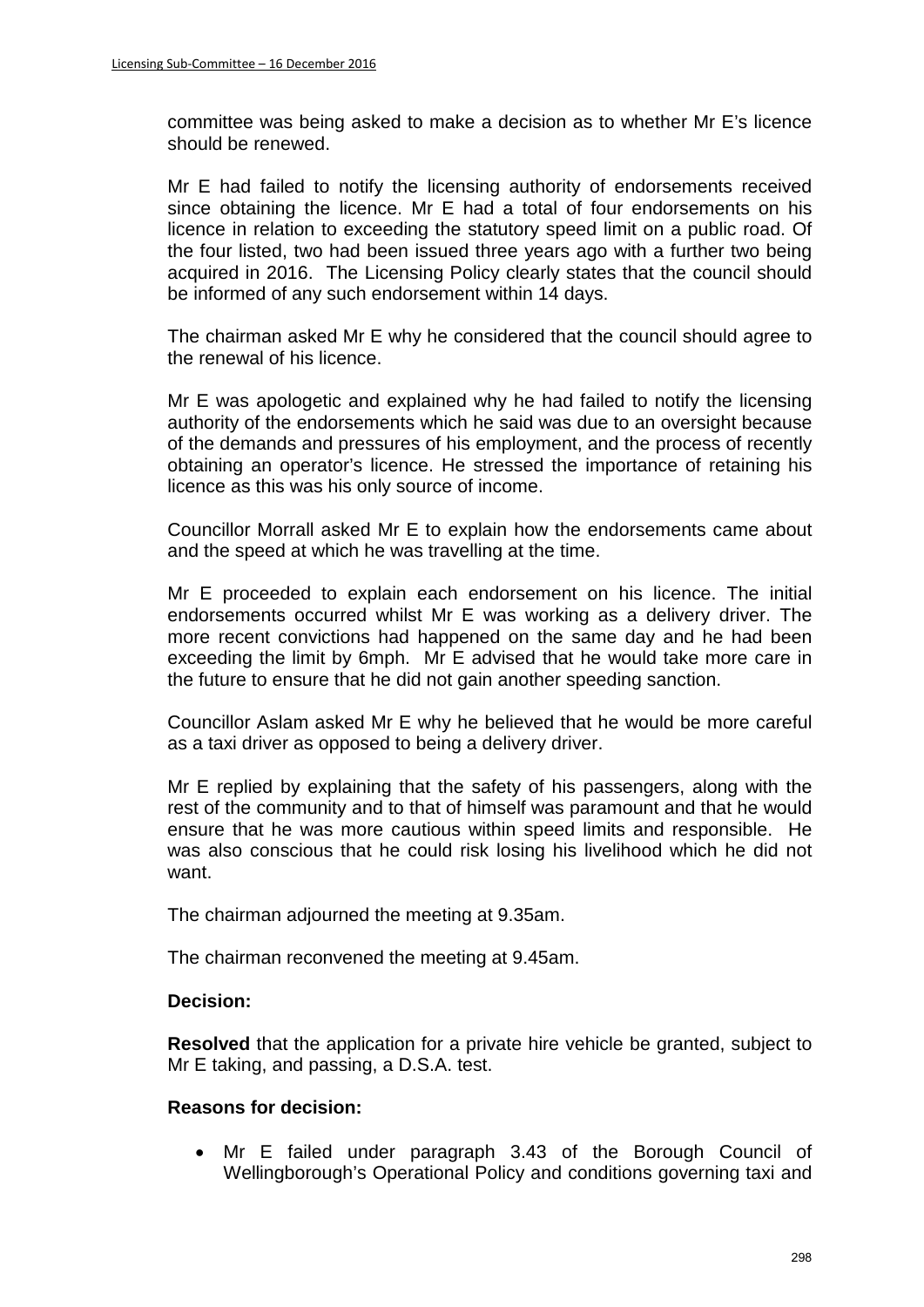private hire licensing to notify the council of the offences for which he received Fixed Penalty Notices;

• he needed to assure the council that he remained a fit and proper person to hold a PHV driver's licence.

Following the decision Mr E pleaded with the sub-committee not to take the temporary licence away as he was worried that he would have to wait several months in order to take the test.

He was advised by the Principal Environmental Health Manager to use a company called Diamond, registered by the DVLA, who would be able to book his test within a matter of weeks.

## **4. APPLICATION TO RENEW PRIVATE HIRE DRIVER'S LICENCE**

The annexed circulated report of the Head of Planning and Local Development was received in relation to an application for a Private Hire Driver's Licence for Mr A.

The meeting commenced at 10am.

The chairman welcomed Mr A to the sub-committee meeting.

The Principal Environmental Health Manager presented the report to the subcommittee.

The application was to consider whether Mr A was a 'fit and proper' person to be granted a private hire driving licence following the disclosures highlighted in the Disclosure and Barring Service (DBS) report. There were three convictions which the chairman asked Mr A to expand on.

Mr A explained each of the convictions one of which had taken place in 2002 and two in 2005.

There were no further questions and the chairman adjourned the meeting at 10am.

The chairman reconvened the meeting at 10.15am.

## **Decision:**

**Resolved** that the application for a private hire driver's licence for Mr A be granted.

## **Reasons for decision:**

The sub-committee believed that, having heard from the applicant, he was a fit and proper person notwithstanding his previous convictions from 2002 and 2005.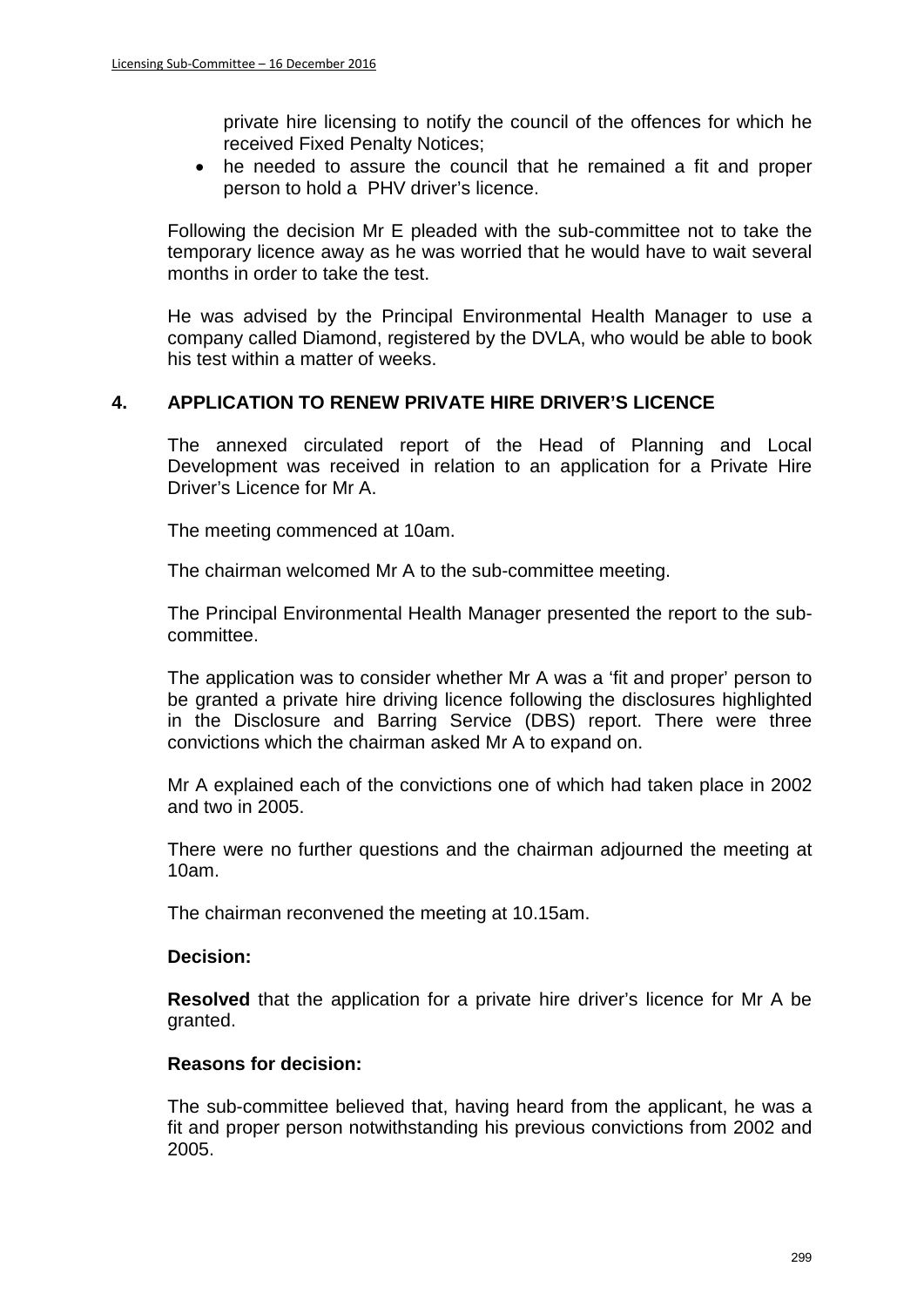The chairman closed the meeting at 10.25am.

Chairman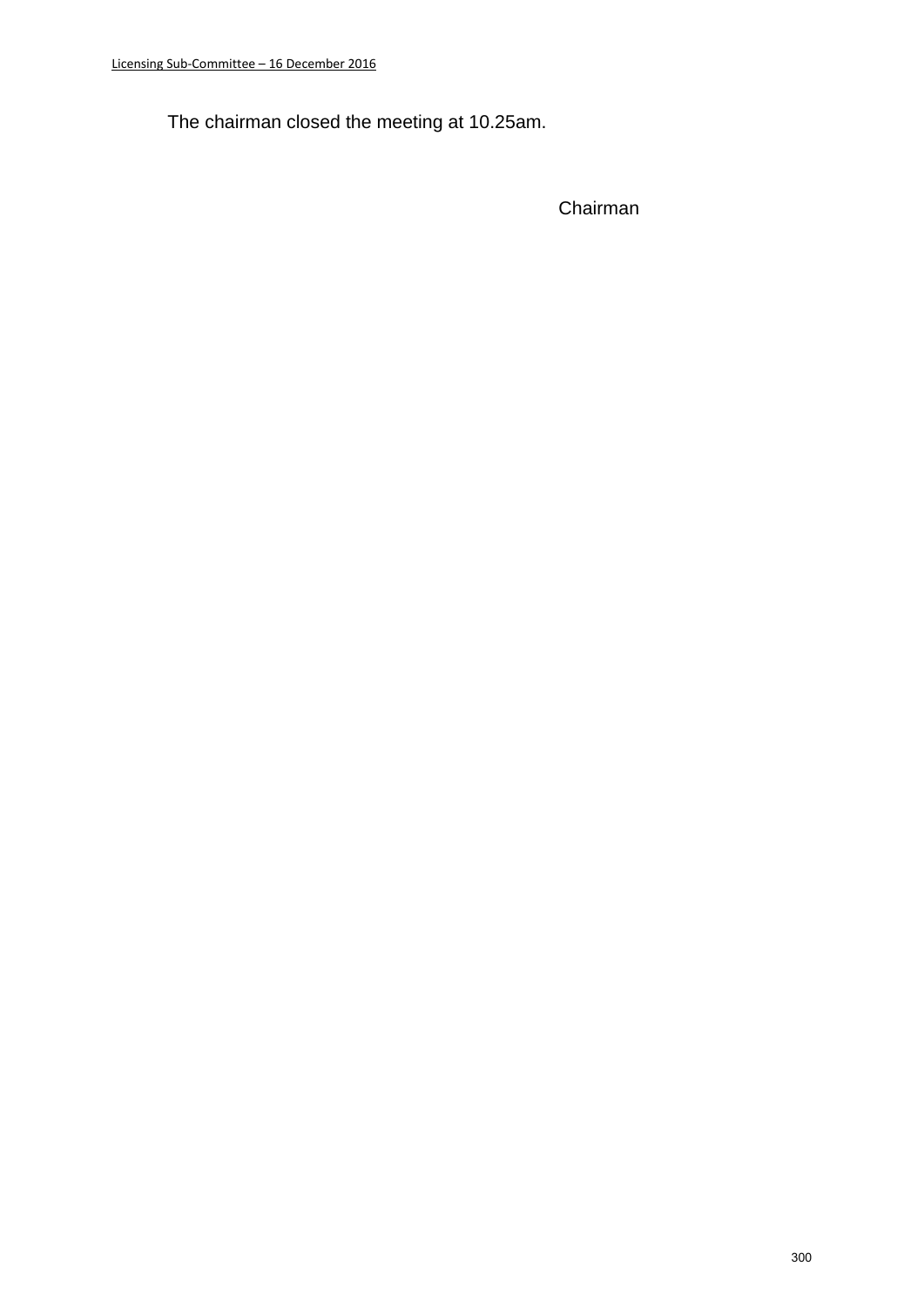# **COUNCIL MEETING – 23 FEBRUARY 2017**

# **REPORT OF THE LICENSING SUB-COMMITTEE**

27 January 2017

**Present:** Councillors Maguire, Morrall and Simmons.

**Also present:** Mrs A Wilcox,(Principal Environmental Health Manager), Mr J Chadwick, (Solicitor District Law), Mrs C Mundy, (Democratic Services Officer) and Miss N Harewood, (Governance Officer).

The meeting commenced at 9.30am

## **1. APPOINTMENT OF CHAIRMAN:**

**RESOLVED** that Councillor Simmons be appointed as chairman for this subcommittee meeting.

# **2. EXCLUSION OF PRESS AND PUBLIC:**

**RESOLVED** that the press and public be excluded from the meeting during consideration of the following items in accordance with Section 100A(4) to the Local Government Act 1972 on the grounds that they would involve the likely disclosure of exempt information of the descriptions shown in schedule 12A to the Act.

#### **Minute no.** Title **Exemption**

- 3 Application for private hire driver's licence E1 and 2
- 4 Application to revoke or suspend a private hire E1 and 2 driver's licence and Hackney Carriage driver's licence

#### **3. APPLICATION FOR A PRIVATE HIRE DRIVER'S LICENCE**

The annexed circulated report of the Head of Planning and Local Development was received in relation to an application for a Private Hire Driver's Licence for Mr L.

The chairman welcomed Mr L to the meeting.

The Principal Environmental Health Manager presented the report to the subcommittee.

The application was for a private hire driving licence. Relevant information had come before the authority which may affect the decision as to whether Mr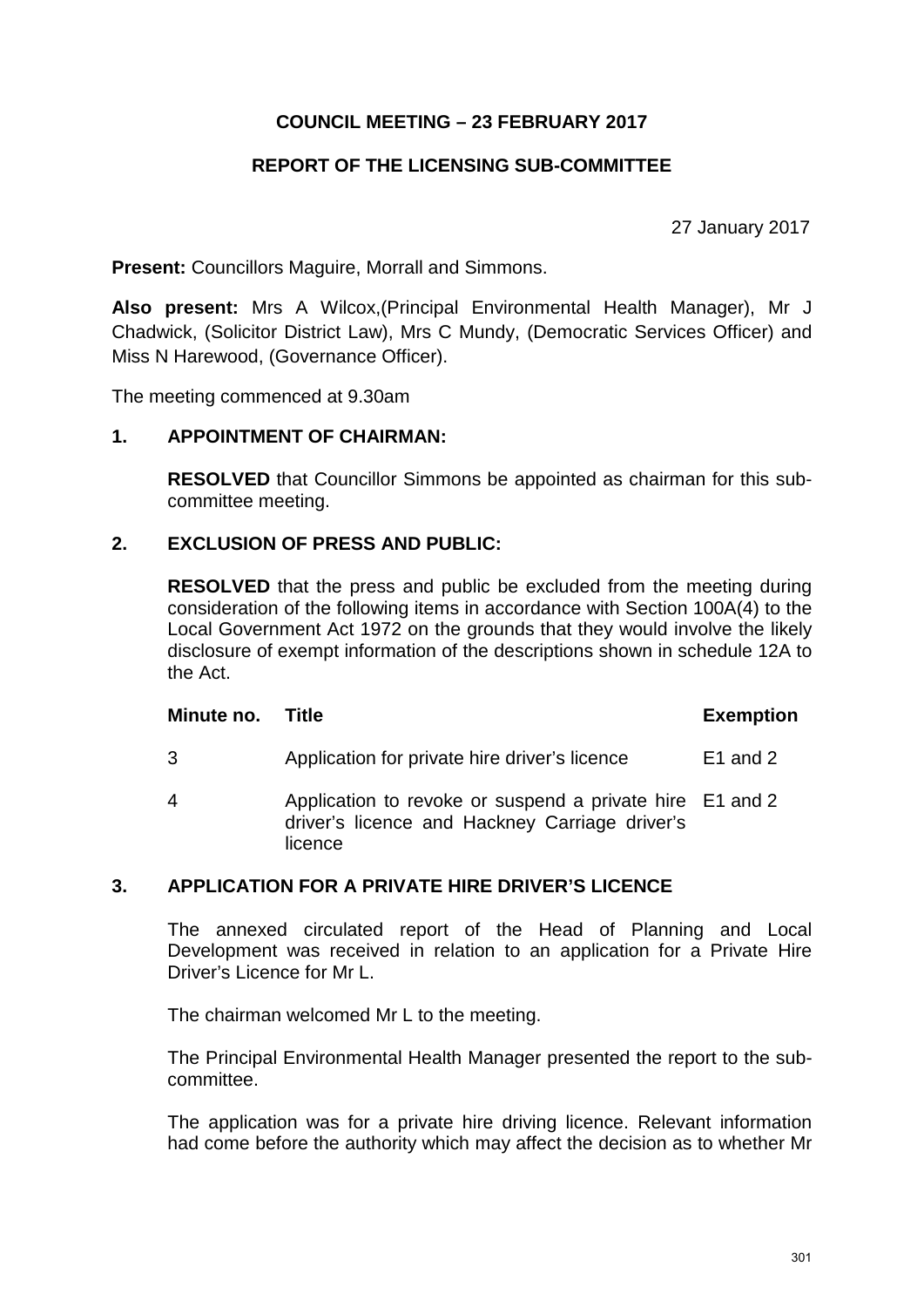L was a 'fit and proper' person to hold a private hire driver's licence, as prescribed by the Local Government (Miscellaneous Provisions) Act 1976.

The chairman asked the applicant if he wished to address the meeting.

The applicant confirmed that the information on the Disclosure and Barring Services records related to incidents, the majority of which had happened over 25 years ago. He had previously held a licence for 15 years driving in Wellingborough, which had lapsed due to serious illness. During the period he held such licence there had been no issues.

The Principal Environmental Health Manager confirmed that this was correct and that there had been no issues during the time the applicant held a licence.

The chairman adjourned the meeting at 9.50am. The meeting reconvened at 9.55am.

#### **Decision:**

**Resolved** that the private hire driver's licence be granted.

#### **Reason:**

The sub-committee was satisfied that the applicant was a fit and proper person.

## 4. **APPLICATION TO REVOKE OR SUSPEND A PRIVATE HIRE DRIVER'S LICENCE AND HACKNEY CARRIAGE DRIVER'S LICENCE**

The annexed circulated report of the Head of Planning and Local Development was received in relation to the potential revocation or suspension of a private hire driver's licence and hackney carriage driver's licence.

The chairman welcomed Mr S and his representative and colleague to the meeting

The Principal Environmental Health Manager presented her report to committee. She informed the meeting that Mr S held both a private hire and hackney carriage driver's licences which had both been issued on 29 November 2016 and would expire on 30 November 2019. At the time of renewal, information was awaited from the Disclosure and Barring Service. As Mr S was an existing licence holder the licenses were issued on the basis that he was a 'fit and proper' person to hold such licenses. When the DBS information was received it highlighted an incident from August 2015 which officers had not been notified of and the sub-committee was now being asked to make a decision as to whether Mr S remained a fit and proper person to hold such licences.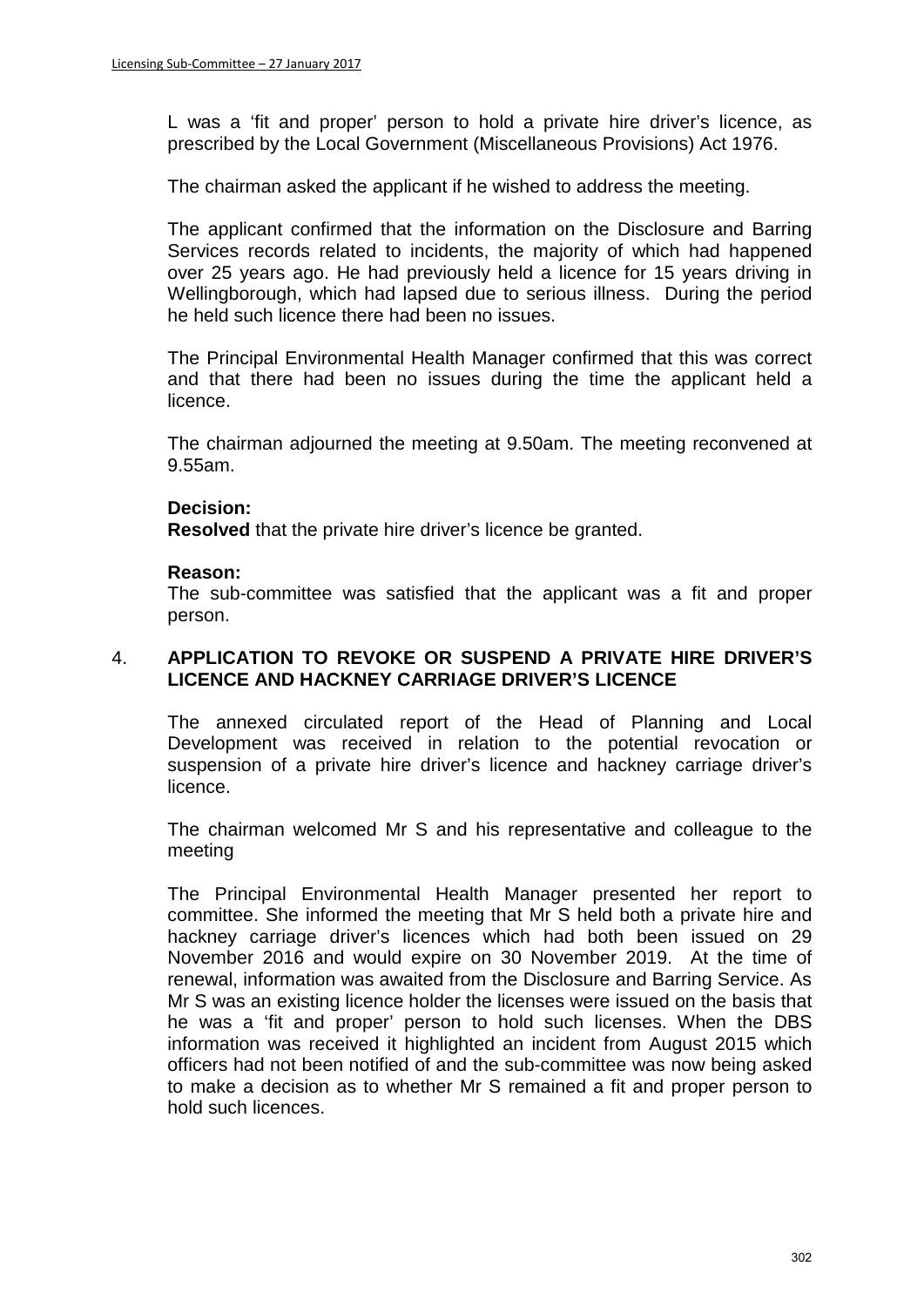The chairman asked Mr S if he understood why he was before the subcommittee. He confirmed that he did and asked that his representative speak on his behalf. This was agreed by the chairman.

Mr S's representative addressed the meeting. He explained that he had recently met Mr S and had ascertained that he had purchased a business in August 2015, becoming a Director thereof and employing a manager to run it on his behalf. Within a few days of purchasing the business Trading Standards had visited and found some safety issues for which he had subsequently been prosecuted. He had then sold the business. He had not notified the Licensing Section as he did not realise that any conviction needed to be reported, he thought this only related to driving convictions.

Councillors asked questions of Mr S, including whether he had realised that on buying the company that he could be personally liable. Mr S confirmed that he had not been aware of this and following the issue had immediately sold the company.

He was also asked whether he had fully read and understood the council's policy. Mr S confirmed that he could read English well but did not always fully understand.

The Principal Environmental Health Manager addressed Mr S and clarified that is was of great importance that he had read and understood the policy; if he was having difficulty in doing so he needed to speak to the Licensing Section who would help him.

The chairman adjourned the meeting at 10.30am. The meeting was reconvened at 10.45am.

#### **Decision:**

**Resolved** that no further action be taken.

#### **Reason:**

The sub-committee was satisfied that the driver remained a fit and proper person notwithstanding the offences disclosed by the Disclosure Barring Service check and the failure to disclose those offences in his renewal application.

The sub-committee strongly urged the driver to read the driver conditions and policies as they apply to drivers and to discuss these issues with a Licensing Officer in the near future so as to demonstrate his understanding of the same.

The chairman closed the meeting at 11am.

Chairman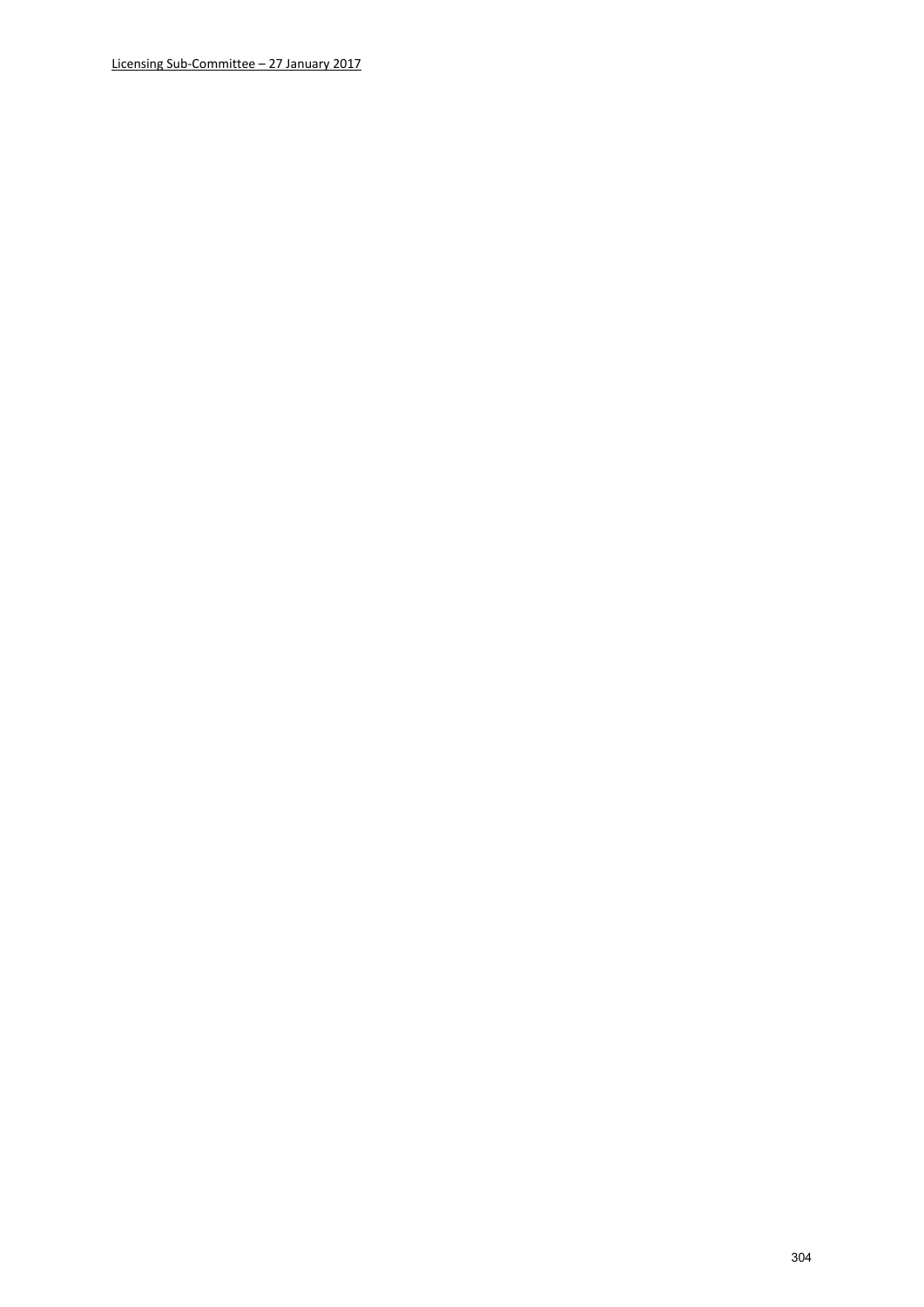# **COUNCIL MEETING – 23 FEBRUARY 2017**

# **REPORT OF THE PLANNING COMMITTEE**

14 December 2016

Present: Councillors Ward (Chairman), Morrall (Vice-Chairman), Aslam, Bell, Graves, Griffiths, Hallam, G Lawman, Lloyd and Scarborough.

Miss J Thomas, (Head of Planning and Local Development), Ms M Simmons, (Principal Planning and Building Control Manager), Mrs E Buchanan, (Assistant Principal Development Management Officer), Mr S Aley, (Legal Adviser) and Mrs F Hubbard, (Democratic Services Officer).

(Councillor L Lawman attended the meeting as an observer).

## **1. APOLOGIES FOR ABSENCE**

**RESOLVED** to note that an apology for absence was received from Councillor Maguire.

## **2. DECLARATIONS OF INTERESTS**

**RESOLVED** to note that in accordance with the Localism Act 2011 and the Council's Code of Conduct and rules of procedure, the under-mentioned Councillors declared an interest in the following items:

| <b>Councillor</b> | <b>Minute No</b> | <b>Item</b>     | <b>Description of Interest</b>                                                                                          |
|-------------------|------------------|-----------------|-------------------------------------------------------------------------------------------------------------------------|
| Bell              | 25               | WP/16/00595/TCA | Other $-$ the applicant<br>is my landlord                                                                               |
| Griffiths         | 23               | WP/16/00536/EXT | Other $-$ as Leader of the<br>Council I have<br>had discussions with<br>the applicant with regard<br>to our town centre |
| Hallam            | 6                | WP/16/00614/FUL | Other $-1$ know the<br>applicant                                                                                        |

## **3. CONFIRMATION OF MINUTES – 16 NOVEMBER 2016**

**RESOLVED** that the minutes of the meeting held on 16 November 2016, be confirmed and signed.

# **4. REPORT OF THE HEAD OF PLANNING AND LOCAL DEVELOPMENT**

**RESOLVED** that the annexed circulated report of the Head of Planning and Local Development, be received on the applications for planning permission, listed building consent, building regulation approvals and appeals information.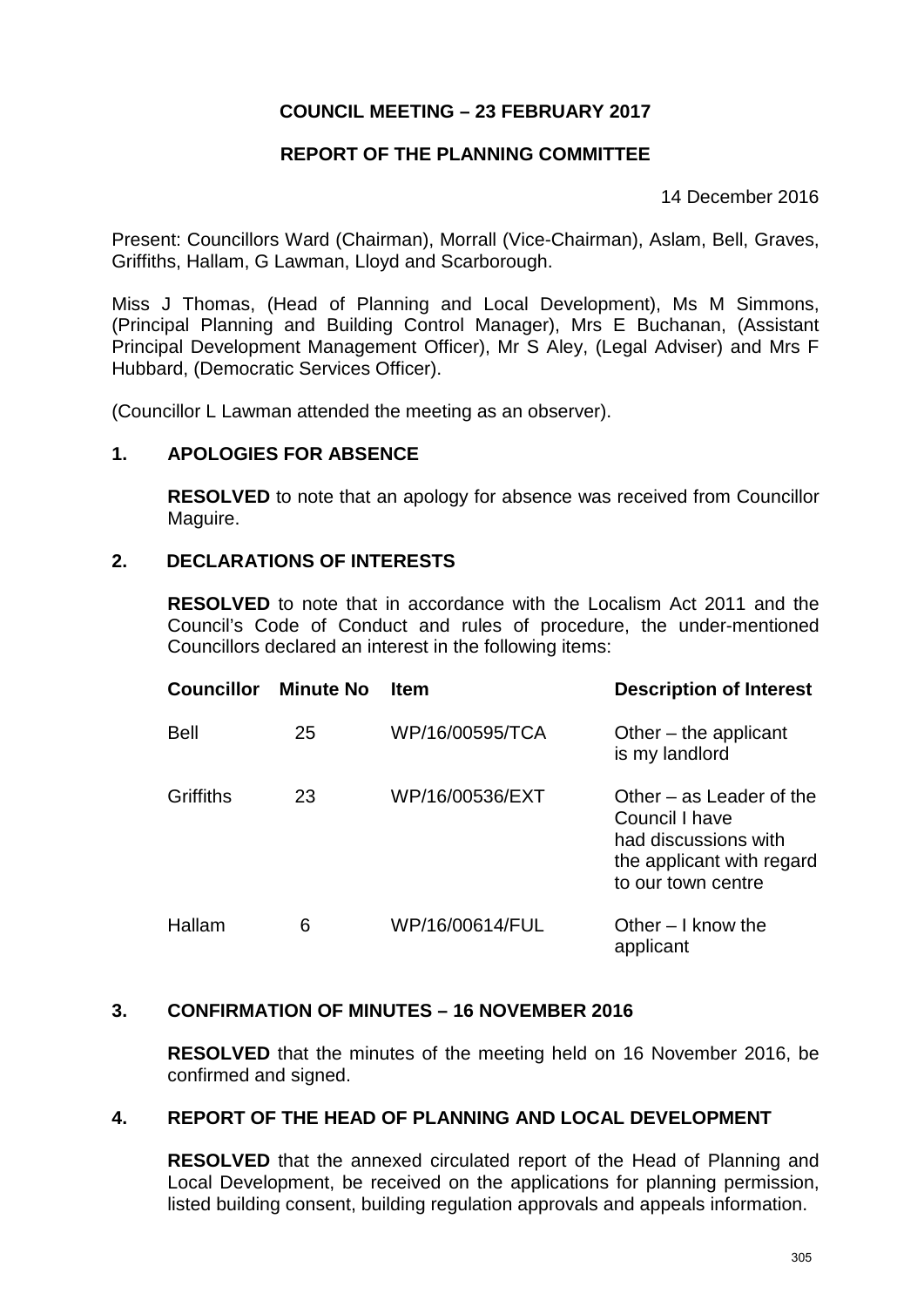## **5. PLANNING APPLICATION WP/16/00630/FUL – BOWLING GREEN ROAD BETWEEN 12 AND 14 HATTON AVENUE, WELLINGBOROUGH**

The annexed circulated report of the Head of Planning and Local Development was received, on planning application WP/16/00630/FUL, for the demolition of existing pavilion and erection of 3 no. two storey, 4 bedroom dwelling houses and two no. single storey 3 bedroom dwelling houses and associated garages and landscape works at Bowling Green between 12 and 14 Hatton Avenue, Wellingborough for Mr R Nash.

The report detailed the proposal, description of the site, the planning history, relevant planning policies, outcome of consultations and an assessment of the proposal.

The Head of Planning and Local Development recommended that the planning application be approved subject to the conditions set out in the report.

 The site viewing group visited the site on 13/12/2016 and a record of the visit was set out in the circulated notes.

 Requests to address the meeting had been received from an objector, a local resident and the agent.

The Chairman allowed the speakers to address the meeting and the committee was given the opportunity to ask questions of clarification.

 The objector lives opposite the proposed site and had concerns about the height of the roof lines of the 3 dwelling houses and the impact this would bring. He noted that the roof lights had been removed but asked if it could be conditioned that they could not be installed in the future due to the overall impact this would have on the street scene.

A resident who lives at the rear of the development (11A Hatton Street) had concerns that his property would be overlooked and wouldn't want to see any bedrooms in the roof space but pleased that the bungalow to the rear would be set down slightly. The speaker stated that the applicant had been very helpful and he had been promised that new fences would be installed and also planting to hide the development and hoped that these promises would be kept.

The agent felt the development complemented the surrounded buildings and stated that the applicant had engaged with residents. In response to the comment made by the resident from Hatton Street, he confirmed that there would be landscaping along side the boundary and that part of the development would be graded and lowered.

The Chairman then invited the committee to determine the application.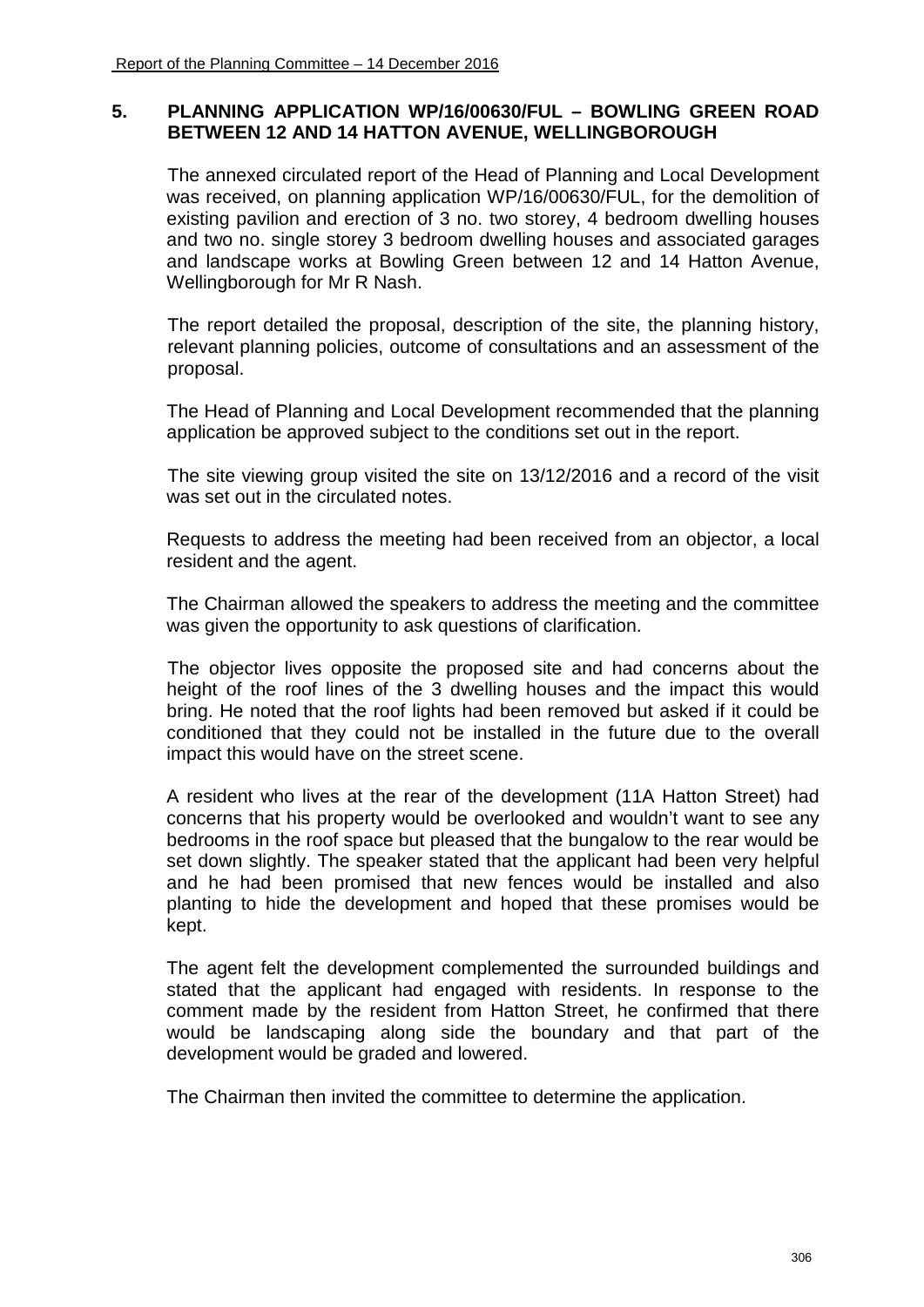Members welcomed the scheme but asked that several conditions be added as follows:

- (i) remove future permitted development rights on the site relating to extensions and alterations to roofs and dormers (Classes A, B and C);
- (ii) a landscaping scheme;
- (iii) ensure adequate ground levels are in place for the bungalow in the rear corner.

 It was proposed by Councillor Morrall and seconded by Councillor Lawman that the planning application be approved.

 On being put to the vote, the motion for approval was carried by 9 votes for approval and 1 against.

**RESOLVED** that the planning application be approved subject to the following conditions:

1. The development shall be begun not later than the expiration of three years beginning with the date of this permission.

Reason: Required to be imposed pursuant to S51 of the Planning and Compulsory Purchase Act 2004.

2. This consent is based on drawings 0600-000-P2, 0600-010-P1, 0600- 030-P1, 0600-340-P1, 0600-341-P1, 0600-350-P1 received 17 October 2016, amended drawings 0600-100-P2, 0600-110-P2, 0600-111-P2, 0600-120-P2, 0600-121-P2, 0600-130-P2, 0600-131-P2, 0600-300-P2, 0600-310-P2, 0600-311-P2, 0600-320-P2, 0600-321-P2, 0600-330-P2, 0600-331-P2 received 14 November 2016 and amended drawings 0600-140-P2, 0600-150-P2, 0600-351-P2 received 17 November 2016.

Reason: To ensure that the development is carried out in accordance with the approved plans.

3. Representative samples of all external facing and roofing materials shall be submitted to and approved in writing by the local planning authority before the development is commenced.

Reason: In the interest of the visual amenity of the area in accordance with policy 8 (d) (i) of the North Northamptonshire Joint Core Strategy.

4. The means of access must be laid out as a shared private drive having a width of no less than 4.5m for a distance of 10m in rear of the highway boundary.

Reason: In the interest of highway safety in accordance with policy 8 (b) (i) of the Joint Core Strategy.

5. To prevent loose material being carried onto the public highway the driveways must be paved with a hard bound surface for a minimum of 5m in rear of the highway boundary.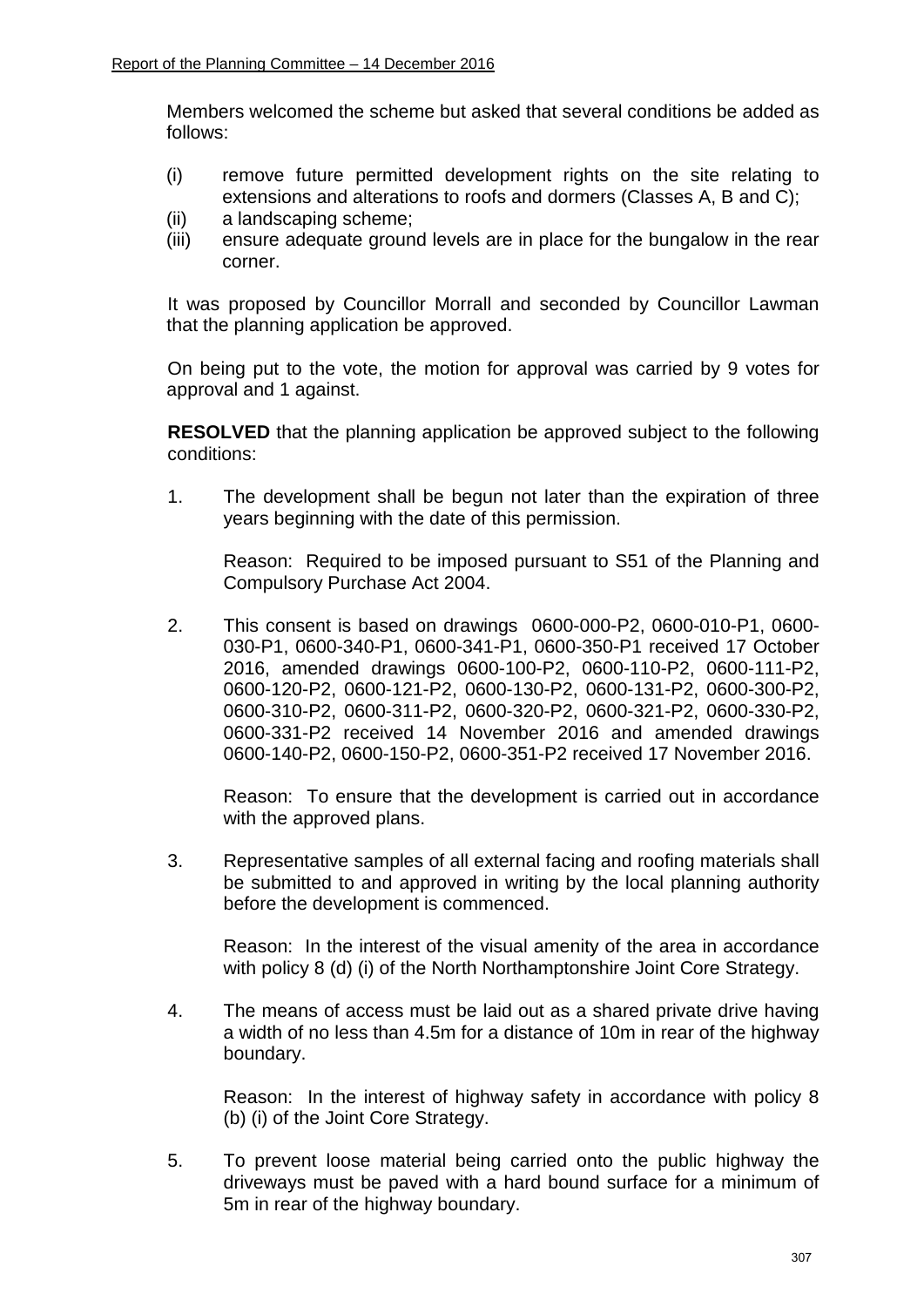Reason: In the interest of highway safety in accordance with policy 8 (b) (i) of the Joint Core Strategy.

6. A positive means of drainage must be installed to ensure that surface water from the driveway does not discharge onto the highway.

Reason: In the interest of highway safety in accordance with policy 8 (b) (i) of the Joint Core Strategy.

7. Pedestrian to vehicle visibility of 2m x 2m above a height of 0.6m must be provided and maintained in both directions at the point of vehicular access into the site.

Reason: In the interest of highway safety in accordance with policy 8 (b) (i) of the Joint Core Strategy.

8. The development hereby approved shall be compliant with requirement M4 (2) (accessible and adaptable dwellings) of the Building Regulations.

Reason: In order to comply with policy 30 (c) of the Joint Core Strategy.

- 9. Before construction site begins the developer shall undertake:
	- 1. A preliminary risk assessment.

Should the preliminary risk assessment identify the need for further investigation.

2. A site investigation scheme to provide a detailed assessment of the risk to all receptors, including off site receptors.

3. A remediation proposals based on the results of the site investigation and risk assessment in 2. above giving full details of remediation required.

The preliminary risk assessment, site investigation and remediation proposals shall be agreed with the local planning authority.

On completion of the remediation but before the site is first occupied the developer shall;

4. Provide a verification report to demonstrate the completion of the works set out in the agreed remediation proposals in 3. above.

Reference shall be had to Environment Agency Guide CLR11 Model procedures for the management of land contamination available at [https://www.gov.uk/government/publications/managing-land](https://www.gov.uk/government/publications/managing-land-contamination)[contamination.](https://www.gov.uk/government/publications/managing-land-contamination)

Reason: In order to safeguard the amenities of nearby occupiers in accordance with policy 8 (e) (i) of the North Northants joint Core strategy.

10. The development hereby approved shall be compliant with the 'Technical housing standards - nationally described space standard' dated March 2015, by the Department of Communities and Local Government.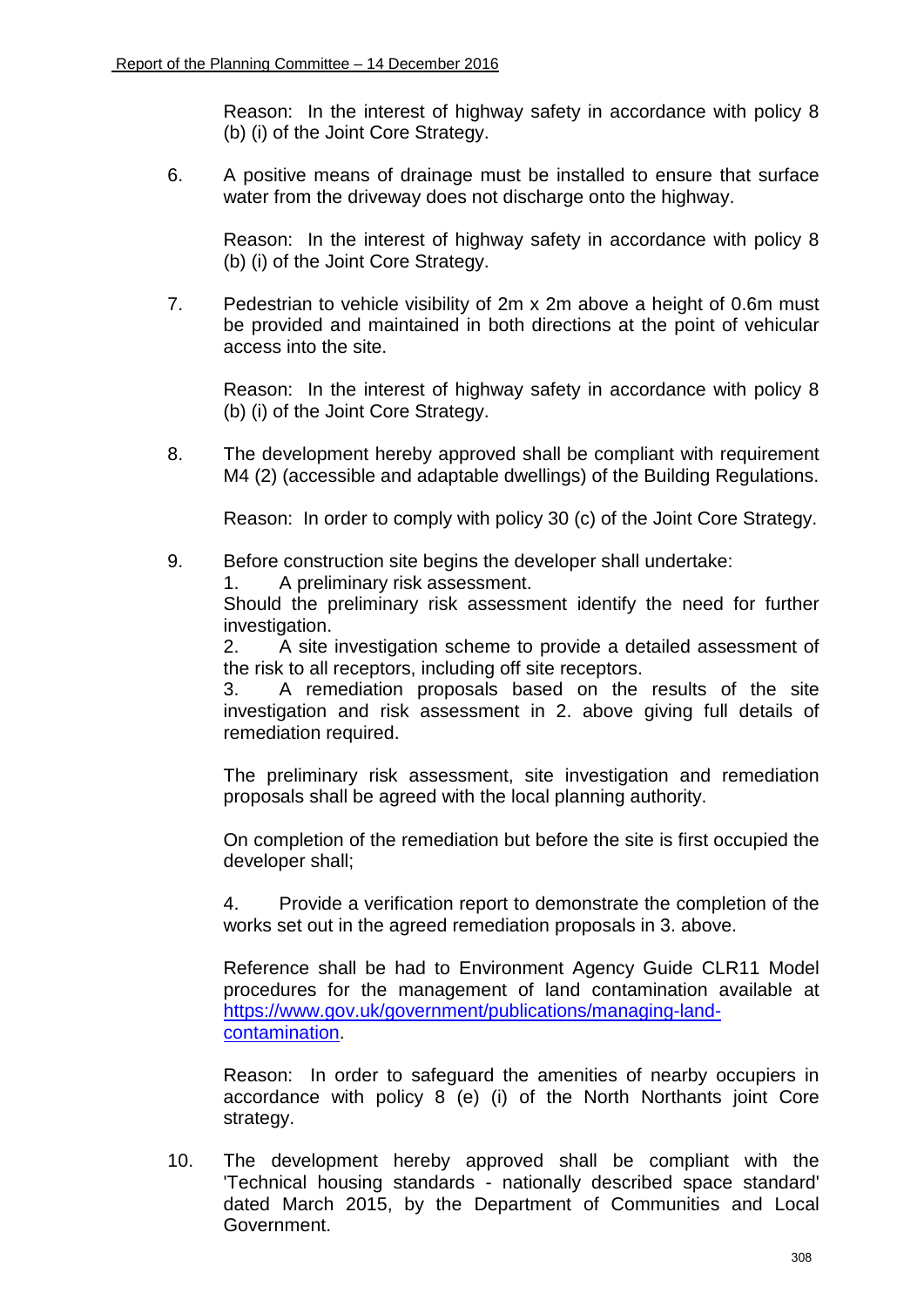Reason: In order to comply with policy 30 (b) of the Joint Core Strategy.

11. Notwithstanding the provisions of the Town and Country Planning (General Permitted Development) (England) Order 2015 (or any order revoking or re-enacting that order with or without modification) no development falling within Schedule 2, Part 1, classes A, B and C other than those expressly authorised by this permission shall be carried out without planning permission first being obtained from the local planning authority.

Reason: In order that the local planning authority can control any further development within the residential curtilage of the site to safeguard the privacy of nearby occupiers, the character and appearance of the locality and to comply with policy 8 (d) (i) and (e) (i) of the North Northamptonshire Joint Core Strategy.

12. The site shall be landscaped and planted with trees and shrubs in accordance with a comprehensive scheme which shall be submitted to and approved in writing by the local planning authority before construction commences. The scheme shall be implemented concurrently with the development and shall be completed not later than the first planting season following the substantial completion of the development. Any trees and shrubs removed, dying, being severely damaged or becoming seriously diseased within five years of planting shall be replaced by trees and shrubs of similar size and species to those originally required to be planted or other species as may be agreed.

Reason: In the interests of visual amenity and to comply with policy 8 (d) (ii) and 3 (e) of the Joint Core Strategy.

13. Prior to construction details of the levels of the buildings in relation to the adjoining land and any other changes proposed in the levels of the site, have been submitted to and approved in writing by the local planning authority. Finished ground levels shall be carried out in accordance with the agreed details and shall not be varied without the approval of the local planning authority in writing.

Reason: In order to comply with policy 8 (e) (i) of the Joint Core Strategy which protects the amenity of adjoining occupiers.

(Councillor Hallam left the room for the following planning application having declared an other interest).

## **6. PLANNING APPLICATION WP/16/00614/FUL – THE BRAMBLES, 3 GREEN LANE, ISHAM**

The annexed circulated report of the Head of Planning and Local Development was received, including late letters, on planning application WP/16/00614/FUL, to demolish a garage and erect a detached dwelling at The Brambles, 3 Green Lane, Isham for Mr and Mrs B Hobbs.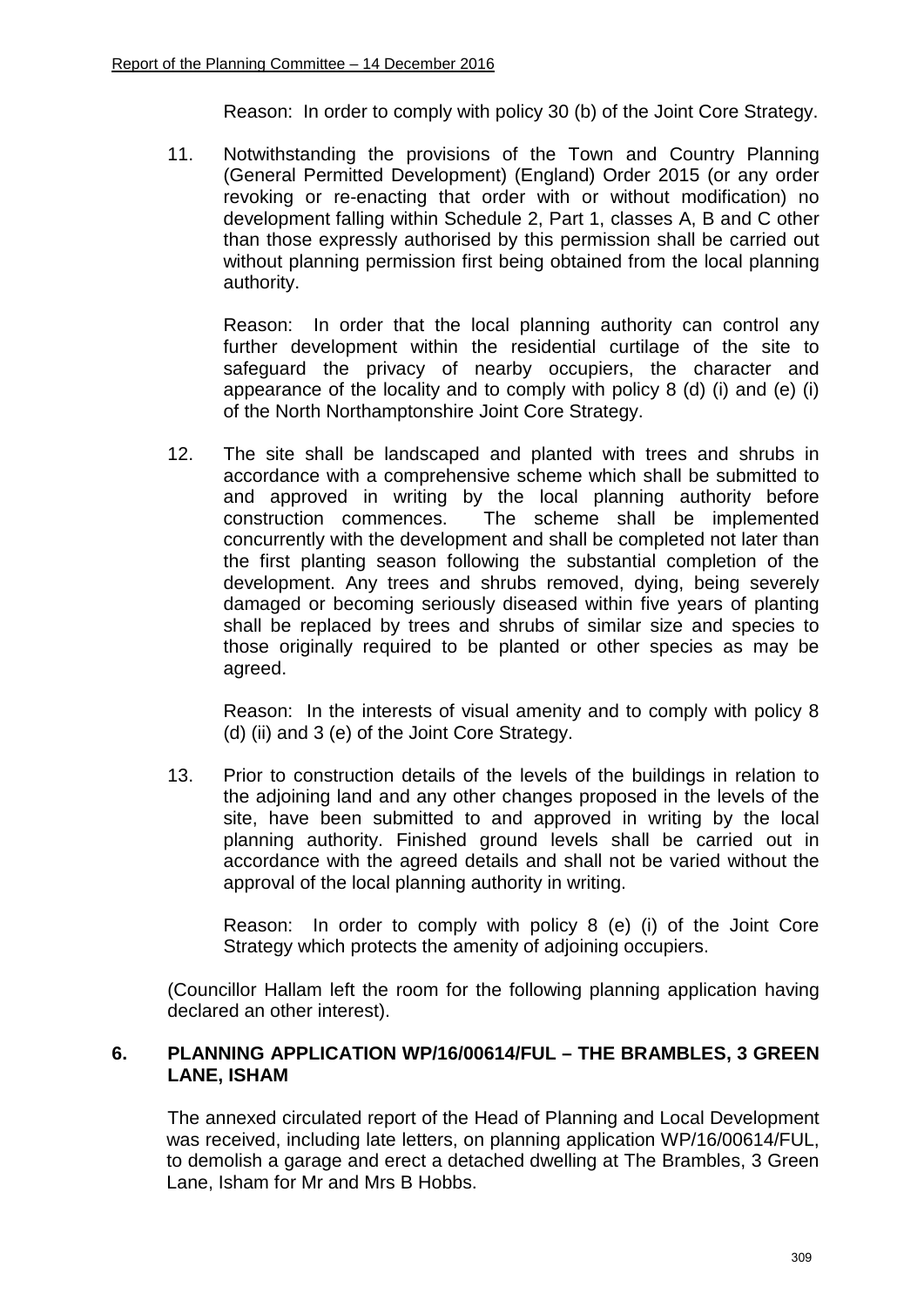The report detailed the proposal, description of the site, the planning history, relevant planning policies, outcome of consultations and an assessment of the proposal.

The Head of Planning and Local Development recommended that the planning application be approved subject to the conditions set out in the report.

The site viewing group visited the site on 13/12/2016 and a record of the visit was set out in the circulated notes.

A request to address the meeting had been received from the applicant.

 The Chairman allowed the speaker to address the meeting and the committee was given the opportunity to ask questions of clarification.

The Chairman referred the applicant to the comment in the late letters from the Council's landscape architect relating to root protection of an apple tree to the rear of the garage. The applicant confirmed that he was happy to accommodate the condition.

The Chairman then invited the committee to determine the application.

 It was proposed by Councillor Morrall and seconded by Councillor Lawman that the planning application be approved subject to the conditions in the report and also to the condition relating to root protection of the apple tree to the rear of the garage.

On being put to the vote, the motion for approval was carried unanimously.

 **RESOLVED** that the planning application be approved subject to the following conditions:

1. The development shall be begun not later than the expiration of three years beginning with the date of this permission.

 Reason: Required to be imposed pursuant to S51 of the Planning and Compulsory Purchase Act 2004.

2. The development shall be carried out in accord with the following plan numbers: 01A, 02, 03, 04, 05, 06.

 Reason: To ensure that the development is carried out in accordance with the approved plans.

3. No development shall take place within the area indicated until the applicant, or their agents or successors in title, has secured the implementation of a programme of archaeological work in accordance with a written scheme of investigation which has been submitted by the applicant and approved in writing by the local planning authority.

 Reason: To ensure that features of archaeological interest are properly examined and recorded, in accordance with policy 2 (d) of the North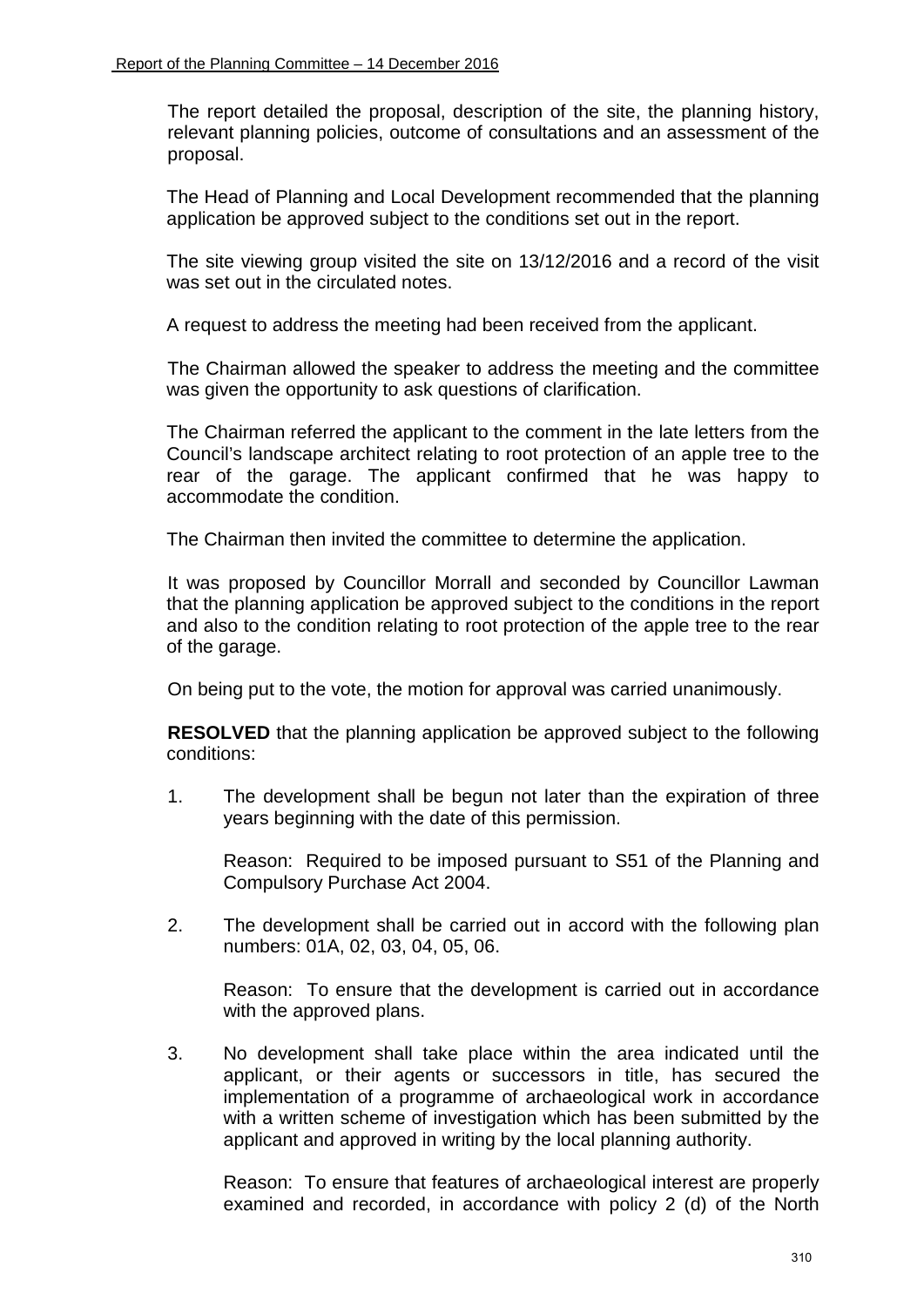Northamptonshire Joint Core Strategy and paragraph 141 of the National Planning Policy Framework.

4. Before development commences, the developer shall undertake:

 a. A preliminary risk assessment and should the preliminary risk assessment identify the need for further investigation,

 b. A site investigation scheme to provide a detailed assessment of the risk to all receptors, including off site receptors.

 c. A remediation proposals based on the results of the site investigation and risk assessment in 2. above giving full details of remediation required. The preliminary risk assessment, site investigation and remediation proposals shall be agreed with the local planning authority. On completion of the remediation but before the site is first occupied the developer shall;

 d. Provide a verification report to demonstrate the completion of the works set out in the agreed remediation proposals in 3. above.

 Reference shall be had to Environment Agency Guide CLR11 Model procedures for the management of land contamination available at [https://www.gov.uk/government/publications/managing-land](https://www.gov.uk/government/publications/managing-land-contamination)[contamination.](https://www.gov.uk/government/publications/managing-land-contamination)

 Reason: In order to safeguard the environment in accord with policy 6 of the North Northamptonshire Joint Core Strategy.

5. Before the development is first occupied provision shall be made for the access surface water to be drained within the curtilage of the hereby approved dwellinghouse to prevent it from flowing onto the public highway.

 Reason: In the interests of promoting sustainable urban drainage in accord with policy 5 of the North Northamptonshire Joint Core Strategy.

6. Before demolition of the existing garage commences details of a root protection scheme in accord with the provisions of BS5837:2012 shall be submitted to the local planning authority for approval in writing. The approved protection measures shall be implemented before demolition of the garage commences and shall be retained until construction works on the site have ceased.

 Reason: In order to protect the trees on the site that are nearest to the hereby approved development in accordance with policy 8 of the North Northamptonshire Joint Core Strategy.

(Councillor Hallam returned to the room).

# **7. PLANNING APPLICATION WP/16/00191/FUL – 145 AND REAR OF 145 DODDINGTON ROAD, EARLS BARTON**

The annexed circulated report of the Head of Planning and Local Development was received, including late letters, on planning application WP/16/00191/FUL, for 14 new detached dwellings including garages and amenity space – flood risk assessment at 145 and rear of 145 Doddington Road, Earls Barton for Mr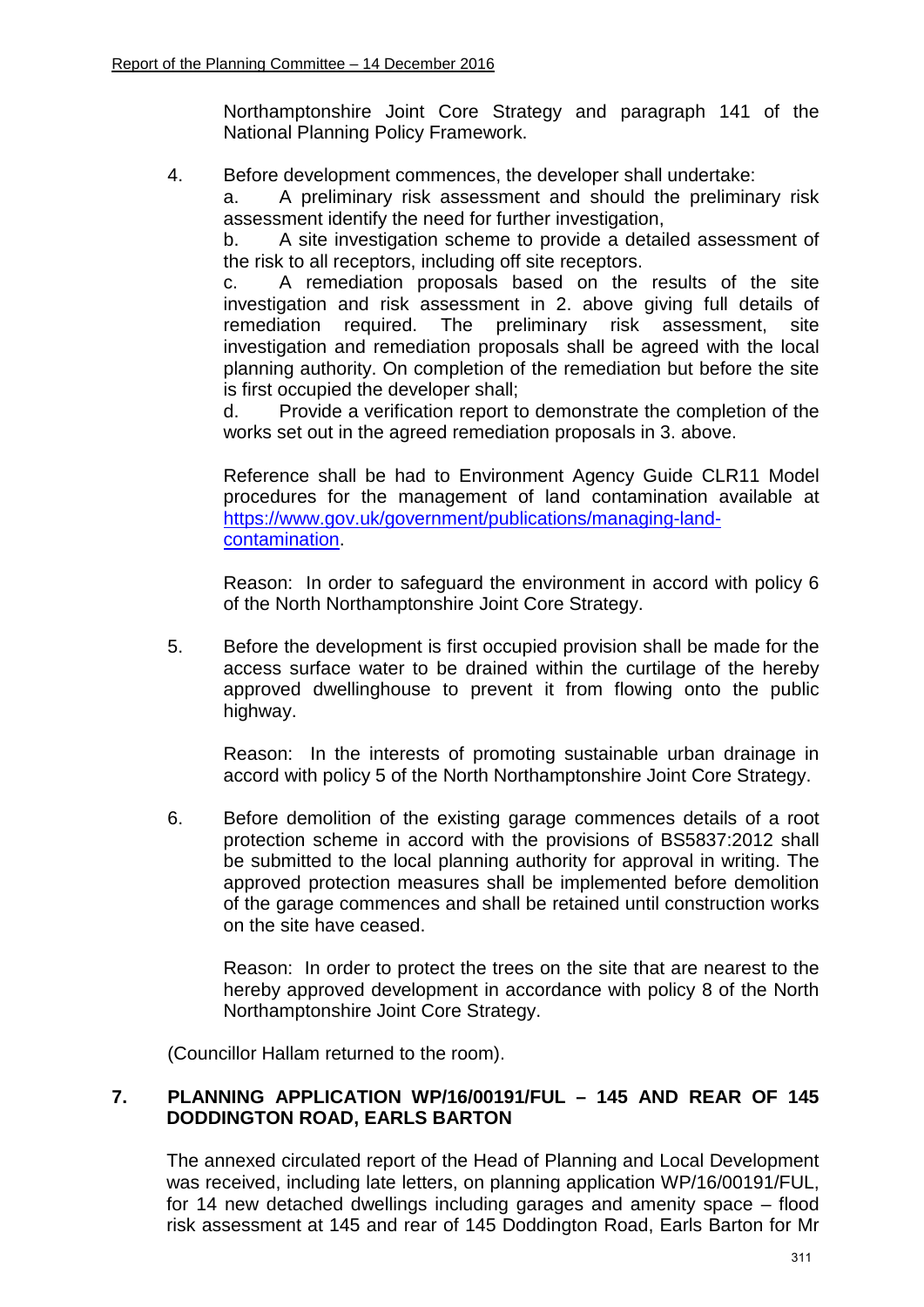S Chalcraft.

The report detailed the proposal, description of the site, the planning history, relevant planning policies, outcome of consultations and an assessment of the proposal. It recommended that that the planning application be delegated to the Head of Planning and Local Development to approve subject to the conditions set out in the report and also following the completion of a Section 106 Agreement.

The Chairman then invited the committee to determine the application.

 It was proposed by Councillor Morrall and seconded by Councillor Aslam that the planning application be approved.

On being put to the vote, the motion for approval was carried unanimously.

**RESOLVED** that the planning application be delegated to the Head of Planning and Local Development to approve subject to the conditions set out in the report and also following the completion of a Section 106 Agreement:

1. The development shall be begun not later than the expiration of three years beginning with the date of this permission.

Reason: Required to be imposed pursuant to S51 of the Planning and Compulsory Purchase Act 2004.

2. This consent is based on plans reference GEO0023 DSL1 revB, 1, 015- 020-002 rev C, 015-020-003 rev C, 015-020-004, 015-020-005 revC, 015-020-006 revC, 015-020-007 revA, 015-020-008 revA.

Reason: To ensure the development is carried out in accordance with the approved plans.

3. Representative samples of all external facing and roofing materials shall be submitted to and approved in writing by the local planning authority before construction is commenced.

Reason: In the interest of the visual amenity of the area in accordance with policy 8 (d) (i) of the North Northamptonshire Joint Core Strategy.

4. No development shall take place until a detailed design of surface water drainage scheme for the site based on sustainable drainage principles and an assessment of the hydrological and hydro geological context of the development should be submitted to and approved in writing by the local planning authority. The scheme shall subsequently be implemented in accordance with the approved details before the development is completed.

The scheme should include the following,

a) Details of BRE 365 compliant infiltration testing to confirm that such a method of surface water disposal is viable. If the infiltration test results will be lower you will need to provide details demonstrating that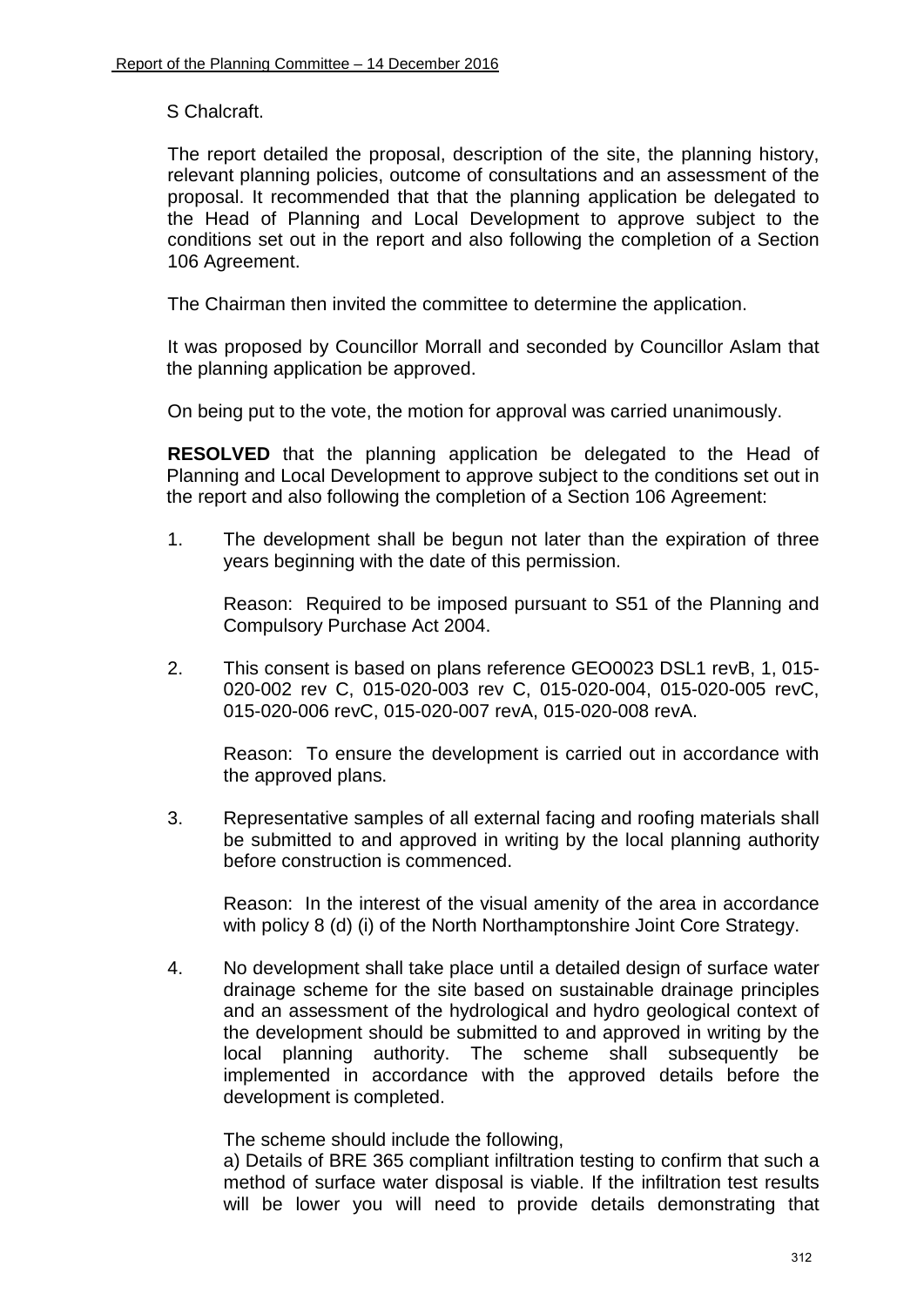soakaway's can be emptied from full to half volume within 24 hours, in order to allow for the subsequent storm inflow.

b) A confirmation of the allowable rate of discharge and point of discharge should be provided from the Highway authority. The rate and point of discharge set by the water company may have implications on the overall drainage scheme for the site and may need to be revised based on their requirements.

Reason: To reduce the risk of flooding both on and off site in accordance with the NPPF and Policy 5 (b) of the Joint Core Strategy by ensuring the satisfactory means of surface water attenuation and discharge from the site.

5. No development shall take place until a site specific Construction Environmental Management Plan has been submitted to and been approved in writing by the Local Planning Authority. The plan must demonstrate the adoption and use of best practicable means to reduce the effects of noise, vibration, dust and lighting. The plan should include, but not be limited to:

Procedures for maintaining good public relations including complaint management, public consultation and liaison.

Arrangements for liaison with the Councils Environmental Protection Team.

All works and ancillary operations which are audible at the site boundary shall be carried out only between the following hours:

Saturdays and; at no time on Sundays and Bank Holidays.

Deliveries to and removal of plant, equipment, machinery and waste from the site must only take place within the permitted hours detailed above.

Mitigation measures as defined in BS5528: Parts 1 and 2: 2009 Noise and Vibration Control on Construction and Open Sites shall be used to minimise noise and disturbance from construction works.

 - Procedures for emergency deviation of the agreed working hours.

The Borough Council of Wellingborough encourages all contractors to be 'Considerate Contractors' when working in our district by being aware of the needs of neighbours and the environment.

Control measures for dust and other air-borne pollutants.

Measures for controlling the use of site lighting whether required for safe working or for security purposes.

The approved Construction Management Plan shall be adhered to throughout the construction period and the approved measures shall be retained for the duration of the construction works.

Reason: In order to safeguard the amenities of nearby occupiers in accordance with policy 8 (e) (i).

6. Prior to construction of the dwellings a plan and elevation indicating the positions, design, materials and type of boundary treatments to be erected has been submitted and approved in writing by the local planning authority. Development shall be carried out in accordance with the approved details.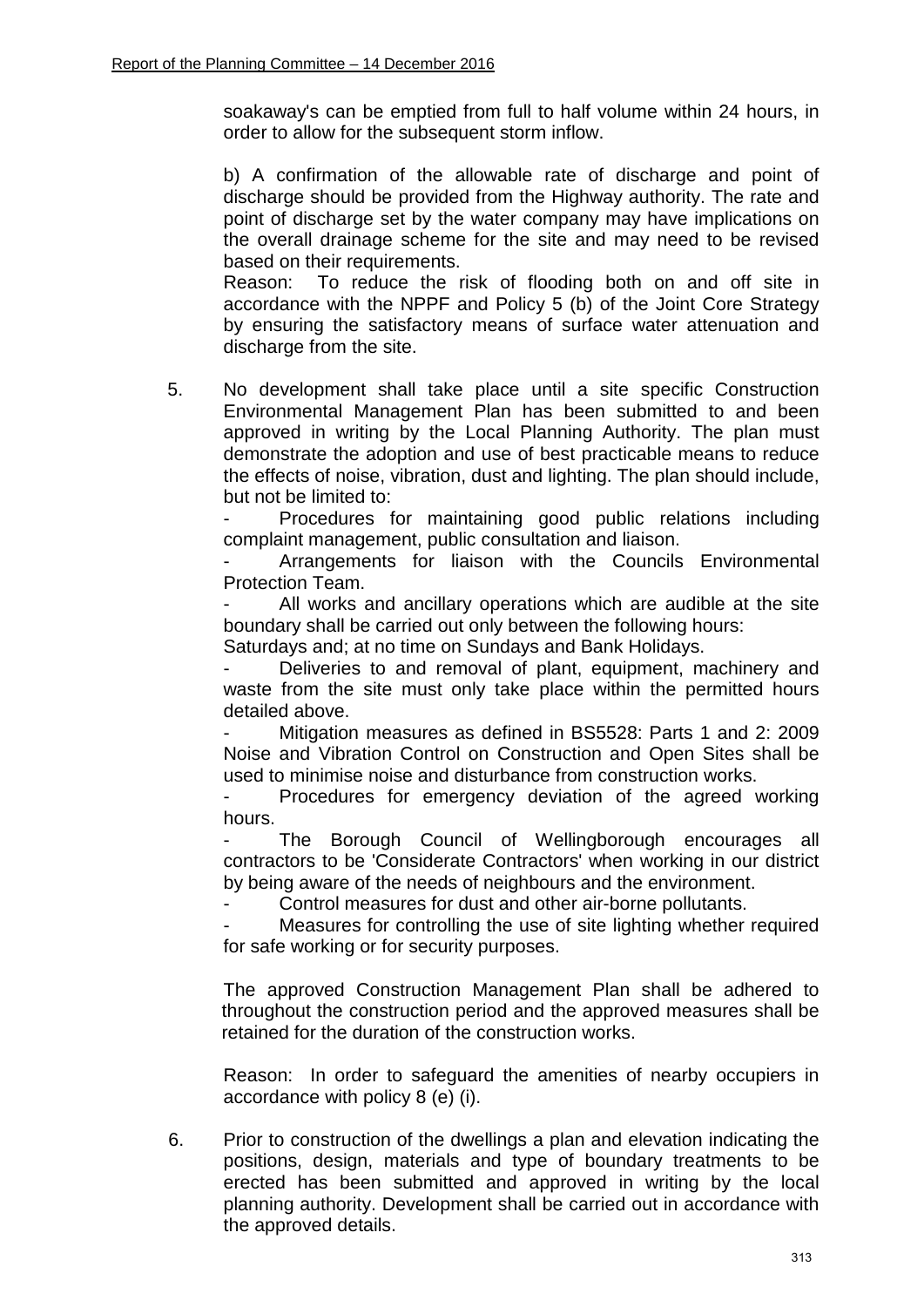Reason: To secure appropriate landscaping of the site in the interest of visual amenity and security in accordance with policy 8 of North Northamptonshire Joint Core Strategy and guidance contained in the National Planning Policy Framework.

7. A positive means of drainage must be installed to ensure that surface water from driveways does not discharge onto the highway.

To prevent loose material being carried onto the public highway driveways must be paved with a hard bound surface for a minimum of 5m in rear of the highway boundary.

Shared private drives serving parking areas and any more than a single dwelling must be no less than 4.5m wide for a distance of 10m in rear of the prospectively adoptable highway boundary.

Pedestrian to vehicle visibility of 2.0m x 2.0m above a height of 0.6m must be 2 provided and maintained on both sides of vehicular accesses.

Footways no less than 1.8m wide must be provided on both sides of the access road.

Vehicle to vehicle visibility of 2.4m x 43m must be provided and maintained in both directions at the junction between the proposed access road and Doddington Road.

Reason: In the interest of highways safety in accordance with policy 8 of the Joint Core Strategy.

#### **8. PLANNING APPLICATION WP/16/00315/FUL – TOWER CARAVANS, 101C IRTHLINGBOROUGH ROAD, FINEDON**

The annexed circulated report of the Head of Planning and Local Development was received, including late letters, on planning application WP/16/00315/FUL, for a change of use of land to extend caravan sales/storage area, the erection of Class B2 caravan services units, conversion of existing workshop and associated landscaping and access improvements - amended plans - updated noise report at Tower Caravans, 101C Irthlingborough Road, Finedon for Mr A Scott.

The report detailed the proposal, description of the site, the planning history, relevant planning policies, outcome of consultations and an assessment of the proposal.

The application had been deferred by the Planning Committee Meeting on 12/10/2016 to allow for an amended scheme to be submitted.

The Head of Planning and Local Development recommended that the planning application be approved subject to the conditions set out in the report.

Requests to address the meeting had been received from an objector, the applicant and the agent.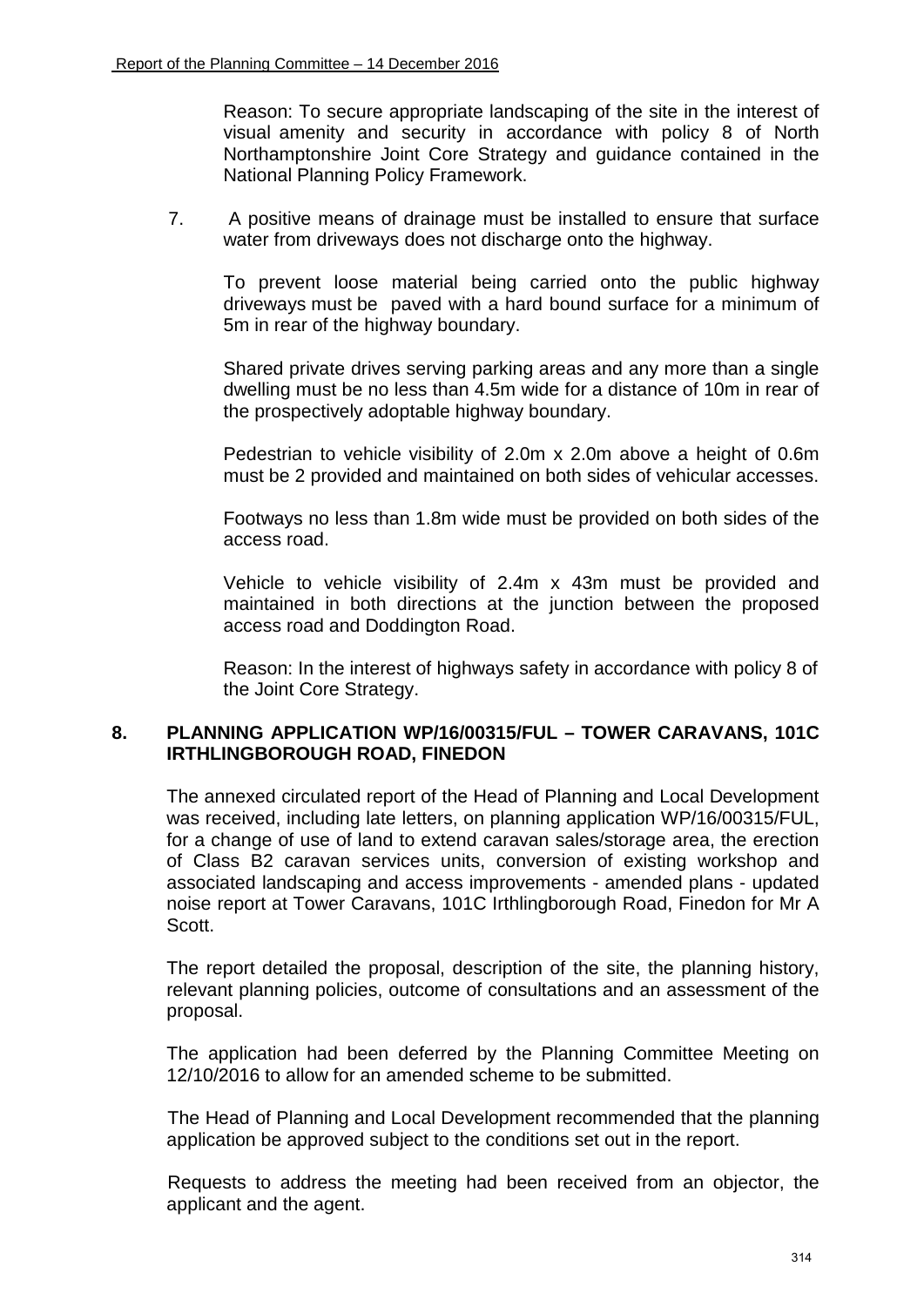The Chairman allowed the speakers to address the meeting and the committee was given the opportunity to ask questions of clarification.

The objector who lives at 20B Tower Close still had concerns about the overall height and the proximity of the proposal to his property and his neighbours and also the security cameras that would shine into their gardens. He also had concerns about the volume of traffic using the A6 and the additional traffic the proposal would bring to the area.

The agent commented that following the members' comments at the Planning Committee on 12/10/2016, significant improvements had been made to the proposal with a mass reduction of 62% from the previous application.

The Chairman then invited the committee to determine the application.

Members appreciated the effort the applicant had gone to in accordance with the committee's comments when the application was last considered. A comment was made that the cameras on the site would be infra-red and therefore wouldn't affect the occupiers of the bungalows in Tower Close. A member raised a query regarding an informative in relation to condition 2 concerning noise and contamination.

It was proposed by Councillor Morrall and seconded by Councillor Griffiths that the planning application be approved, subject to conditions, and delegation be given to the Head of Planning and Local Development to agree the informative relating to noise and contamination with the Council's Environmental Protection Team.

On being put to the vote, the motion for approval was carried by 9 votes for approval and 1 abstention.

**RESOLVED** that the planning application be approved subject to the following conditions:

1. The development shall be begun not later than the expiration of three years beginning with the date of this permission.

Reason: Required to be imposed pursuant to S51 of the Planning and Compulsory Purchase Act 2004.

2. The sound insulation scheme to be implemented prior to first occupation in accordance with the noise mitigation measures submitted in the Noise Assessment Report 21376/05-15/3856 REV A and the Noise Addendum REF: 21376/10-16/4592.

Reason: In order to safeguard the amenities of nearby occupiers in accordance with policy 8 (e) (i and ii) of the Joint Core Strategy.

3. No building or use hereby permitted shall be occupied or the use commenced until there has been submitted to and approved in writing by the local planning authority a scheme of hard and soft landscaping, which shall include indications of all existing trees and hedgerows on the land, and details of any to be retained, together with measures for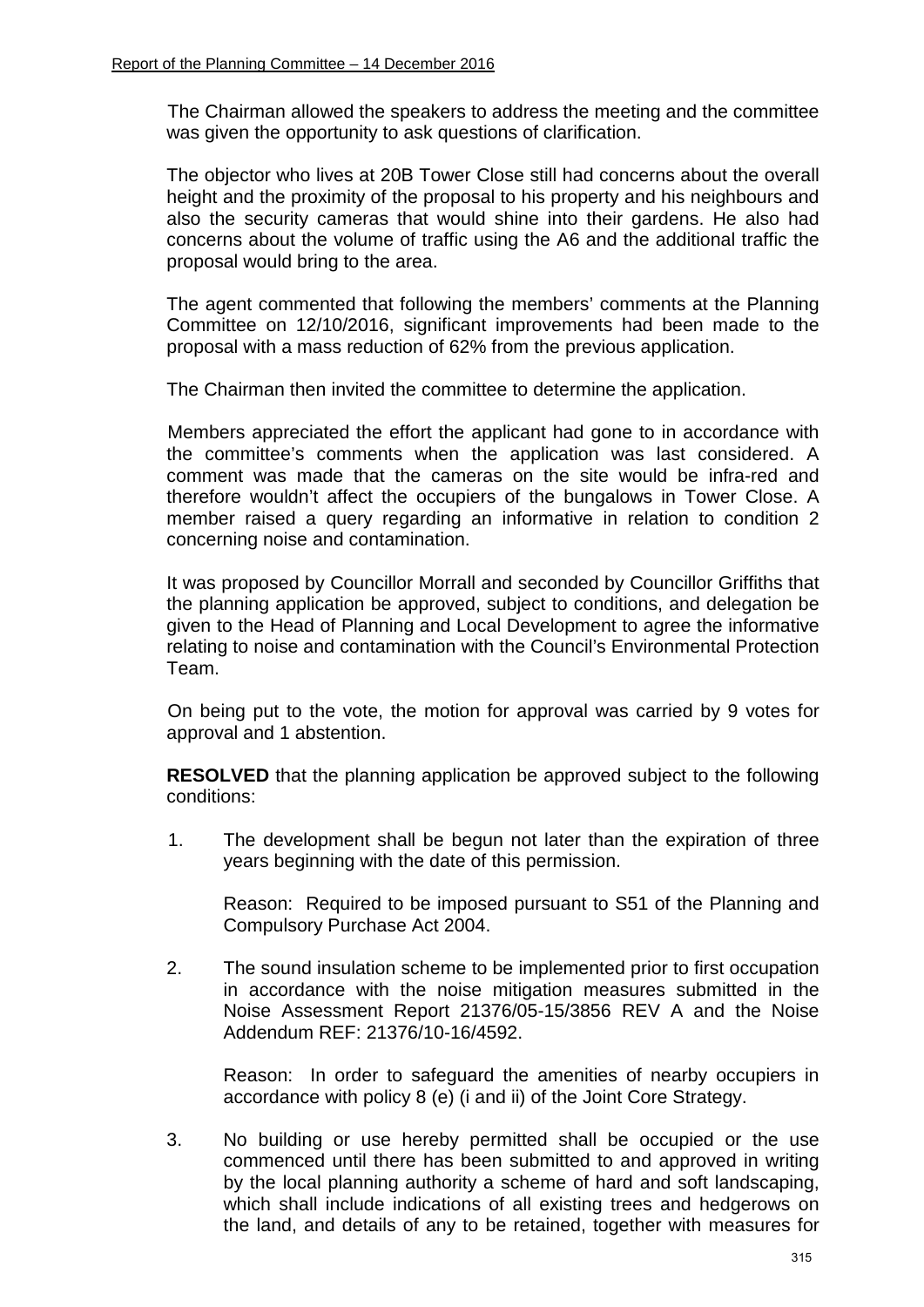their protection, in the course of development. The approved scheme shall be implemented so that planting is carried out no later than the first planting season following the occupation of the building or the completion of the development whichever is the sooner. All planted materials shall be maintained for five years and any trees or plants removed, dying, being damaged or becoming diseased within that period shall be replaced in the next planting season with others of similar size and species to those originally required to be planted unless the council gives written consent to any variation.

Reason: To protect and enhance the character of the site and the area, and to ensure its appearance is satisfactory in accordance with policy 3 of the Joint Core Strategy.

4. No drainage works shall commence until a surface water management strategy has been submitted to and approved in writing by the local planning authority. No hard-standing areas to be constructed until the works have been carried out in accordance with the surface water strategy so approved unless otherwise agreed in writing by the local planning authority.

Reason: To prevent environmental and amenity problems arising from flooding in accordance with policy 5 of the Joint Core Strategy.

5. The subject land including any building(s) falls within the sui generis use class of the Schedule of the Town and Country Planning (use classes) order 1987, or in the provision equivalent of that class in any statutory instrument revoking and re-enacting that Order with or without modification).

Reason: In the interests of residential amenity to accord with Policy 8 (e) of the Joint Core Strategy.

6. The development hereby permitted shall be carried out in accordance with the approved amended plans ref: 250/FIN/16/001A, 250/FIN/16/002A, 250/FIN/16/010A, 250/FIN/16/011A and 250/FIN/16/014A deposited on 26 October 2016.

Reason: To ensure that the development is carried out in accordance with the approved plans.

7. The sound insulation scheme to be implemented between the development and the adjoining premises shall be designed to ensure that noise from within the building (plant or operational) does not cause a disturbance to surrounding occupiers.

The noise measured at the boundary of the site shall be at least 10dB below the existing background levels at the nearest sensitive receptor.

Therefore, the developer shall certify to the local planning authority that the noise mitigation measures proposed in the summary of the Addendum Report reference 21376/10-16/4592 prepared by Mewies Engineering Consultants Ltd (M - EC) dated October, 2016 have been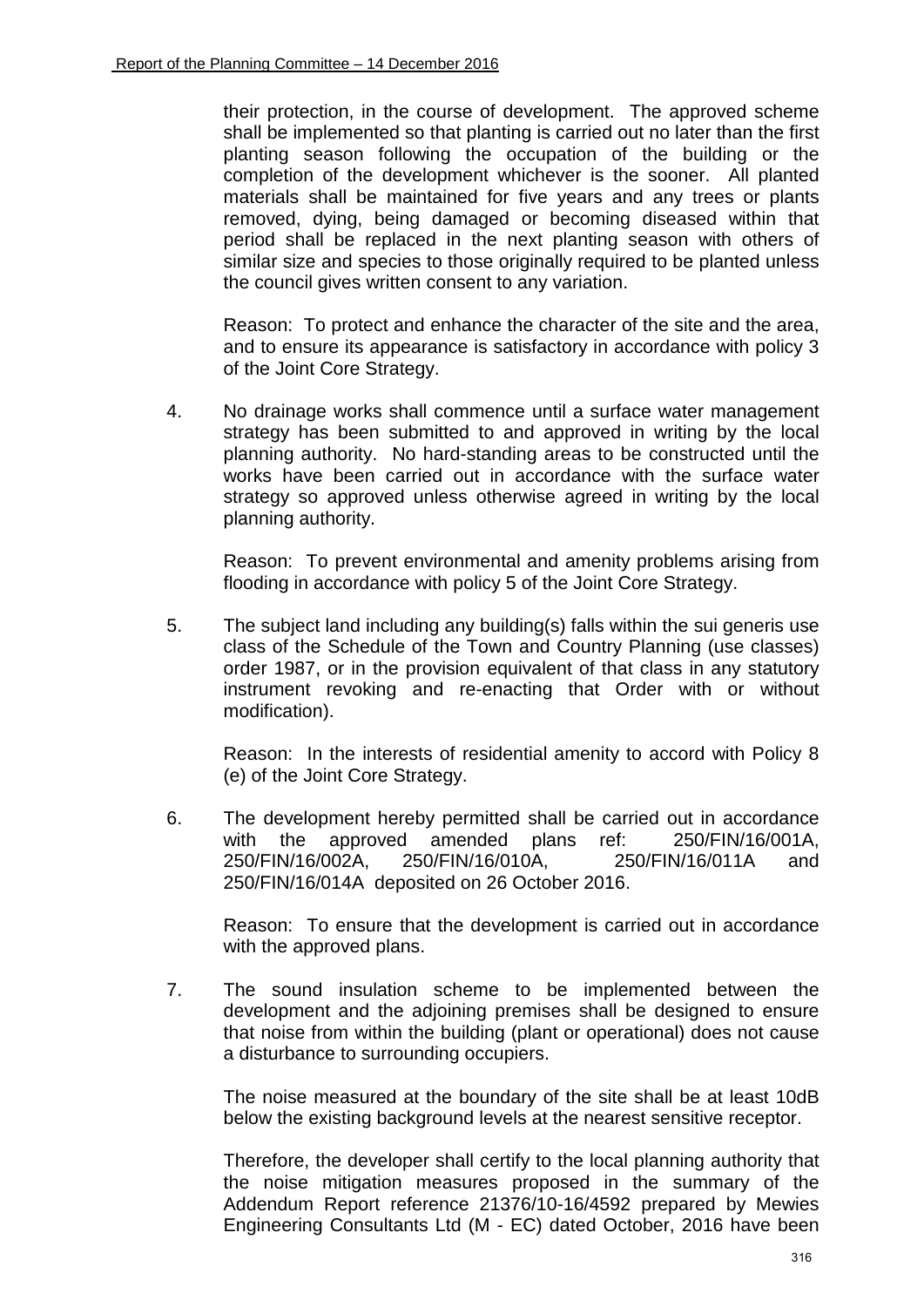installed or completed prior to occupation of the development and shall be permanently maintained thereafter.

Reason: In order to safeguard the amenities of nearby occupiers in accordance with policy 8 (e) (i and ii) of the North Northamptonshire Joint Core Strategy.

# **9. PLANNING APPLICATION WP/16/00422/CND – 5 KETTERING ROAD, ISHAM**

The annexed circulated report of the Head of Planning and Local Development was received, for planning application WP/16/00422/CND, for details submitted pursuant to conditions 1, 2, 3 (external materials), 4 (details of parts of site not covered by buildings), 4, 5 (tree protection), 6, 7 (visibility splays) and 8 (programme of archaeological work/WSI) of planning permission ref: WP15/00304/FUL. Amended plans at 5 Kettering Road, Isham for Mr T Linnell.

The report detailed the proposal, description of the site, the planning history, relevant planning policies, outcome of consultations and an assessment of the proposal.

The Head of Planning and Local Development recommended that conditions 3, 4 and 5 of the planning application be discharged.

The Chairman then invited the committee to determine the application.

The Ward Councillor stated that he would like to see the development built entirely of stone. Another member supported this suggestion. In relation to the design a member raised a query as to why Plot 1 had cream windows whereas Plots 2 to 5 had white windows.

The Head of Planning and Local Development informed the members if stone was wanted this may affect viability and it would be prudent to go back to the applicant to discuss.

Councillor Griffiths proposed that the application be deferred for discussions to take place with the applicant and officers to consult on the use of stone and the colour of the windows being all cream with wood grain effect PVC. This was seconded by Councillor Morrall and this then became the substantive motion. On being put to the vote, the motion for deferral was carried unanimously.

**RESOLVED** to defer for discussions to take place with the developer and officers to consult on the use of stone and the colour of the windows being all cream with wood grain effect PVC.

## **10. PLANNING APPLICATION WP/16/00438/FUL – FLAT 3, 10 FELLOWS CLOSE, WOLLASTON**

The annexed circulated report of the Head of Planning and Local Development was received, including late letters, on planning application WP/16/00438/FUL, for the conversion from one two bedroomed flat to two one bedroomed flats at Flat 3, 10 Fellows Close, Wollaston for Miss C Prigmore.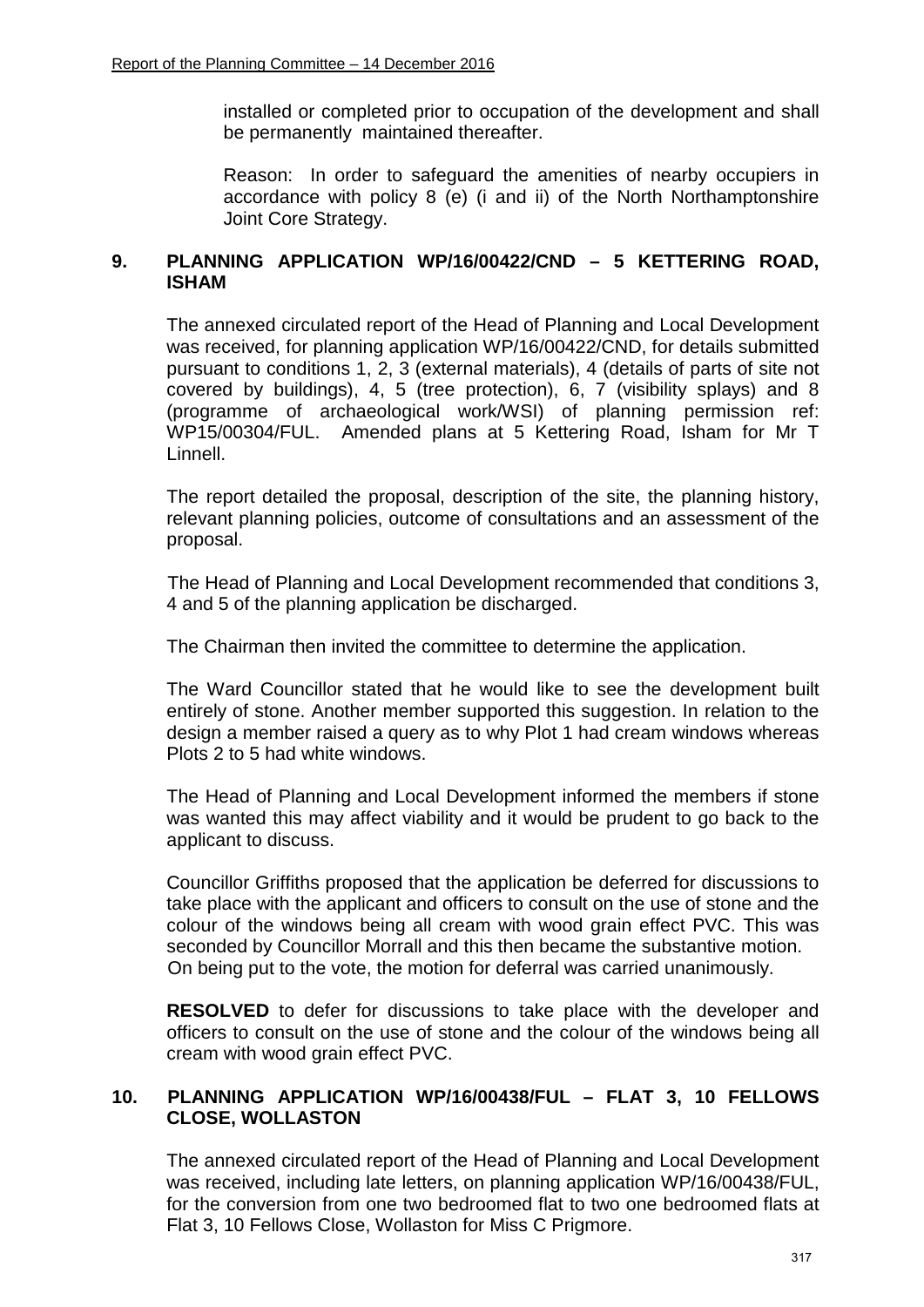The report detailed the proposal, description of the site, the planning history, relevant planning policies, outcome of consultations and an assessment of the proposal.

The Head of Planning and Local Development recommended that the planning application be refused for the reasons set out in the report.

The Chairman invited the committee to determine the application.

 It was proposed by Councillor Aslam and seconded by Councillor Scarborough that the planning application be refused.

On being put to the vote, the motion for refusal was carried unanimously.

 **RESOLVED** that it is considered that the proposed sub-division of the existing first floor flat would lead to the use of the building for 4 flats in would result in increased activity of the building by reason that the work and leisure patterns of occupiers of 4 unconnected flats would be likely to lead to an unacceptable level of comings and goings and differing patterns of behaviour; amounting to an over-intensive use of the application building and would be harmful to the character and amenities of the locality contrary to JCS policy 8 (e) (i & ii) and paragraph 17 of the National Planning Policy Framework.

(Mr S Aley, Legal Adviser, arrived at the meeting).

## **11. PLANNING APPLICATION WP/16/00444/REM – LAND REAR OF 1 TO 27 THORPE ROAD, OFF STATION ROAD, EARLS BARTON**

The annexed circulated report of the Head of Planning and Local Development was received, on planning application WP/16/00444/REM, for reserved matters application pursuant to conditions 1, 2, 4, 5, 6, 7, 8, 10 and 11 of appeal decision APP/H2835/A/14/2221102 for 39 dwellings - Amended Plan. Additional Information. Further Additional Information on land rear of 1 to 27 Thorpe Road, off Station Road, Earls Barton for Mr S Aran.

The report detailed the proposal, description of the site, the planning history, relevant planning policies, outcome of consultations and an assessment of the proposal.

The application had been deferred by the Planning Committee Meeting on 12/10/2016 for a Parish Meeting to be arranged with the developer and for further information to be provided in relation to the acceptability of the proposed surface water drainage scheme.

The Head of Planning and Local Development recommended that the planning application be approved subject to the condition set out in the report.

The Chairman then invited the committee to determine the application.

The Ward Councillor informed the committee that the meeting had taken place with the Parish Council. He still had concerns regarding noise and pollution fumes coming from the A45, that already affect residents in that area and the Parish Council are considering having a pollution survey carried out.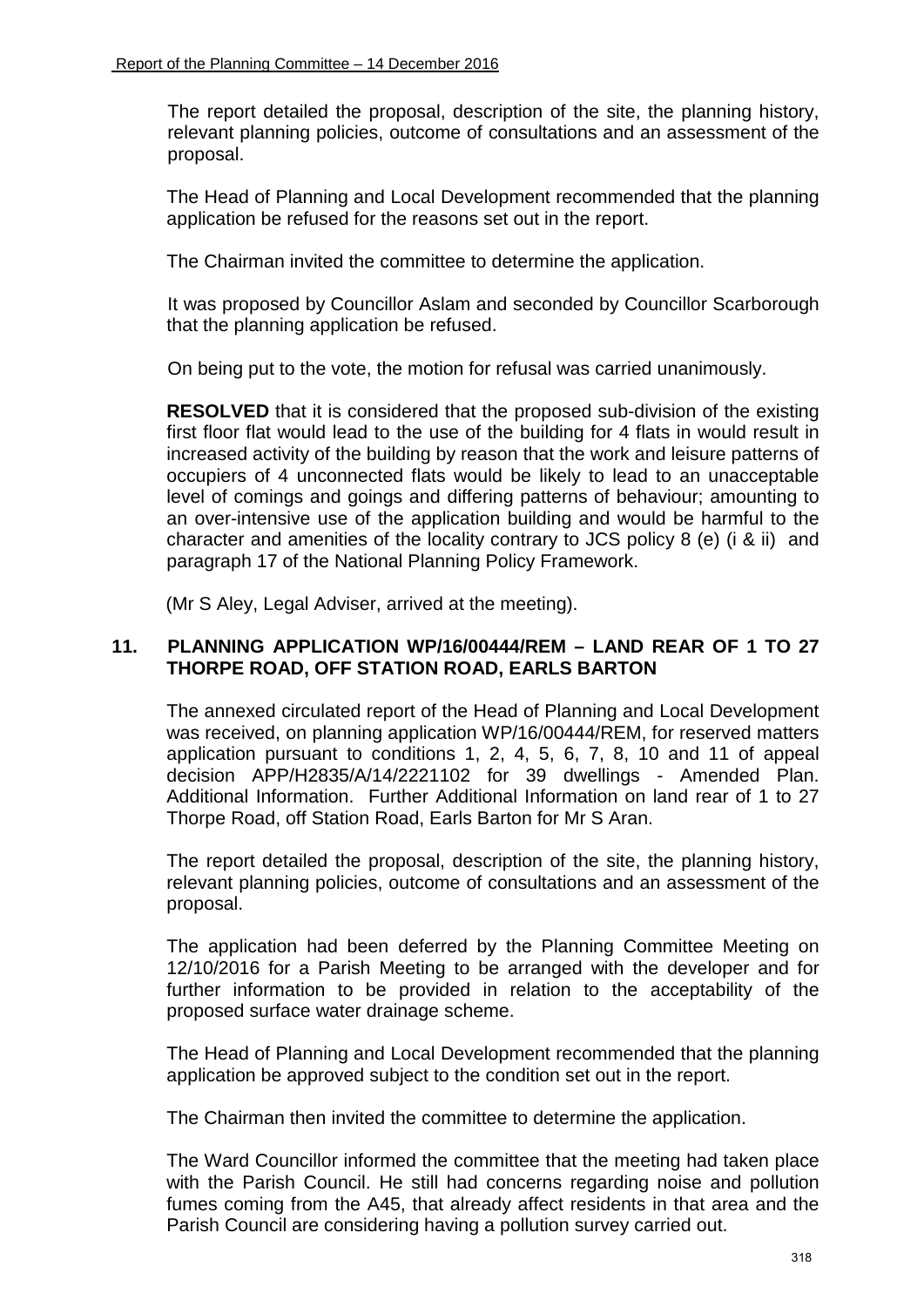It was proposed by Councillor Ward and seconded by Councillor Griffiths that the planning application be approved.

On being put to the vote, the motion for approval was carried unanimously.

**RESOLVED** that the planning application be approved subject to the following condition:

The development shall be carried out in accord with the following plan numbers: 100 L, 104, 105, 106, 107, 108, 109, 110, 111, 112, 113, 114, 115, 116, 117, 118, 119, 120, 121, 122, 123, 124, 125, 363A03 101 REV A, 363A03 102, 5561 001 C 0010 REV P1, 5561 001 C 0100 REV P3 Sheets 1 and 2, 5561 001 C 0500 REV P5 Sheets 1 and 2, 5561 001 C 0800 REV P4 Sheets 1 and 2, 5561 001 C 2601 REV P3, 5561 001 C 2650 REV P2, 5561 001 C 2700 REV P2 Sheets 1, 2 and 3, 5561 001 C 4000 REV P1, 5561 001 C 4002 REV P1, MPD 60 18, S1681/01, 126 and 127. 3 JULY 2016 - REV A Landscaping plans.

Reason: To ensure that the development is carried out in accordance with the approved plans.

# **12. PLANNING APPLICATION WP/16/00496/REM – 129 LONDON ROAD, BOZEAT**

The annexed circulated report of the Head of Planning and Local Development was received, including late letters on planning application WP/16/00496/REM, for reserved matters application pursuant to conditions 1 and 2 of outline planning permission ref: WP/15/00163/OUT – amended plan. Further amended plans at 129 London Road, Bozeat for Mrs D Zhang.

The report detailed the proposal, description of the site, the planning history, relevant planning policies, outcome of consultations and an assessment of the proposal.

The application had been deferred by the Planning Committee Meeting on 16/11/2016 for further negotiations to modify the loss of light/shading to 127A London Road and highway issues.

The Head of Planning and Local Development recommended that the planning application be approved subject to the conditions set out in the report.

The Chairman then invited the committee to determine the application.

It was proposed by Councillor Scarborough that the planning application be refused on the grounds of the comment made by Northamptonshire Highways that the applicant has provided insufficient information to demonstrate that development would not have a detrimental effect on highway safety and capacity. This was seconded by Councillor Griffiths and became the substantive motion.

On being put to the vote, the motion for refusal was carried unanimously.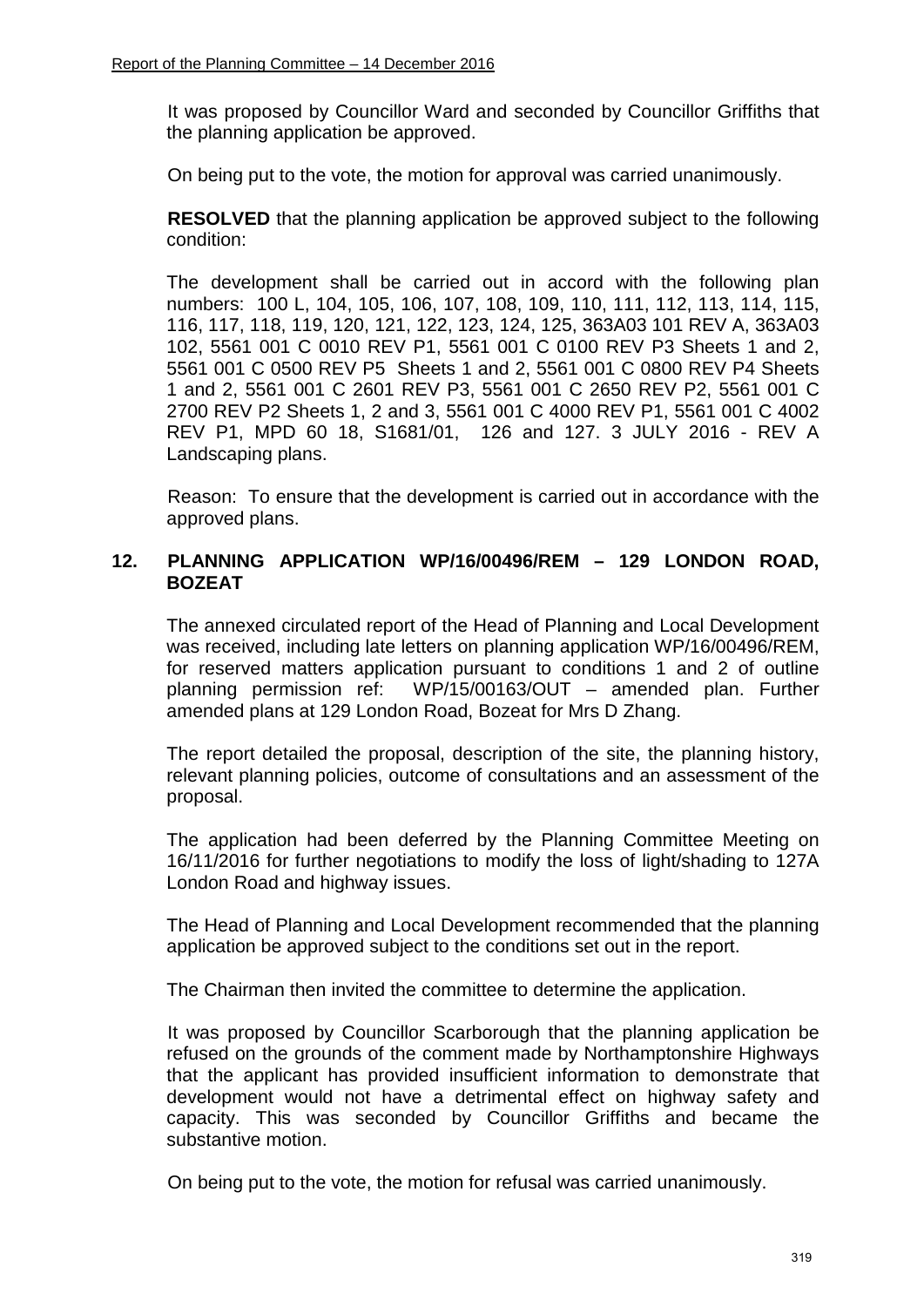**RESOLVED** that the planning application be refused as the proposed development would intensify the use of an existing substandard vehicular access onto Little Close. The applicant has been unable to provide sufficient information to demonstrate that the proposed development would not have a detrimental effect on highway safety and capacity and is therefore contrary to policy 8 (b) (ii) and policy 11 (2) (b) of the North Northamptonshire Joint Core Strategy.

## **13. PLANNING APPLICATION WP/16/00497/FUL – LAND REAR OF 129 LONDON ROAD (FRONTING LITTLE CLOSE), BOZEAT**

The annexed circulated report of the Head of Planning and Local Development was received, including late letters, on planning application WP/16/00497/FUL, for the construction of a pair of semi-detached houses with garages and associated works - amended design following approval of WP/15/00164/OUT (Outline application with some matters reserved). Amended Plans on land rear of 129 London Road (fronting Little Close), Bozeat for Mr D Zhang.

The report detailed the proposal, description of the site, the planning history, relevant planning policies, outcome of consultations and an assessment of the proposal.

The application had been deferred by the Planning Committee Meeting on 16/11/2016 for further negotiations in relation to the size of the garages and consideration be given to the proposal being set back slightly to accommodate parking issues.

The Head of Planning and Local Development recommended that the planning application be approved subject to the conditions set out in the report.

The Chairman then invited the committee to determine the application.

Members made several comments still considering the garage size too small, the application being overdevelopment and felt the site would benefit from one good quality house rather than two. They supported the comment by Northamptonshire Highways to refuse on the grounds that the applicant has failed to demonstrate that the development would not have a detrimental effect on highway safety and capacity.

Councillor Griffiths proposed that the application be refused and this was seconded by Councillor Graves. This then became the substantive motion.

On being put to the vote, the motion for refusal was carried unanimously.

**RESOLVED** that the planning application be refused for the following reasons:

1. The proposed development, because of its lack of amenity space and inadequate off-road car parking provision would overdevelop the site so that it would have a harmful cramped appearance in the street scene and would be detrimental to the character and appearance of the area contrary to policy 8 (d) (i) and policy 11 (2) (b) of the North Northamptonshire Joint Core Strategy.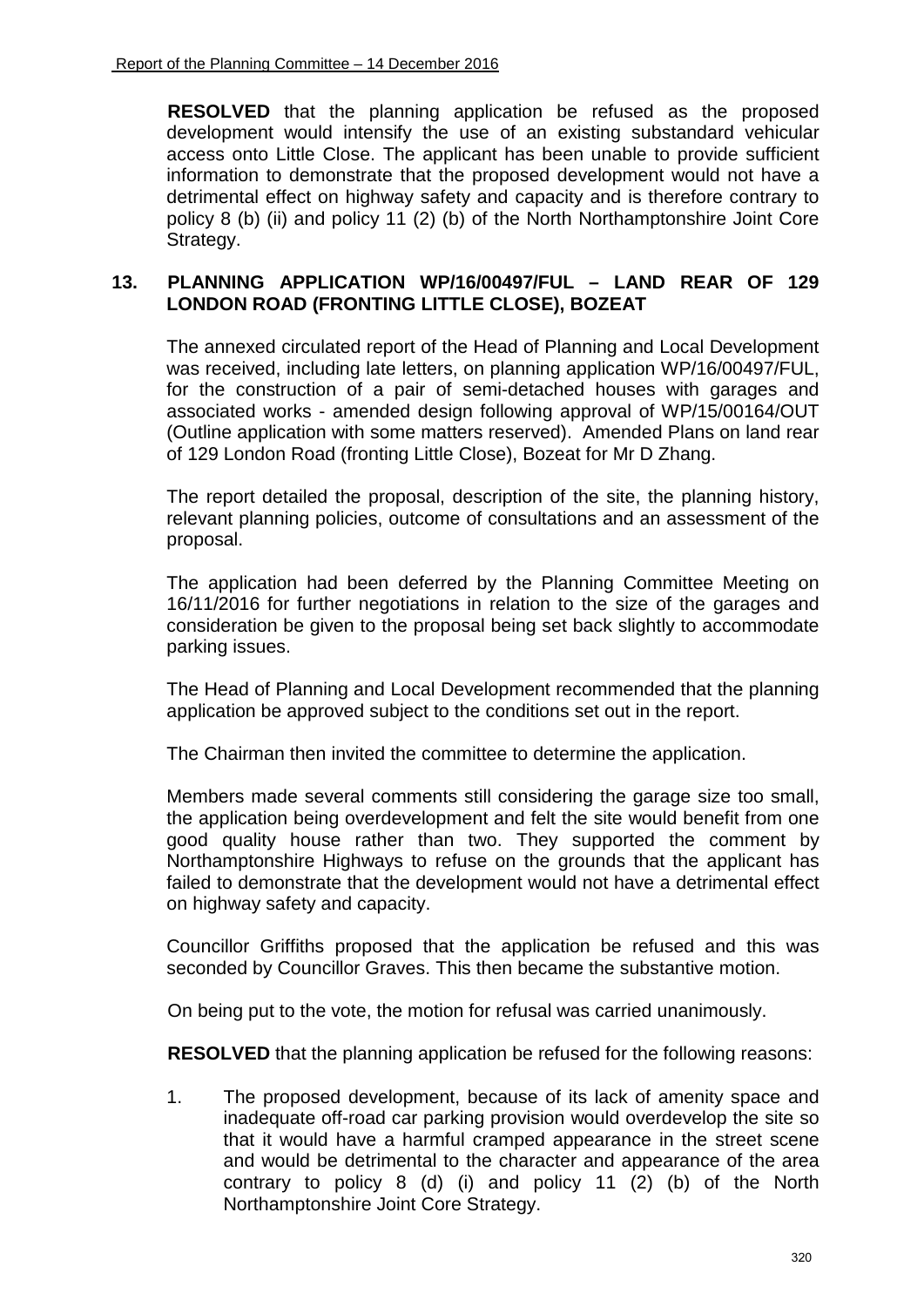2. The proposed development does not comply with the Northamptonshire Parking Standards. The applicant has been unable to demonstrate that the proposed development would not have a detrimental effect on highway safety and capacity and it is therefore contrary to policy 8 (b) (ii) and policy 11 (2) (b) of the North Northamptonshire Joint Core Strategy.

## **14. PLANNING APPLICATION WP/16/00524/FUL – LAND BETWEEN 75A AND 75B HIGH STREET, IRCHESTER**

The annexed circulated report of the Head of Planning and Local Development was received, including late letters, on planning application WP/16/00524/FUL, for 2 no. proposed 3 bedroom semi-detached dwellings with associated parking. Amended Plan on land between 75A and 75B High Street, Irchester for Mr D Gaskell.

The report detailed the proposal, description of the site, the planning history, relevant planning policies, outcome of consultations and an assessment of the proposal.

The Head of Planning and Local Development recommended that the planning application be refused for the reasons set out in the report.

The Chairman then invited the committee to determine the application.

The Parish Council had requested a site visit but the Chairman stated that the application had not been site viewed as the committee were familiar with the site.

 It was proposed by Councillor Ward and seconded by Councillor Bell that the planning application be refused.

On being put to the vote, the motion for refusal was carried unanimously.

**RESOLVED** that the planning application be refused for the following reasons:

- 1. The proposed development of two new houses served from a private track with the addition of those already served would lead to a total of seven independent dwellings off a private drive conflicting with the requirements of the highways authority. It is also considered that the track does not provide an adequate standard of vehicle accessibility and that there are insufficient mitigating circumstances to change this view. Accordingly, the application conflicts with the adopted Joint Core Strategy policy 8 (b) (i & ii), and National Planning Policy Framework paragraph 32
- 2. It is considered that there is a substantial objection to the proposed development on the grounds that it is out of keeping with the character and appearance of the surrounding area due to its excessive height, particularly in relation to the residential areas to the south and east. The application therefore conflicts with the adopted Joint Core Strategy policy 8 (d) (i & ii).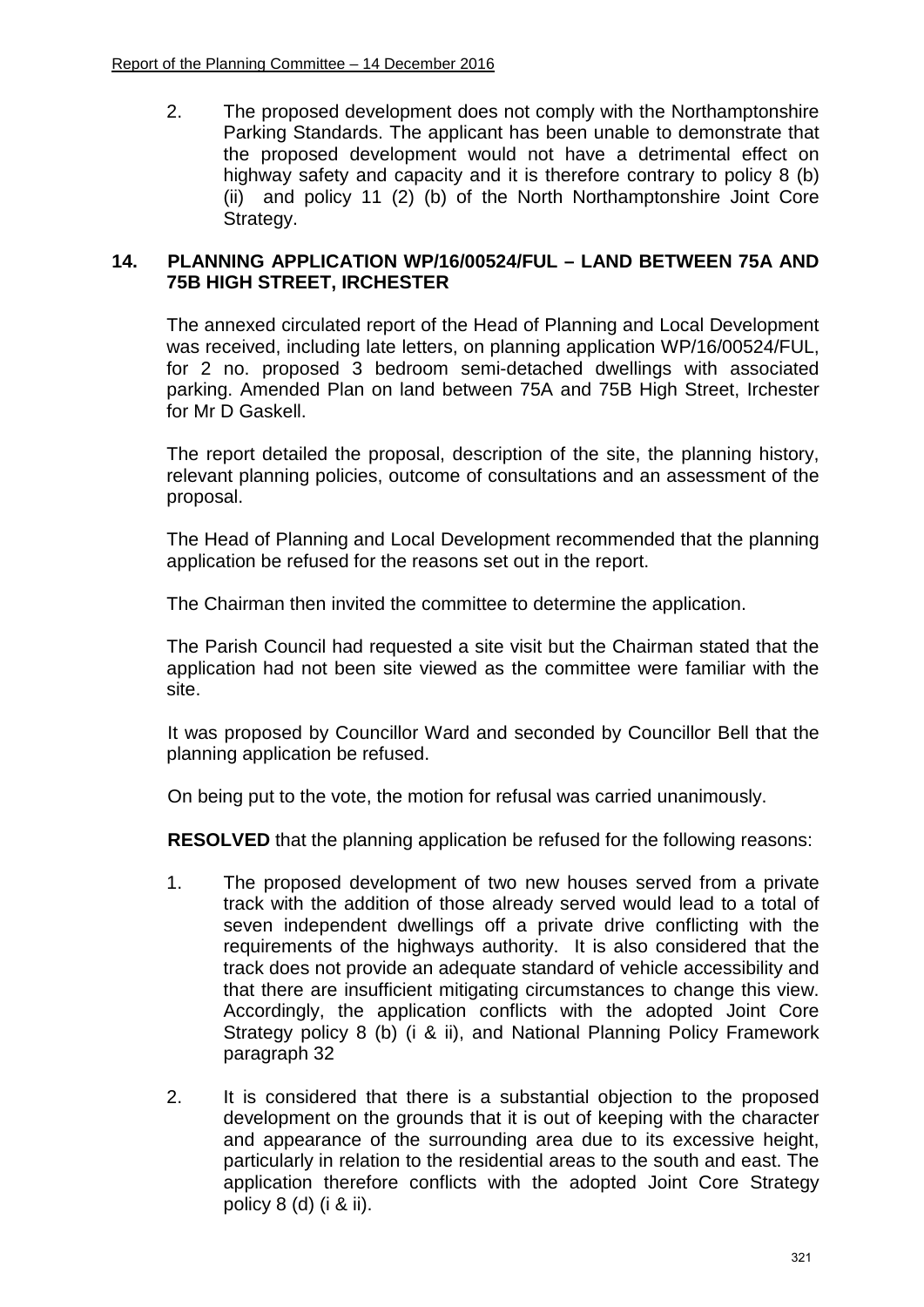- 3. It is considered that the proposed development would cause an unacceptable loss of privacy to the rear garden and the window of a habitable room belonging to a house immediately to the south of the application site and would have an overbearing impact on the gardens of houses to the south and east. The application therefore conflicts with Joint Core Strategy policy 8 (e) (i) and National Planning Policy Framework paragraph 17.
- 4. It is considered that because of the proximity to the listed tithe barn and the comparable height of the proposed dwellings, this would not produce an authentic relationship between the two buildings to the detriment of the setting of the listed building and also the wider agricultural heritage of the original village core. For these reasons it is considered that the application conflicts with policy 2 (a) (b) (c) and (d) of the adopted Joint Core Strategy and the National Planning Policy Framework paragraph 134.

## **15. PLANNING APPLICATION WP/16/00584/FUL – CHANGE THE USE FROM A3 – RESTAURANT TO A4 – DRINKING ESTABLISHMENT**

The annexed circulated report of the Head of Planning and Local Development was received, on planning application WP/16/00584/FUL, for a change of use from A3 – restaurant to A4 – drinking establishment for 29 – 30 Sheep Street, Wellingborough for Mr R Hart.

The report detailed the proposal, description of the site, the planning history, relevant planning policies, outcome of consultations and an assessment of the proposal.

The Head of Planning and Local Development recommended that the planning application be approved subject to the conditions set out in the report.

The Chairman then invited the committee to determine the application.

Members were delighted to support this scheme and applauded the applicant. They were pleased to be using local industry to sell to local people and to bring this heritage building in the town back into use.

It was proposed by Councillor Lawman and seconded by Councillor Aslam that the planning application be approved.

On being put to the vote, the motion for approval was carried unanimously.

**RESOLVED** that the planning application be approved subject to the following conditions:

1. The development shall be begun not later than the expiration of three years beginning with the date of this permission.

Reason: Required to be imposed pursuant to S51 of the Planning and Compulsory Purchase Act 2004.

2. The use hereby permitted shall take place between the hours of: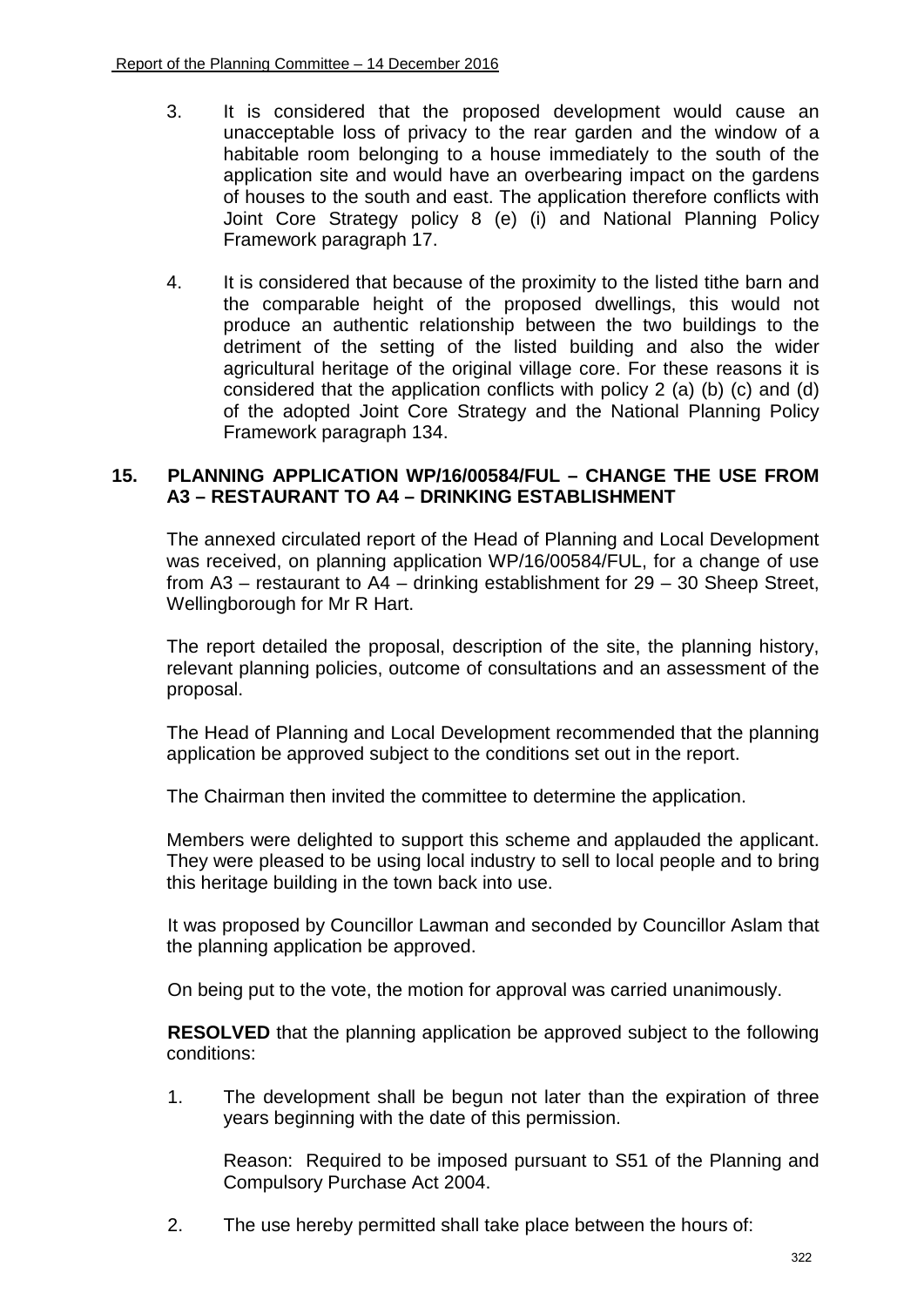11:00-23:00 Monday to Thursdays

11:00-23:00 Fridays

11:00-23:00 Saturdays

11-23:00 Sundays and Bank Holidays unless otherwise agreed in writing by the local planning authority.

Reason: To ensure that the proposed development does not prejudice the enjoyment of neighbouring occupiers of their properties.

## **16. PLANNING APPLICATION WP/16/00602/REM – APPLEBY LODGE 140 – 160 SYWELL ROAD, WELLINGBOROUGH**

The annexed circulated report of the Head of Planning and Local Development was received, including late letters, on planning application WP/16/00602/REM, for reserved matters for access, appearance, landscaping, layout and scale of a building for employment use on Zone A at Appleby Lodge, 140 – 160 Sywell Road, Wellingborough for Prologis UK Limited.

The report detailed the proposal, description of the site, the planning history, relevant planning policies, outcome of consultations and an assessment of the proposal.

The Head of Planning and Local Development recommended that the planning application be approved subject to the conditions set out in the report.

A request to address the meeting had been received from the agent.

The Chairman allowed the speaker to address the meeting and the committee was given the opportunity to ask questions of clarification.

The agent stated that the facility would bring 200 jobs and if approved it would take approximately 12 months to the point of occupation in 2018. The height of the building had been reduced and set further back from the road. The agent was asked about the screening referred to in correspondence from Hardwick Parish Meeting and also asked when Sywell Road would be re-opened. The agent responded saying official work would continue until February but they are ahead of schedule and it is hoped that the road would re-open this week. The agent also stated that they had persuaded the County Highways to reduce the speed limit along that road to 40 mph. With regard to screening, he stated that Prologis build the best buildings and design. He added that the offices would be at the front with fantastic landscaping with bunds at the front which over a period of time would fully screen the building.

The Chairman then invited the committee to determine the application.

Members still had traffic concerns with that area and the vehicles going in and out but this will be mitigated by the extensive traffic plan scheme. The members welcomed the building height being lowered and also being set further back from the road to allow more landscaping.

A member raised a concern about the NCC Archaeologist's comment in the report relating to Zone A. The committee were informed by the officers that the original archaeological condition had been discharged therefore another one could not be imposed. The agent asked if he could return to the speaker's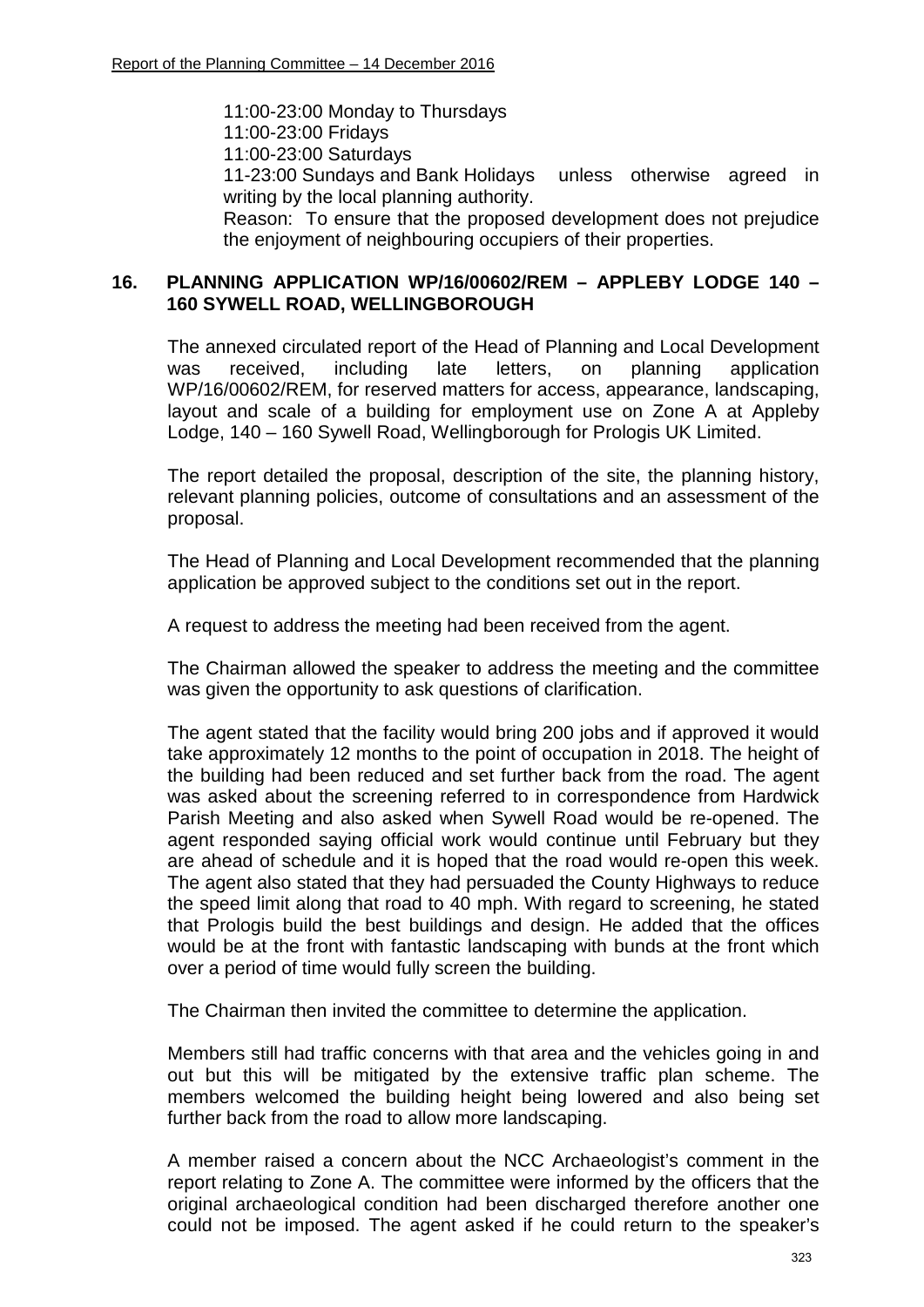chair to clarify any queries. He informed the committee that an archaeological investigation had effectively taken place by the clearing of the land at a cost of £120,000. The ground had been lowered so if anything had been there it would have been found. The agent was thanked for his clarification.

It was proposed by Councillor Scarborough and seconded by Councillor Aslam that the planning application be approved.

On being put to the vote, the motion for approval was carried unanimously.

**RESOLVED** that the planning application be approved subject to the following conditions:

1. The development shall be carried out in accordance with the approved plans ref 10074-P102, P103, P104, P105, P106, P107-A, P108\_A, P109 deposited with the local planning authority on the 06 October 2016 and amended plans ref 10074P101 REV E, 10074P110 REV A, 1699- 16-03 rev E deposited with the local planning authority on the 18 November 2016.

Reason: To ensure that the development is carried out in accordance with the approved plans.

# **17. PLANNING APPLICATION WP/16/00665/ADV – GRASS VERGE ADJACENT TO TESCO STORES, LONDON ROAD, WELLINGBOROUGH**

The annexed circulated report of the Head of Planning and Local Development was received, on planning application WP/16/00665/ADV, for the retention of the framework to display up to two banners promoting local/community events on the grass verge adjacent to Tesco Stores, London Road, Wellingborough for Mrs G Chapman.

The report detailed the proposal, description of the site, the planning history, relevant planning policies, outcome of consultations and an assessment of the proposal.

The Head of Planning and Local Development recommended that the planning application be approved subject to the conditions set out in the report.

The Chairman then invited the committee to determine the application.

A member asked if the framework for the banners could be made with a better structure. His point was noted and the cost of upgrading the frames would be considered.

It was proposed by Councillor Griffiths and seconded by Councillor Scarborough that the planning application be approved.

On being put to the vote, the motion for approval was carried unanimously.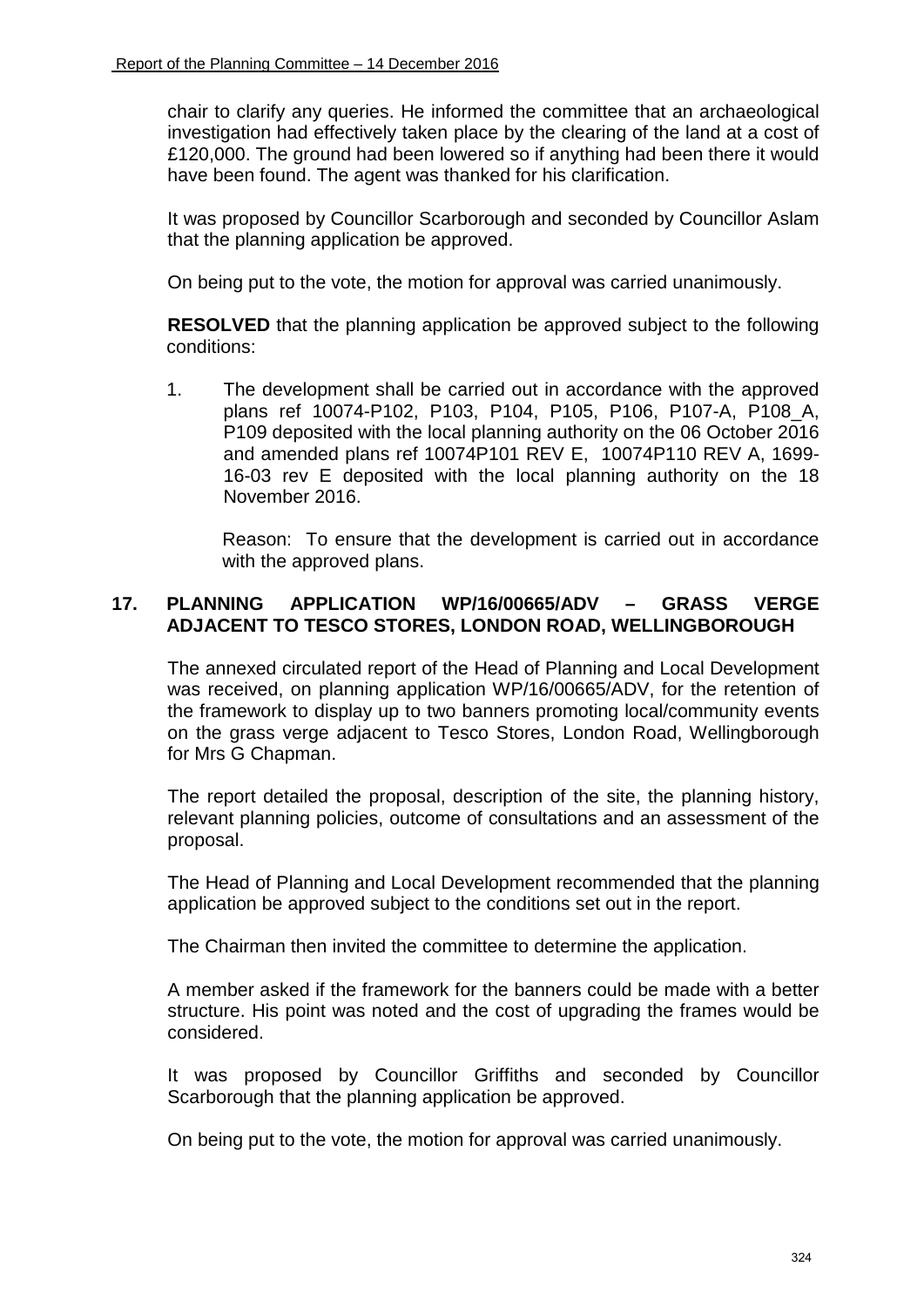**RESOLVED** that the planning application be approved subject to the following conditions:

1. This consent shall expire at the end of a period of 5 years from the date of this decision.

Reason: To comply with the requirements of the Town and Country Planning (Control of Advertisements) Regulations 2007.

2. Any advertisement displayed, and any site used for the display of advertisements, shall be maintained in a clean and tidy condition to the reasonable satisfaction of the local planning authority.

Reason: To comply with the requirements of the Town and Country Planning (Control of Advertisements) Regulations 2007.

3. Any structure or hoarding erected or used principally for the purpose of displaying advertisements shall be maintained in a safe condition.

Reason: To comply with the requirements of the Town and Country Planning (Control of Advertisements) Regulations 2007.

4. Where an advertisement is required under these regulations to be removed, the removal shall be carried out to the reasonable satisfaction of the local planning authority.

Reason: To comply with the requirements of the Town and Country Planning (Control of Advertisements) Regulations 2007.

## **18. PLANNING APPLICATION WP/16/00666/ADV – OPPOSITE SHELL GARAGE, FINEDON ROAD, WELLINBOROUGH**

The annexed circulated report of the Head of Planning and Local Development was received, on planning application WP/16/00666/ADV, for the retention of the framework to display up to two banners promoting local/community events opposite Shell Garage, Finedon Road, Wellingborough for Mrs G Chapman.

The report detailed the proposal, description of the site, the planning history, relevant planning policies, outcome of consultations and an assessment of the proposal.

The Head of Planning and Local Development recommended that the planning application be approved subject to the conditions set out in the report.

The Chairman then invited the committee to determine the application.

A member asked if the framework for the banners could be made with a better structure. His point was noted and the cost of upgrading the frames would be considered.

It was proposed by Councillor Griffiths and seconded by Councillor Scarborough that the planning application be approved.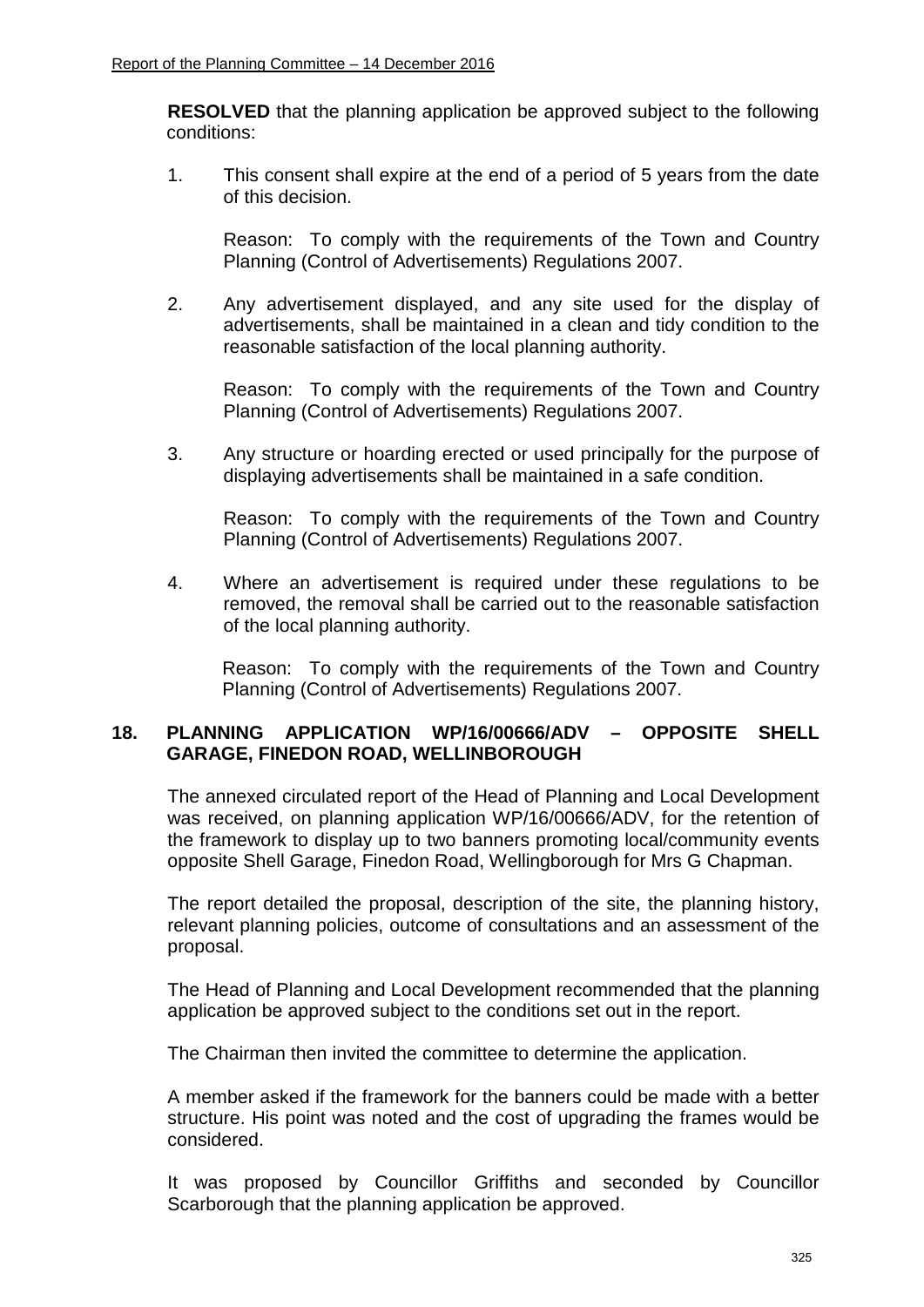On being put to the vote, the motion for approval was carried unanimously.

**RESOLVED** that the planning application be approved subject to the following conditions:

1. This consent shall expire at the end of a period of 5 years from the date of this decision.

Reason: To comply with the requirements of the Town and Country Planning (Control of Advertisements) Regulations 2007.

2. Any advertisement displayed, and any site used for the display of advertisements, shall be maintained in a clean and tidy condition to the reasonable satisfaction of the local planning authority.

Reason: To comply with the requirements of the Town and Country Planning (Control of Advertisements) Regulations 2007.

3. Any structure or hoarding erected or used principally for the purpose of displaying advertisements shall be maintained in a safe condition.

Reason: To comply with the requirements of the Town and Country Planning (Control of Advertisements) Regulations 2007.

4. Where an advertisement is required under these regulations to be removed, the removal shall be carried out to the reasonable satisfaction of the local planning authority.

Reason: To comply with the requirements of the Town and Country Planning (Control of Advertisements) Regulations 2007.

# **19. PLANNING APPLICATION WP/16/00667/ADV – GRASS VERGE ADJACENT TO SAINSBURYS PETROL STATION, NORTHAMPTON ROAD, WELLINGBOROUGH**

The annexed circulated report of the Head of Planning and Local Development was received, on planning application WP/16/00667/ADV, for the retention of the framework to display up to two banners promoting local/community events on the grass verge adjacent to Sainsburys Petrol Station, Northampton Road, Wellingborough for Mrs G Chapman.

The report detailed the proposal, description of the site, the planning history, relevant planning policies, outcome of consultations and an assessment of the proposal.

The Head of Planning and Local Development recommended that the planning application be approved subject to the conditions set out in the report.

The Chairman then invited the committee to determine the application.

A member asked if the framework for the banners could be made with a better structure. His point was noted and the cost of upgrading the frames would be considered.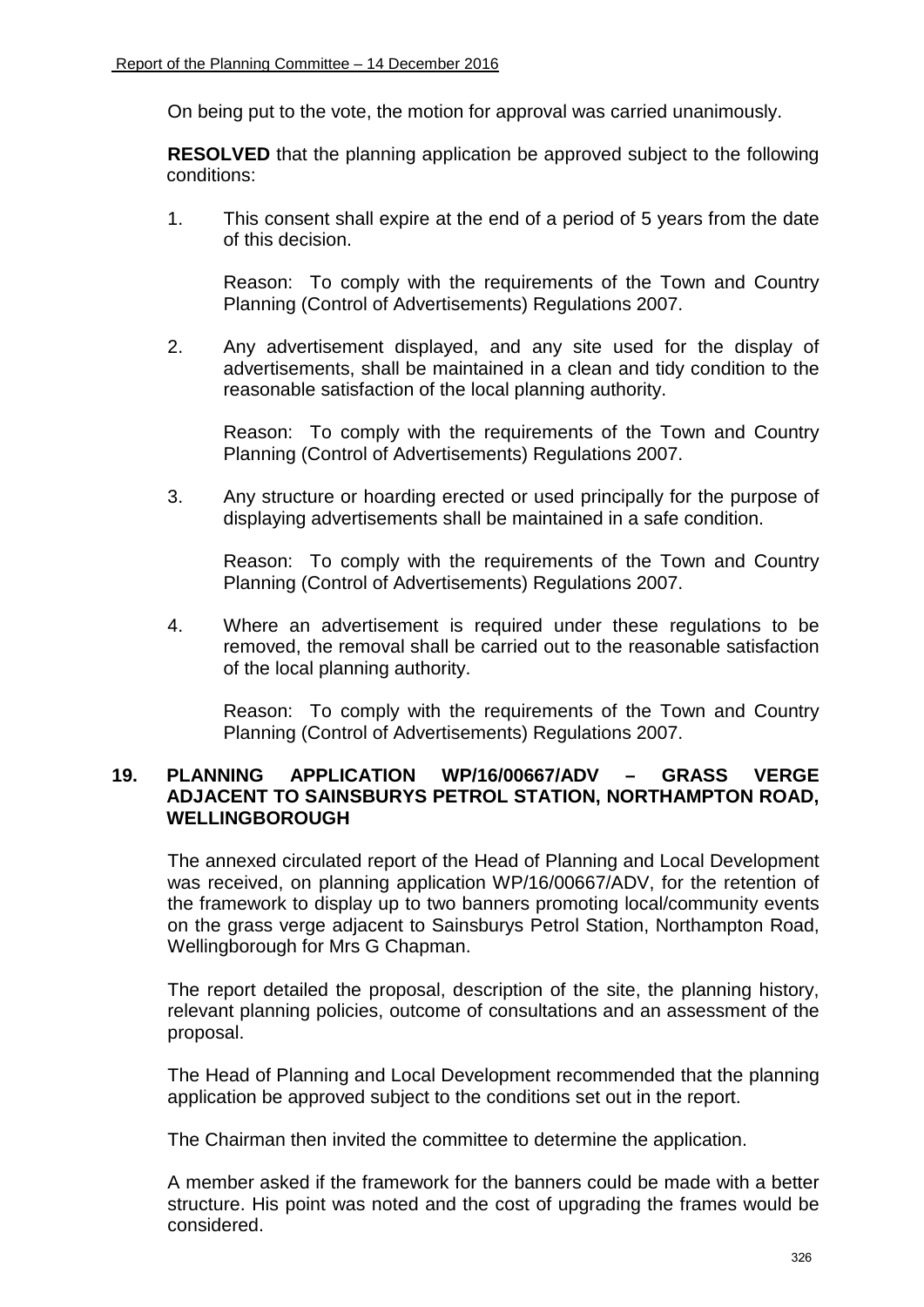It was proposed by Councillor Griffiths and seconded by Councillor Scarborough that the planning application be approved.

On being put to the vote, the motion for approval was carried unanimously.

**RESOLVED** that the planning application be approved subject to the following conditions:

1. This consent shall expire at the end of a period of 5 years from the date of this decision.

Reason: To comply with the requirements of the Town and Country Planning (Control of Advertisements) Regulations 2007.

2. Any advertisement displayed, and any site used for the display of advertisements, shall be maintained in a clean and tidy condition to the reasonable satisfaction of the local planning authority.

Reason: To comply with the requirements of the Town and Country Planning (Control of Advertisements) Regulations 2007.

3. Any structure or hoarding erected or used principally for the purpose of displaying advertisements shall be maintained in a safe condition.

Reason: To comply with the requirements of the Town and Country Planning (Control of Advertisements) Regulations 2007.

4. Where an advertisement is required under these regulations to be removed, the removal shall be carried out to the reasonable satisfaction of the local planning authority.

Reason: To comply with the requirements of the Town and Country Planning (Control of Advertisements) Regulations 2007.

#### **20. PLANNING APPLICATION WP/16/00668/ADV – GRASS VERGE ADJACENT TO SCULPTURED GATEWAY, HARROWDEN ROAD, WELLINGBOROUGH**

The annexed circulated report of the Head of Planning and Local Development was received, on planning application WP/16/00668/ADV, for the retention of the framework to display up to two banners promoting local/community events on the grass verge adjacent to sculptured gateway, Harrowden Road, Wellingborough for Mrs G Chapman.

The report detailed the proposal, description of the site, the planning history, relevant planning policies, outcome of consultations and an assessment of the proposal.

The Head of Planning and Local Development recommended that the planning application be approved subject to the conditions set out in the report.

The Chairman then invited the committee to determine the application.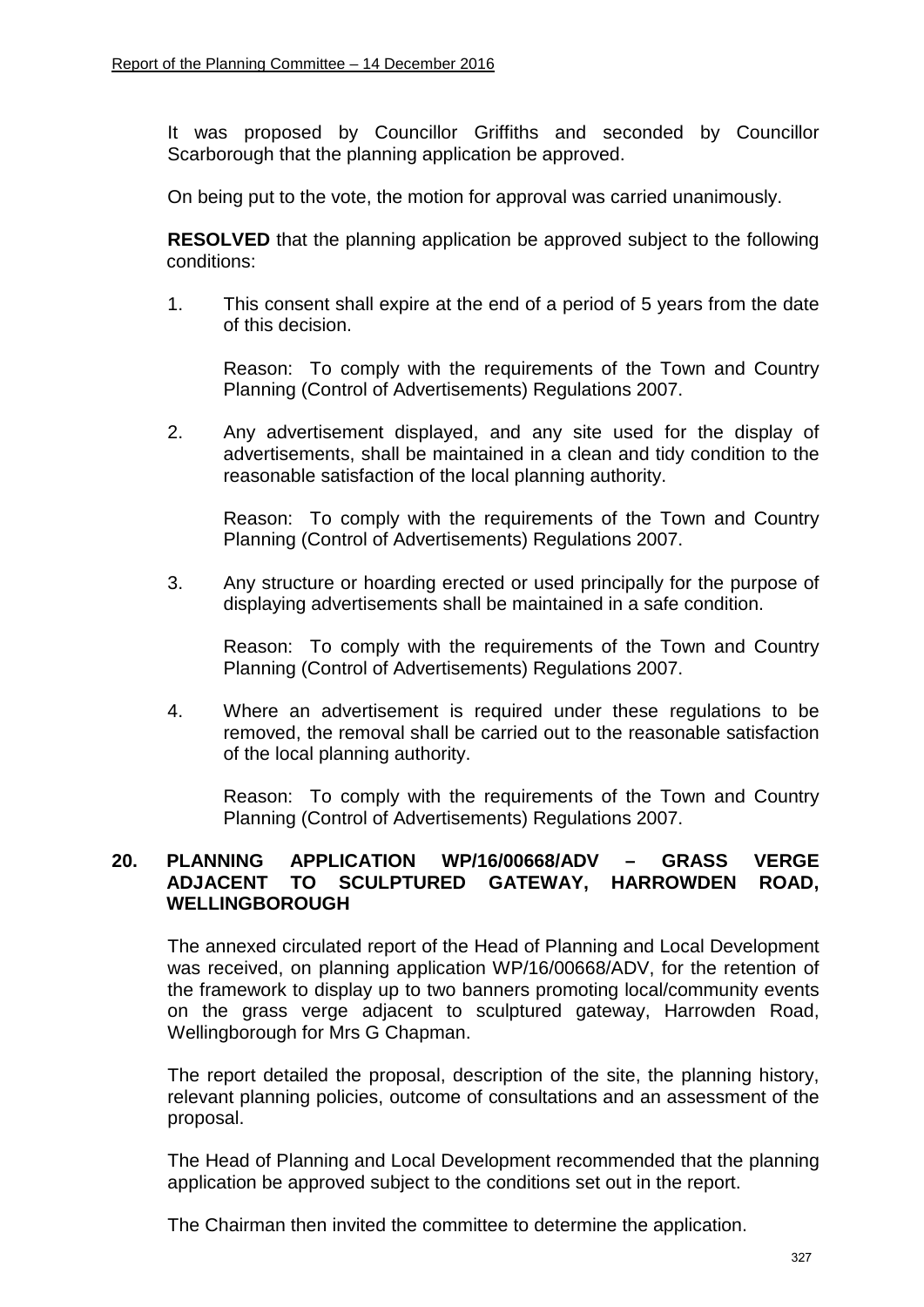A member asked if the framework for the banners could be made with a better structure. His point was noted and the cost of upgrading the frames would be considered.

It was proposed by Councillor Griffiths and seconded by Councillor Scarborough that the planning application be approved.

On being put to the vote, the motion for approval was carried unanimously.

**RESOLVED** that the planning application be approved subject to the following conditions:

1. This consent shall expire at the end of a period of 5 years from the date of this decision.

Reason: To comply with the requirements of the Town and Country Planning (Control of Advertisements) Regulations 2007.

2. Any advertisement displayed, and any site used for the display of advertisements, shall be maintained in a clean and tidy condition to the reasonable satisfaction of the local planning authority.

Reason: To comply with the requirements of the Town and Country Planning (Control of Advertisements) Regulations 2007.

3. Any structure or hoarding erected or used principally for the purpose of displaying advertisements shall be maintained in a safe condition.

Reason: To comply with the requirements of the Town and Country Planning (Control of Advertisements) Regulations 2007.

4. Where an advertisement is required under these regulations to be removed, the removal shall be carried out to the reasonable satisfaction of the local planning authority.

Reason: To comply with the requirements of the Town and Country Planning (Control of Advertisements) Regulations 2007.

## **21. PLANNING APPLICATION WP/16/00669/ADV – LAND ADJACENT 10 CASTLE WAY, WELLINGBOROUGH**

The annexed circulated report of the Head of Planning and Local Development was received, on planning application WP/16/00669/ADV, for the retention of the framework to display up to two banners promoting local/community events on land adjacent 10 Castle Way, Wellingborough for Mrs G Chapman.

The report detailed the proposal, description of the site, the planning history, relevant planning policies, outcome of consultations and an assessment of the proposal.

The Head of Planning and Local Development recommended that the planning application be approved subject to the conditions set out in the report.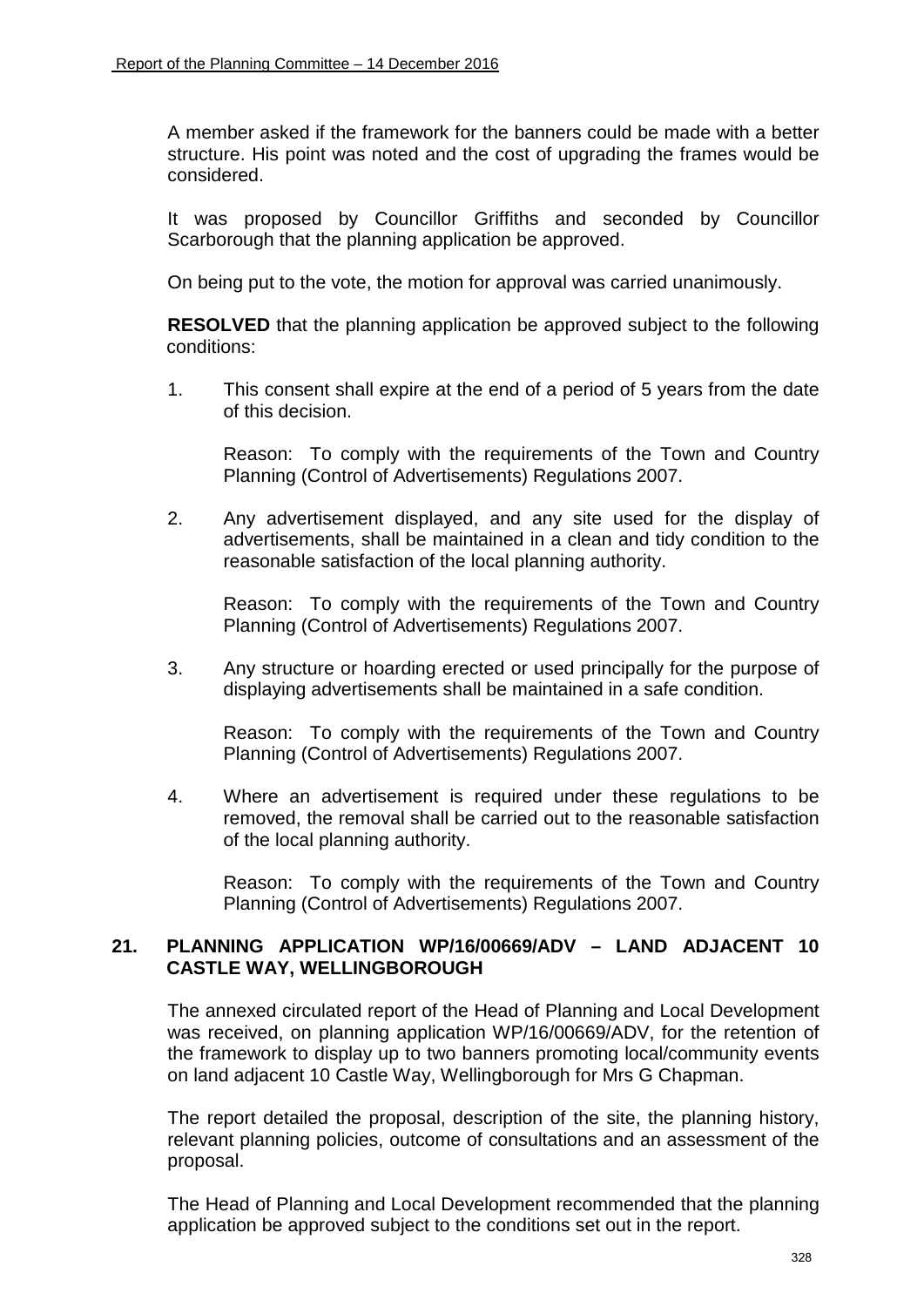The Chairman then invited the committee to determine the application.

A member asked if the framework for the banners could be made with a better structure. His point was noted and the cost of upgrading the frames would be considered.

It was proposed by Councillor Griffiths and seconded by Councillor Scarborough that the planning application be approved.

On being put to the vote, the motion for approval was carried unanimously.

**RESOLVED** that the planning application be approved subject to the following conditions:

1. This consent shall expire at the end of a period of 5 years from the date of this decision.

Reason: To comply with the requirements of the Town and Country Planning (Control of Advertisements) Regulations 2007.

2. Any advertisement displayed, and any site used for the display of advertisements, shall be maintained in a clean and tidy condition to the reasonable satisfaction of the local planning authority.

Reason: To comply with the requirements of the Town and Country Planning (Control of Advertisements) Regulations 2007.

3. Any structure or hoarding erected or used principally for the purpose of displaying advertisements shall be maintained in a safe condition.

Reason: To comply with the requirements of the Town and Country Planning (Control of Advertisements) Regulations 2007.

4. Where an advertisement is required under these regulations to be removed, the removal shall be carried out to the reasonable satisfaction of the local planning authority.

Reason: To comply with the requirements of the Town and Country Planning (Control of Advertisements) Regulations 2007.

## **22. PLANNING APPLICATION WP/16/00674/ADV – GRASS VERGE ADJACENT 1 – 5 WHITTLE CLOSE, SYWELL ROAD, WELLINGBOROUGH**

The annexed circulated report of the Head of Planning and Local Development was received, on planning application WP/16/00674/ADV, for the retention of the framework to display up to two banners promoting local/community events on the grass verge adjacent to  $1 - 5$  Whittle Close, Sywell Road, Wellingborough for Mrs G Chapman.

The report detailed the proposal, description of the site, the planning history, relevant planning policies, outcome of consultations and an assessment of the proposal.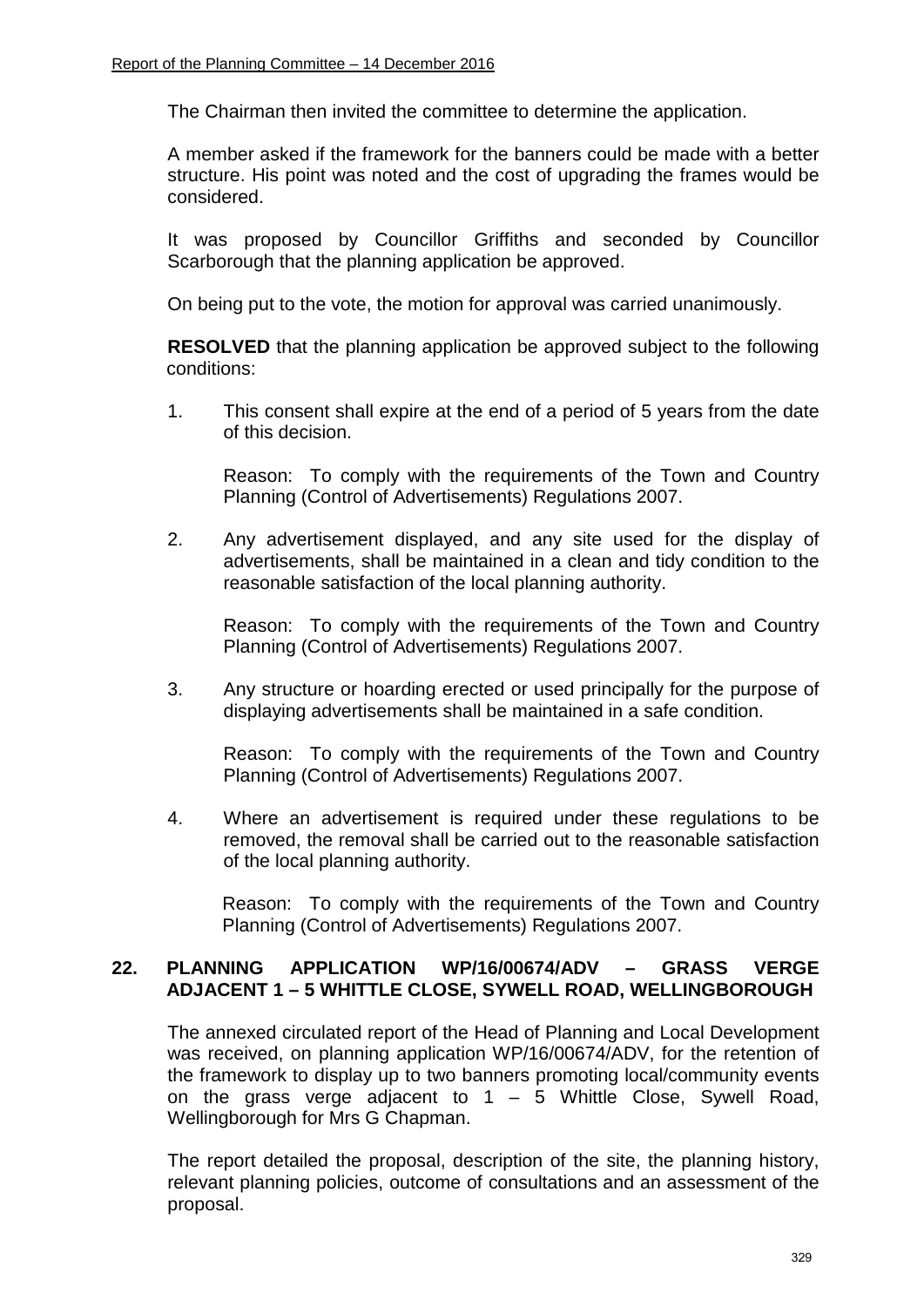The Head of Planning and Local Development recommended that the planning application be approved subject to the conditions set out in the report.

The Chairman then invited the committee to determine the application.

A member asked if the framework for the banners could be made with a better structure. His point was noted and the cost of upgrading the frames would be considered.

It was proposed by Councillor Griffiths and seconded by Councillor Scarborough that the planning application be approved.

On being put to the vote, the motion for approval was carried unanimously.

**RESOLVED** that the planning application be approved subject to the following conditions:

1. This consent shall expire at the end of a period of 5 years from the date of this decision.

Reason: To comply with the requirements of the Town and Country Planning (Control of Advertisements) Regulations 2007.

2. Any advertisement displayed, and any site used for the display of advertisements, shall be maintained in a clean and tidy condition to the reasonable satisfaction of the local planning authority.

Reason: To comply with the requirements of the Town and Country Planning (Control of Advertisements) Regulations 2007.

3. Any structure or hoarding erected or used principally for the purpose of displaying advertisements shall be maintained in a safe condition.

Reason: To comply with the requirements of the Town and Country Planning (Control of Advertisements) Regulations 2007.

4. Where an advertisement is required under these regulations to be removed, the removal shall be carried out to the reasonable satisfaction of the local planning authority.

Reason: To comply with the requirements of the Town and Country Planning (Control of Advertisements) Regulations 2007.

(Councillor Griffiths left the room for the following planning application having declared an other interest).

# **23. APPLICATION OUTSIDE THE BOROUGH**

#### **1. WP/16/00536/EXT**

The annexed circulated report of the Head of Planning and Local Development was received, including late letters, on planning application WP/16/00536/EXT, for the erection of a leisure building to include a cinema, other leisure uses and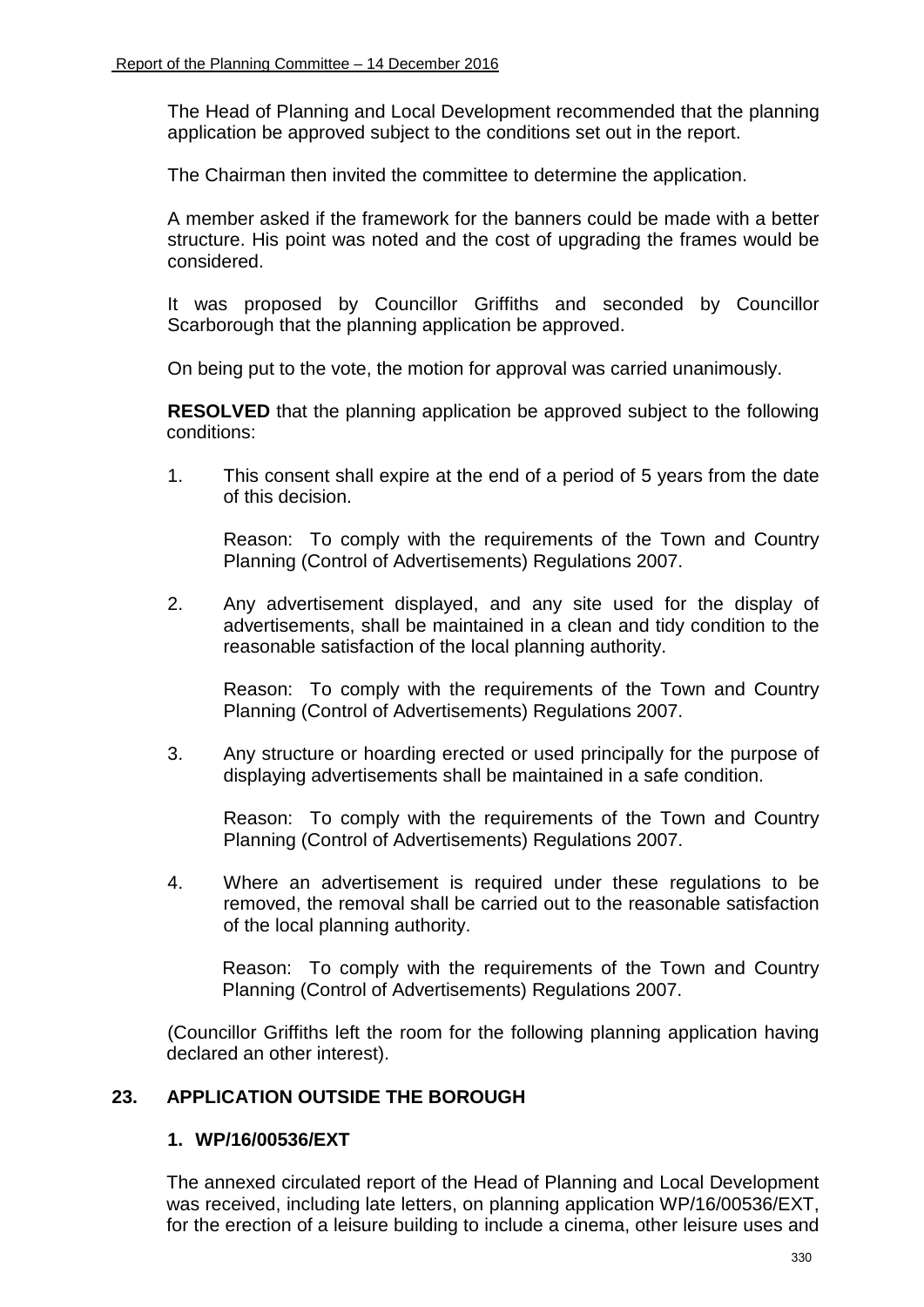restaurant units and erection of retail units, cycle hire facilities together with proposals for access, parking and servicing space, hard and soft landscaping and other associated works on land adjacent to Skew Bridge Ski Slope, Rushden Lakes, Rushden for LXB RP (Rushden) Limited and Shoemaker Gp.

 The report detailed the proposal, description of the site, the planning history, relevant planning policies, outcome of consultations and an assessment of the proposal.

In light of the new information received which concluded that the additional retail at Rushden Lakes could have a significant adverse impact on Wellingborough town centre, members were asked to consider whether they wished to qualify the support given to the revised scheme and various options were suggested in the report to which the committee were asked which option they wished to pursue.

A lengthy discussion took place with the favoured option being an amended Option B. Funding to improve the town centre would be welcomed. They did not want to appoint a town centre manager for Wellingborough (B(1)). It was suggested that delegation be given to officers to talk to LXB RP (Rushden) Limited for funding contributions for our town centre or other appropriate mitigation measures. Funding could be used for public realm projects, shopfront improvements, CCTV, Market, street updating, Castle improvements. If there is less retail in our town centre in the future other options need to be explored such as leisure. For example, leisure/restaurant outlets seem to be increasing in the town centre. A suggestion was made by a member that a project co-ordinator could be appointed. Another member felt that Option B(3) could not be enforced.

A member also felt it was important that connectivity for walking/cycling and boating be included. The Head of Planning and Local Development responded that this is being worked on and we are actively talking to Bovis Homes Limited regarding routes into the town centre.

An amendment was proposed by Councillor Bell that an amended Option B be the preferred option but that delegation be given to officers to take this forward taking into account the committee's suggestions. Councillor Lawman seconded the amendment and this became the substantive motion.

On being put to the vote, the motion was carried unanimously.

**RESOLVED** to continue to support the revised and enlarged scheme with delegation being given to officers to take forward the committee's suggestions in greater detail.

(Councillor Griffiths returned to the room).

## **24. APPLICATION FOR INFORMATION**

#### **1. WP/15/00417/EXT**

The annexed circulated report of the Head of Planning and Local Development was received, on planning application WP/15/00417/EXT, erection of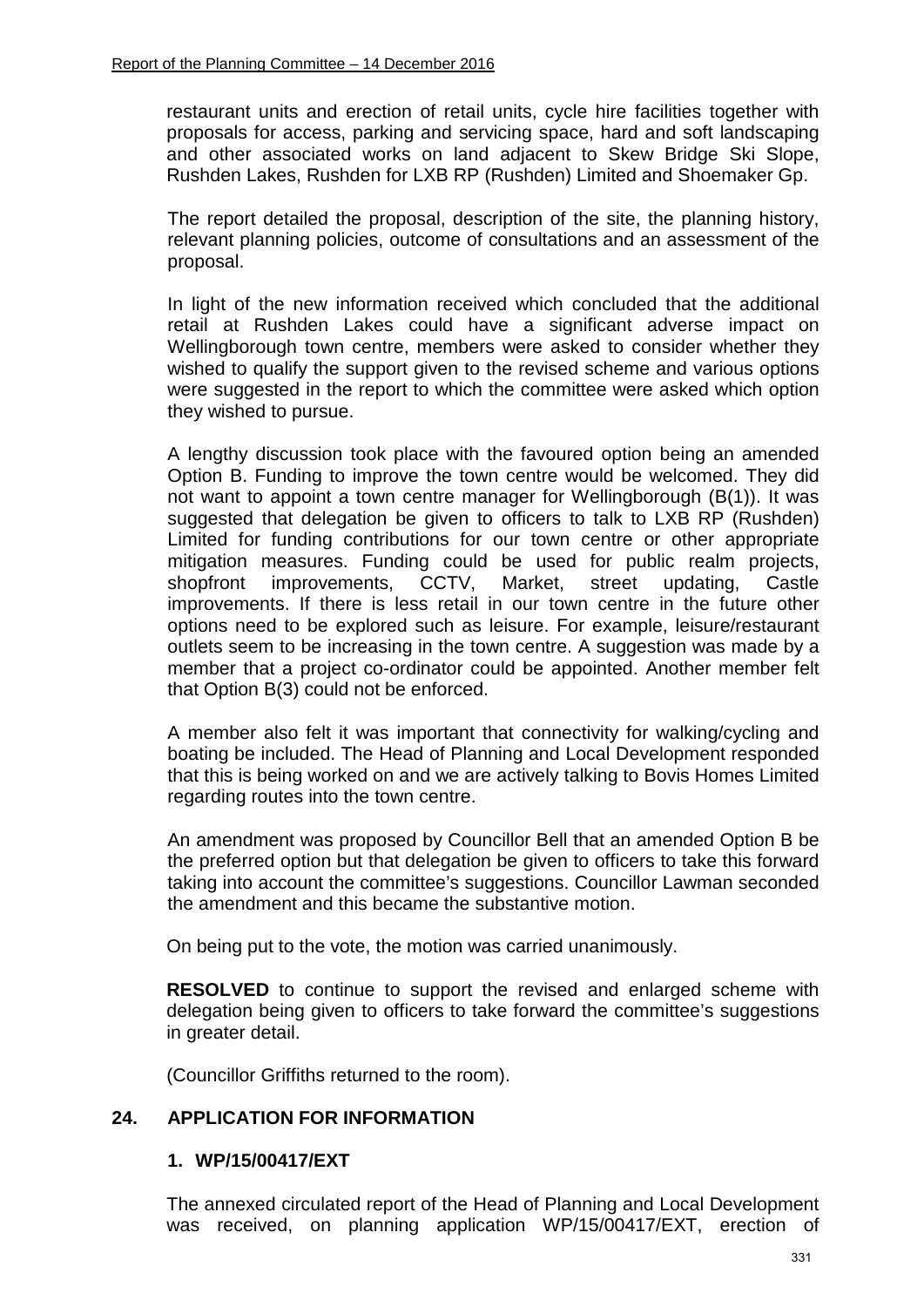100,844sqm Storage and Distribution centre (B8) with ancillary B1(a) offices on land adjoining and linked to Magna Park, including formation of access road from Magna Park, erection of gatehouse, creation of roundabouts, partial realignment of Mere Lane and upgrading of A5 to dual carriageway, creation of SuDS facilities and associated infrastructure and landscaping works on land at Mere Lane, Bittesby for I D I Gazeley Ltd.

The report detailed the proposal, description of the site, the planning history, relevant planning policies, outcome of consultations and an assessment of the proposal.

**RESOLVED** to note that the planning application was approved by Harborough District Council on 25/10/2016, subject to the conditions contained in the report.

## **25. APPLICATIONS FOR PLANNING PERMISSION, BUILDING REGULATION APPROVALS AND APPEALS INFORMATION**

**RESOLVED** that the decisions on applications for planning permission, and building regulation approvals determined by the Head of Planning and Local Development in accordance with delegated powers and appeal information as set out in the report of the Head of Planning and Local Development, (Minute 4), be noted.

## **26. PLANNING APPEAL DECISION**

**RESOLVED** to note the following annexed circulated decision letter dated 30/11/2016, in respect of an outline planning application with all matters reserved except access, for the development of land for residential purposes, to provide up to 102 residential dwellings, with associated vehicular access onto Northampton Road, open space, creation of footpath and biodiversity mitigation on land adjacent to 199 Northampton Road, Wellingborough, which was dismissed.

Councillor Griffiths stated that he was pleased the appeal was dismissed. He was present at some of the appeal and was impressed with the way in which the legal team and our officers responded during fierce cross examination. He added that the Council would do all it could to continue to protect our green spaces and defend our policies.

## **27. ANY OTHER ITEMS THE CHAIRMAN DECIDES ARE URGENT**

A question was asked if the Council at some stage would be looking at the new parking standards issued by Northamptonshire Highways to discuss whether the new standards should be adopted.

In response, the Head of Planning and Local Development stated that our concerns regarding the new standards had already been forwarded to the County, for consideration.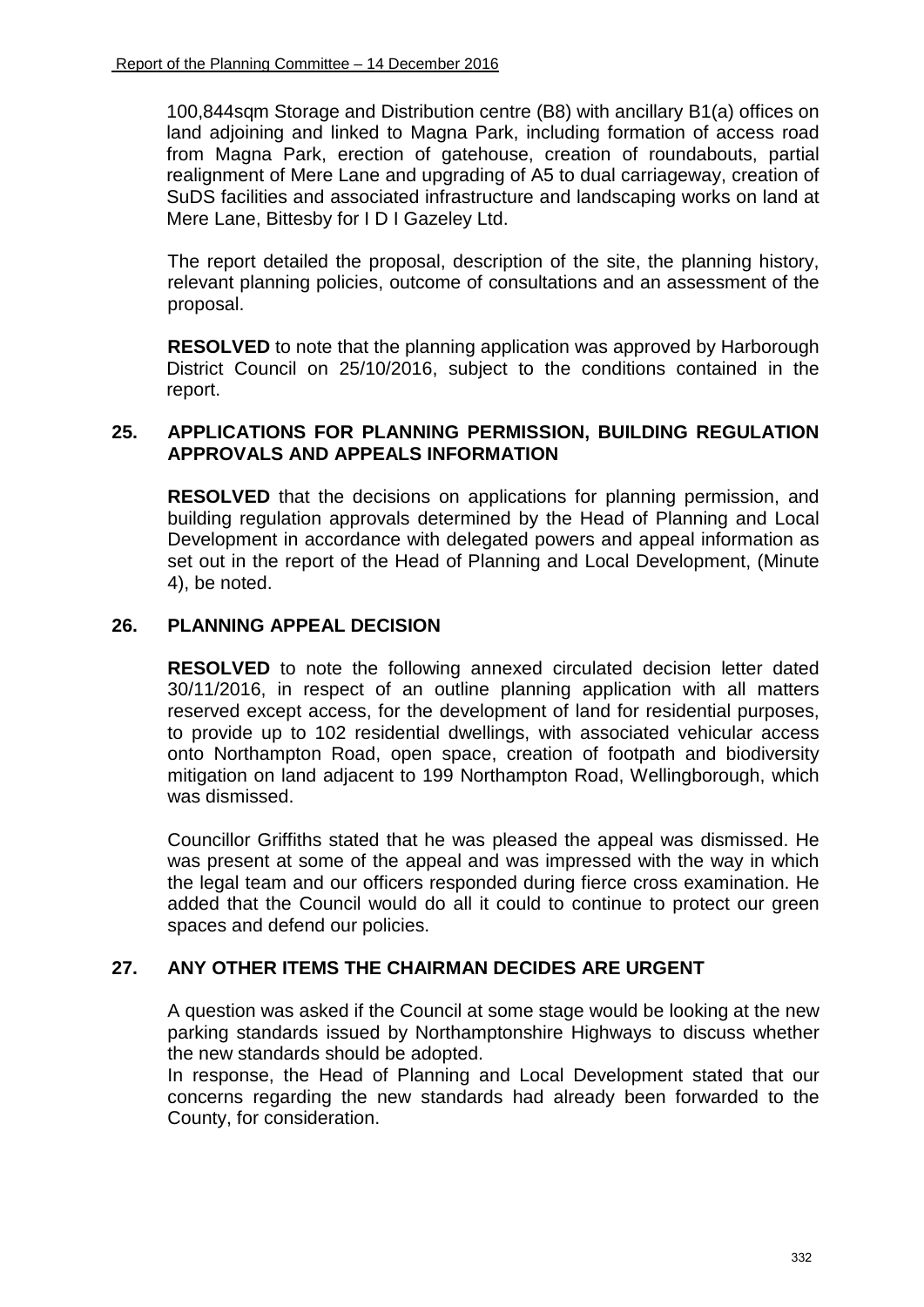The Chairman wished everyone a Happy Christmas and a Prosperous 2017.

Chairman

The meeting closed at 9.05pm.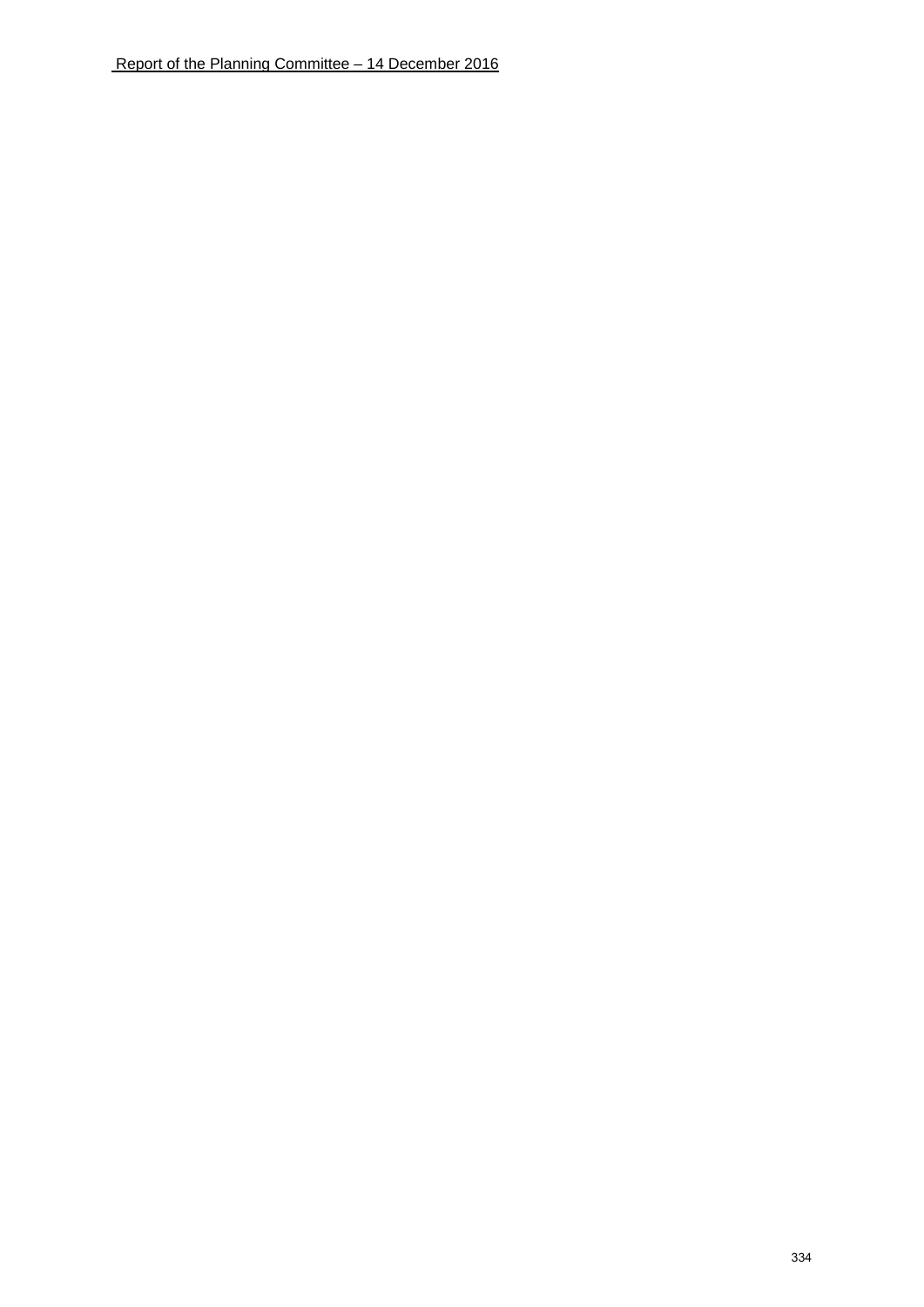# **COUNCIL MEETING – 23 FEBRUARY 2017**

# **REPORT OF THE PLANNING COMMITTEE**

11 January 2017

Present: Councillors Ward (Chairman), Morrall (Vice-Chairman), Aslam, Graves, Griffiths, Hallam, G Lawman, Lloyd and Scarborough.

Miss J Thomas, (Head of Planning and Local Development), Ms M Simmons, (Principal Planning and Building Control Manager), Mrs E Buchanan, (Assistant Principal Development Management Officer), Ms E Granger, (Legal Adviser) and Mrs F Hubbard, (Democratic Services Officer).

(Councillor L Lawman attended the meeting as an observer).

## **1. APOLOGIES FOR ABSENCE**

**RESOLVED** to note that apologies for absence were received from Councillors Bell and Maguire.

# **2. DECLARATIONS OF INTERESTS**

**RESOLVED** to note that in accordance with the Localism Act 2011 and the Council's Code of Conduct and rules of procedure, the under-mentioned Councillors declared an interest in the following items:

| <b>Councillor</b> | <b>Minute No</b> | <b>Item</b>     | <b>Description of Interest</b>                                    |
|-------------------|------------------|-----------------|-------------------------------------------------------------------|
| Graves            | 6                | WP/16/00717/FUL | Other $-1$ know the<br>applicant                                  |
| Lawman            | 5                | WP/16/00570/OUT | Other – Council Member<br>on Wellingborough Homes<br><b>Board</b> |

## **3. CONFIRMATION OF MINUTES – 14 DECEMBER 2016**

**RESOLVED** that the minutes of the meeting held on 14 December 2016, be confirmed and signed.

## **4. REPORT OF THE HEAD OF PLANNING AND LOCAL DEVELOPMENT**

**RESOLVED** that the annexed circulated report of the Head of Planning and Local Development, be received on the applications for planning permission, listed building consent, building regulation approvals and appeals information.

#### **5. PLANNING APPLICATION WP/16/00570/OUT – REAR OF 11A AND 11B SILVER STREET, WELLINGBOROUGH**

The annexed circulated report of the Head of Planning and Local Development was received, including late letters, on planning application WP/16/00570/OUT, for an outline application with some matters reserved (access, layout and scale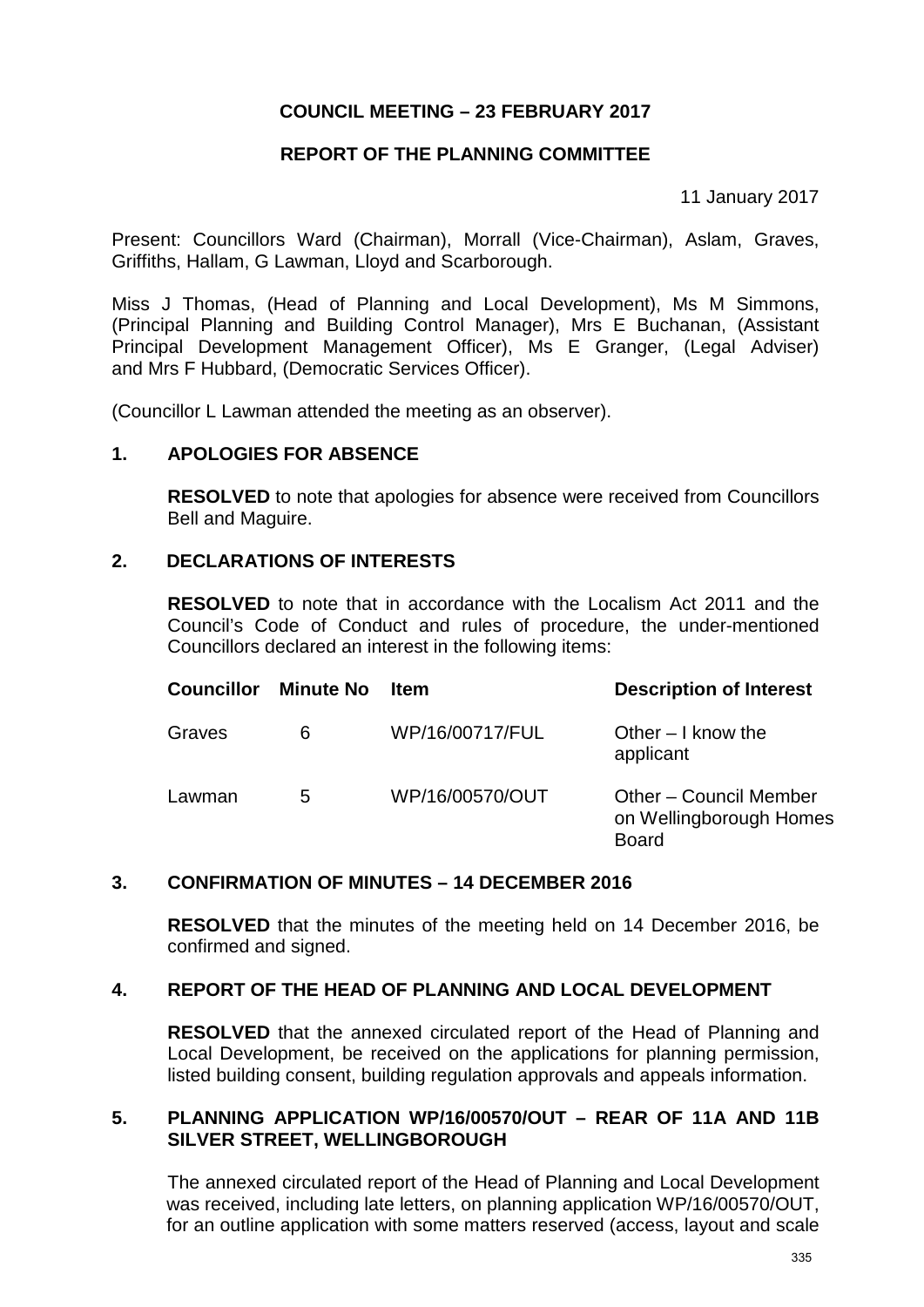to be determined at this stage) for redevelopment of former cinema site to create 11 no flats. Additional information rear of 11A and 11B Silver Street, Wellingborough for Mr D Lodge.

The report detailed the proposal, description of the site, the planning history, relevant planning policies, outcome of consultations and an assessment of the proposal.

The Head of Planning and Local Development recommended that the planning application be approved subject to the conditions set out in the report.

 The site viewing group visited the site on 10/01/2017 and a record of the visit was set out in the circulated notes.

 Requests to address the meeting had been received from Councillor Anslow as Ward Councillor and the agent.

Councillor Anslow was not present at the meeting. The Chairman allowed the agent to address the meeting and the committee was given the opportunity to ask questions of clarification.

 Members welcomed the scheme which would tidy up this derelict site, and open up the walkway between Morrisons and Oxford Street, thus regenerating this part of the town centre.

A comment was made by a Member relating to Northamptonshire Highways in relation to their adopted parking standards and their recommendation for refusal on highway grounds. A Member asked if the Council could write to Highways regarding the County's new parking standards, which whilst satisfactory for many residential areas do not work in town centres. The Head of Planning and Local Development confirmed that a meeting had been requested with Northamptonshire Highways and was hopeful that this would take place before the end of January.

 It was proposed by Councillor Morrall and seconded by Councillor Graves that the planning application be approved.

On being put to the vote, the motion for approval was carried unanimously.

**RESOLVED** that the planning application be approved subject to the following conditions:

1. Application for approval of reserved matters must be made not later than the expiration of three years beginning with the date of this permission and the development must be begun not later than whichever is the later of the following dates:

(a) the expiration of three years from the date of this permission; or

(b) the expiration of two years from the final approval of the reserved matters or, in the case of approval on different dates, the final approval of the last such matter to be approved.

Reason: Required to be imposed pursuant to section 92 of the Town and Country Planning Act 1990.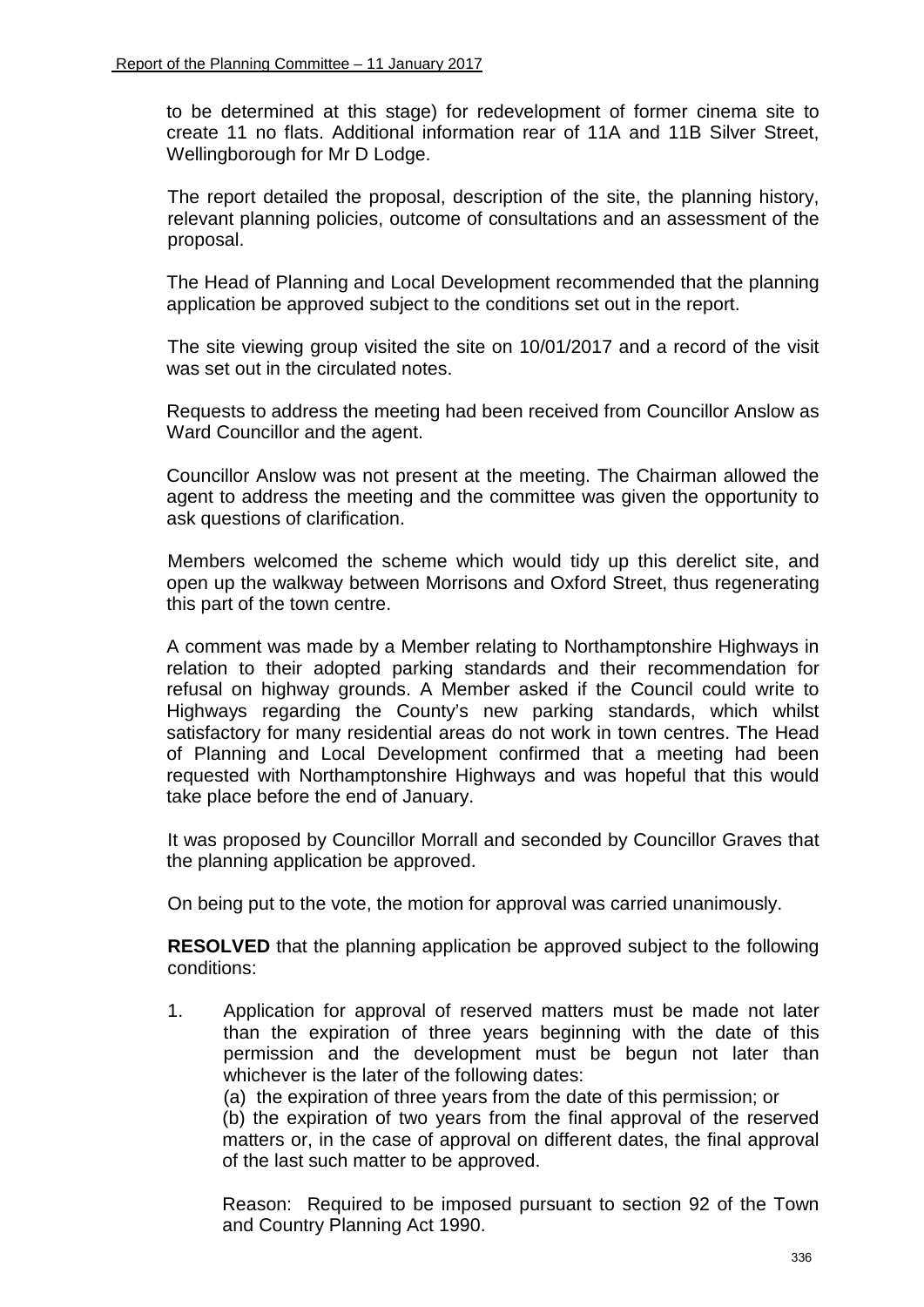2. Before any development is commenced, detailed plans, drawings and particulars of the design and external appearance of the proposed development, including the Intended boundary treatment together with the landscaping shall be submitted to and approved by the local planning authority and the development shall be carried out in accordance therewith.

Reason: To secure satisfactorily planned development.

3. The development shall be carried out in accord with the following plan numbers: 529, 529-P-01, 529-P-02, 529-P-03, 529-P-04, 529-P-05, 529-P-06, 529-P-07.

Reason: To ensure that the development is carried out in accordance with the approved plans.

4. Before construction work on the hereby approved buildings commences, details of the intended crime prevention measures shall be submitted to the local planning authority for approval in writing. The development shall be carried out thereafter in accord and incorporating the approved details.

Reason: In the interests of preventing crime, disorder and anti-social behaviour in accordance with policy 8 of the North Northamptonshire Joint Core Strategy.

5. No development shall take place within the area indicated until the applicant, or their agents or successors in title, has secured the implementation of a programme of archaeological work in accordance with a written scheme of investigation which has been submitted by the applicant and approved in writing by the local planning authority.

Reason: To ensure that features of archaeological interest are properly examined and recorded, in accordance with policy 2 (d) of the North Northamptonshire Joint Core Strategy and paragraph 141 of the National Planning Policy Framework.

6. Before construction of the buildings commences, the developer shall submit:

1. A preliminary risk assessment.

Should the preliminary risk assessment identify the need for further investigation,

2. A site investigation scheme to provide a detailed assessment of the risk to all receptors, including off site receptors.

3. A remediation proposals based on the results of the site investigation and risk assessment in 2. above giving full details of remediation required. The preliminary risk assessment, site investigation and remediation proposals shall be agreed with the local planning authority. On completion of the remediation but before the site is first occupied the developer shall;

4. Provide a verification report to demonstrate the completion of the works set out in the agreed remediation proposals in 3. above.

Reference shall be had to Environment Agency Guide CLR11 Model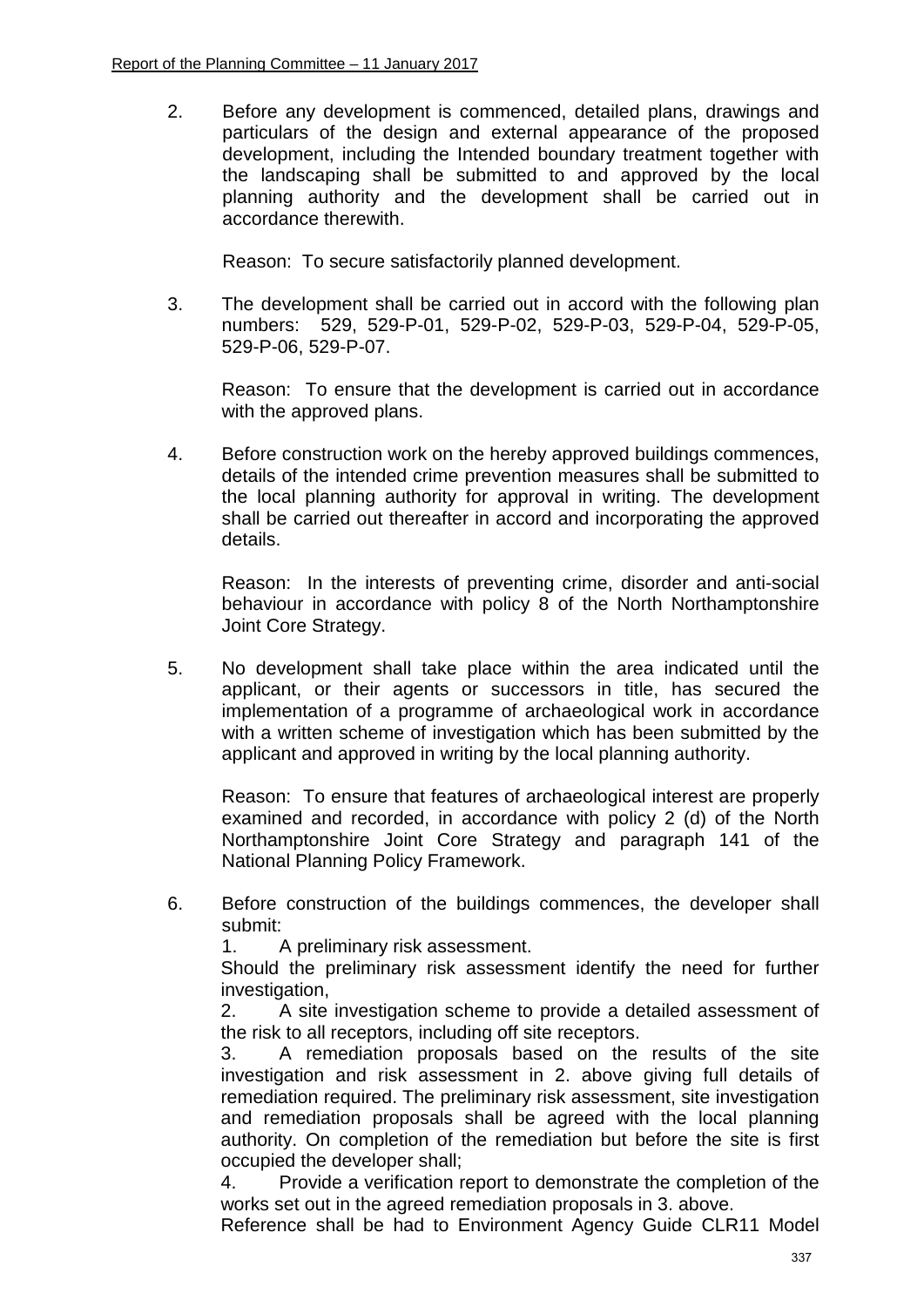procedures for the management of land contamination available at https://www.gov.uk/government/publications/managing-landcontamination.

Reason: In order to protect future occupiers of the development and ground or surface and waters in accord with policy 6 of the North Northamptonshire Joint Core Strategy.

7. Before construction commences a detailed acoustic report on the existing noise climate at the development site shall be submitted to the local planning authority for approval in writing. The report if required shall include a scheme of noise insulation measures for the development. The noise insulation measures shall be designed to achieve noise insulation to a standard so that nuisance will not be caused to the residential occupiers. The noise assessment shall take into account the provisions of BS4142: 2014 and BS8233:2014. The approved noise insulation scheme shall be implemented prior to the development being occupied and evidence of its implementation shall be supplied to the local planning authority. The noise insulation shall thereafter be permanently maintained.

Reason: In order to protect the occupiers of the hereby approved development from harmful levels of noise in accord with policy 8 of the North Northamptonshire Joint Core Strategy.

- 8. Before construction commences an air quality report shall be submitted to and approved in writing by the local planning authority. The report shall detail:
	- the area within the boundary of the site which may exceed relevant national air quality objectives
	- specify how the detailed application will address any potential to cause relevant exposure to air pollution levels exceeding the national air quality objectives
	- identify areas of potential exposure
	- detail how the development will reduce its impact on local air pollution.

Confirmation that any necessary measures which have been identified by the report have been implemented shall be submitted to the local planning authority before the approved development is first occupied.

Regard shall be had to the guidance from the Land - Use Planning & Development Control: Planning for AQ (IAQM) May, 2015, The Control of Dust and Emissions during construction and demolition (Supplementary Planning Guidance) July, 2014 and Guidance on the assessment of dust from demolition and construction version 1.1 (IAQM).

Reason: In order to protect nearby and future occupiers of the development from unacceptable levels of air pollution in accord with policy 8 of the North Northamptonshire Joint Core Strategy.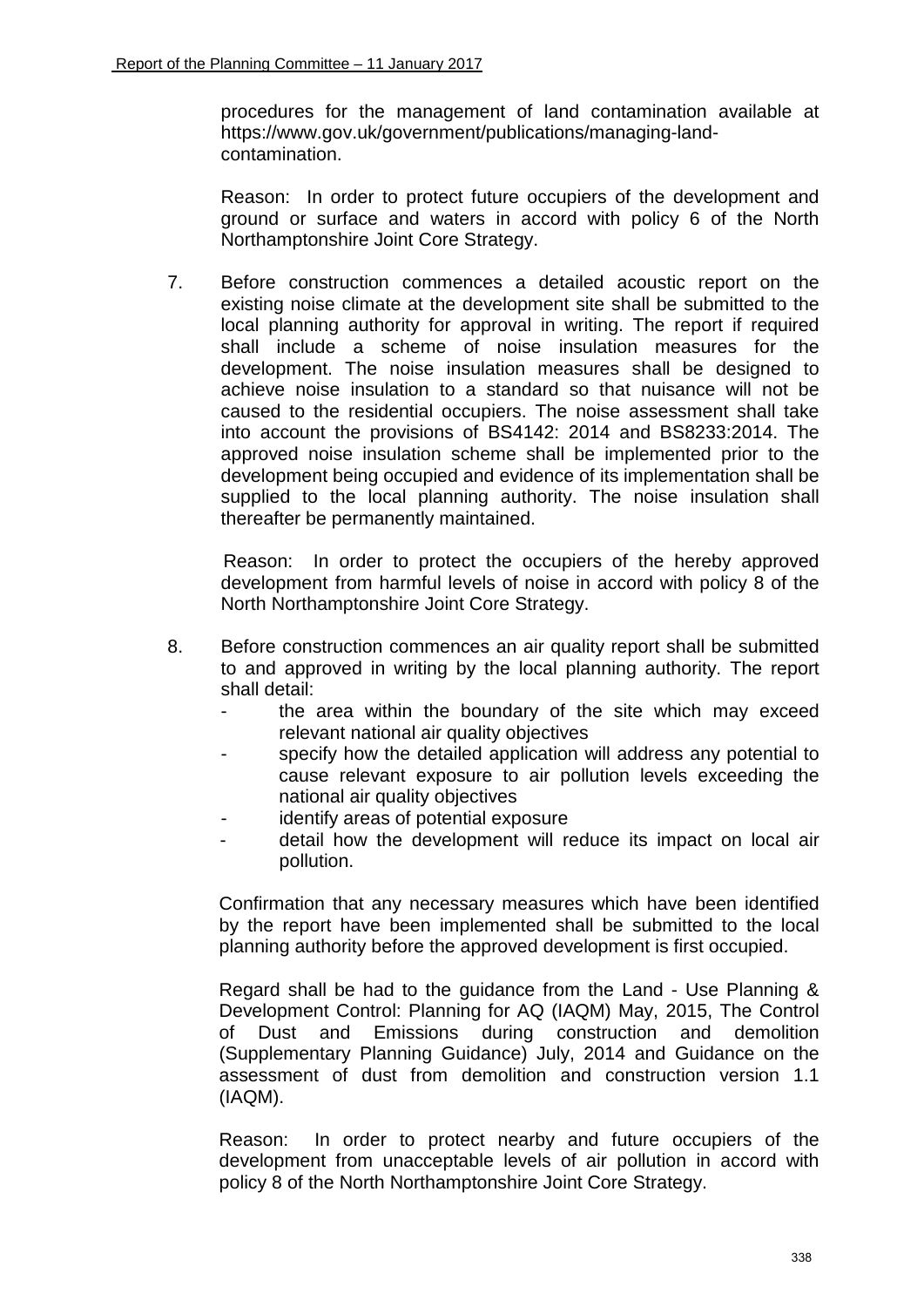9. Before construction commences details of the intended cycle storage facilities on the site shall be submitted to the local planning authority for approval in writing. The development shall be carried out in accord with the approved details and the cycle storage facilities shall be made available to the residents of the hereby approved development at the time of its first occupation. The approved cycle storage facilities shall be retained thereafter for the sole use of the residents of the development.

Reason: In order to provide facilities to promote a sustainable mode of transport in accord with policy 8 of the North Northamptonshire Joint Core Strategy.

10. Before construction commences a surface water drainage scheme for the site, based on sustainable drainage principles and an assessment of the hydrological and hydro geological context of the development, shall be submitted to the local planning authority for approval in writing. The details of the scheme shall include: designs, diameters, invert and cover levels and gradients. In addition, the assessment shall include dimensions of all elements of the proposed drainage system: pipes, inspection chambers, outfalls/inlets and attenuation basins. The scheme shall subsequently be implemented in accordance with the approved details before the development is completed.

Reason: To reduce the risk of flooding both on and off site by ensuring the satisfactory means of surface water attenuation and discharge from the site in accordance with policy 5 of the North Northamptonshire Joint Core Strategy.

## **6. PLANNING APPLICATION WP/16/00717/FUL – 1 FINEDON HALL, MACKWORTH DRIVE, FINEDON**

The annexed circulated report of the Head of Planning and Local Development was received, including late letters, on planning application WP/16/00717/FUL, for the erection of a single dwelling – re-submission, with amendments, at 1 Finedon Hall, Mackworth Drive, Finedon for Mr G Roach.

The report detailed the proposal, description of the site, the planning history, relevant planning policies, outcome of consultations and an assessment of the proposal.

The Head of Planning and Local Development recommended that the planning application be approved subject to the conditions set out in the report.

The site viewing group visited the site on 10/01/2017 and a record of the visit was set out in the circulated notes.

 Requests to address the meeting had been received from 3 objectors and the agent.

 The Chairman allowed the speakers to address the meeting and the committee was given the opportunity to ask questions of clarification.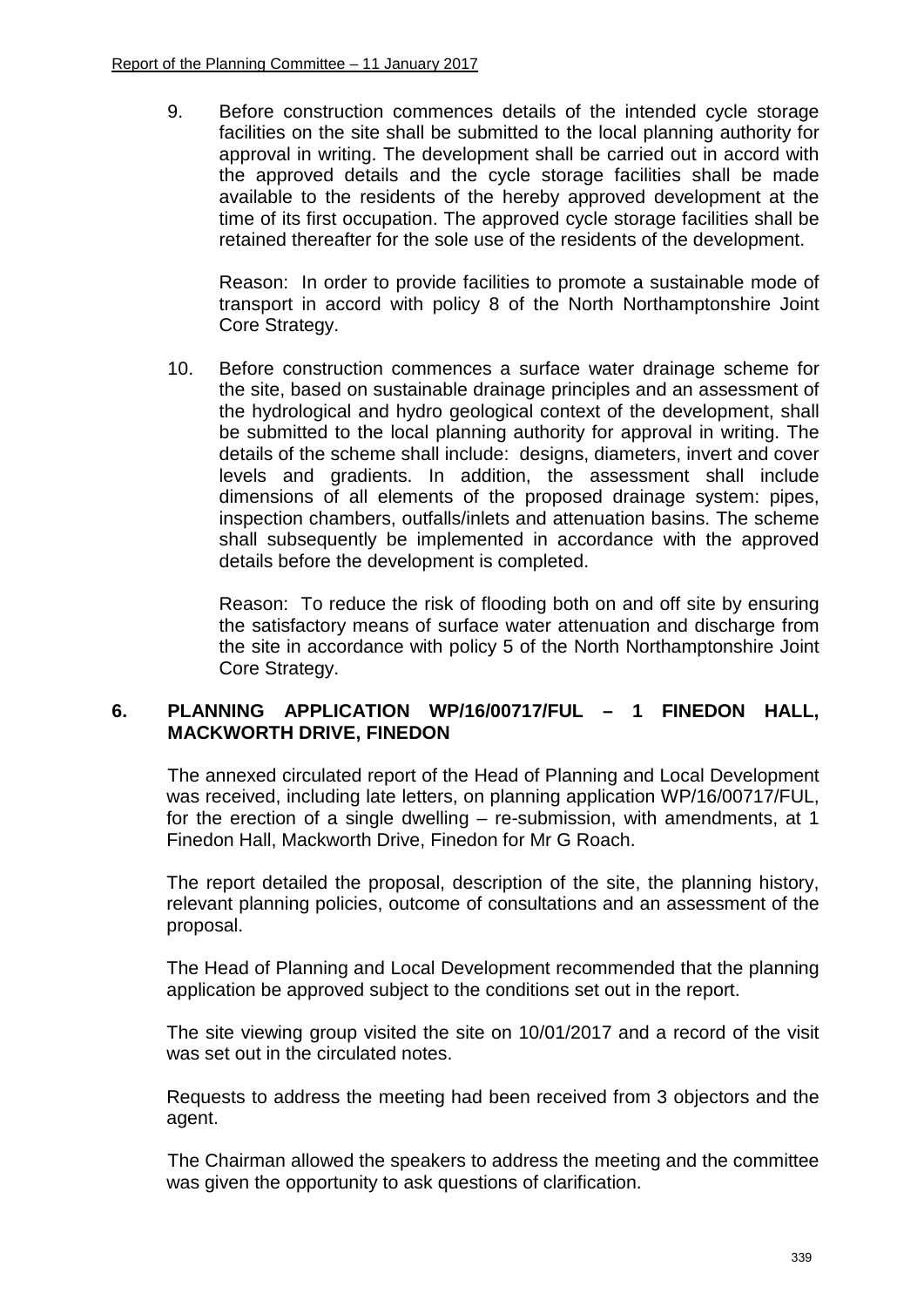The objectors, who stated they represented 9 residents and management of Finedon Hall, expressed strong concerns that the proposal was outside the village policy line and did not accord to the development plan or comply with various policies. They raised drainage and flooding risk concerns and felt that the proposal did not enhance the character of the area which was a valued landscape, in accordance with paragraph 109 of the NPPF. Furthermore the design was not considered to be of a high standard, or innovative. Biodiversity and ecological impact concerns were raised including protected species, in particular the Red Kite bird of prey. In addition concerns were raised regarding highways, effects on trees and the impact of unsafe access arrangements with vehicles entering and leaving the site, with the suggestions that the estate road should be widened, with footpaths and have turning splays with carefully designed gates.

The agent stated that the proposal was of contemporary design and would not be prominent due to its siting in the lowest part of the garden. He added that flooding would be low risk.

The Chairman then invited the committee to determine the application.

Councillor Ward had concerns about the protection of the trees near to the proposal. Most of the trees were covered by Tree Preservation Orders but there was a particular tree on the site that is very rare dating back to 1862 and is known around the world. His concern was for the protection of the trees with the construction traffic gaining access to the area where the proposal would be sited. The agent confirmed that vehicles would enter just within the existing access and then smaller trucks would be used to gain access down to the site. A construction management plan is also included as a condition.

With regard to landscaping a member asked if any trees would be removed. The agent confirmed that the only trees to be removed are at the back of the site which is classed as 'substantial scrub', rather than being defined specifically as trees.

A debate ensued and some members felt there were no access concerns and that the proposal did not impinge on other properties and that it fits well into the site. Other comments were made that if you drive down Harrowden Lane the proposed zinc roof would not enhance the location in the summer. Other comments related to the fact that design is a very subjective concept, often in the eye of the beholder. Some members felt it out of character within this special area which they felt should be afforded protection and others had concerns for wildlife. In contrast, others felt the design was innovative and positive.

 It was proposed by Councillor Morrall and seconded by Councillor Scarborough that the planning application be approved.

 On being put to the vote, the motion for approval was carried with 5 votes for approval and 4 votes against.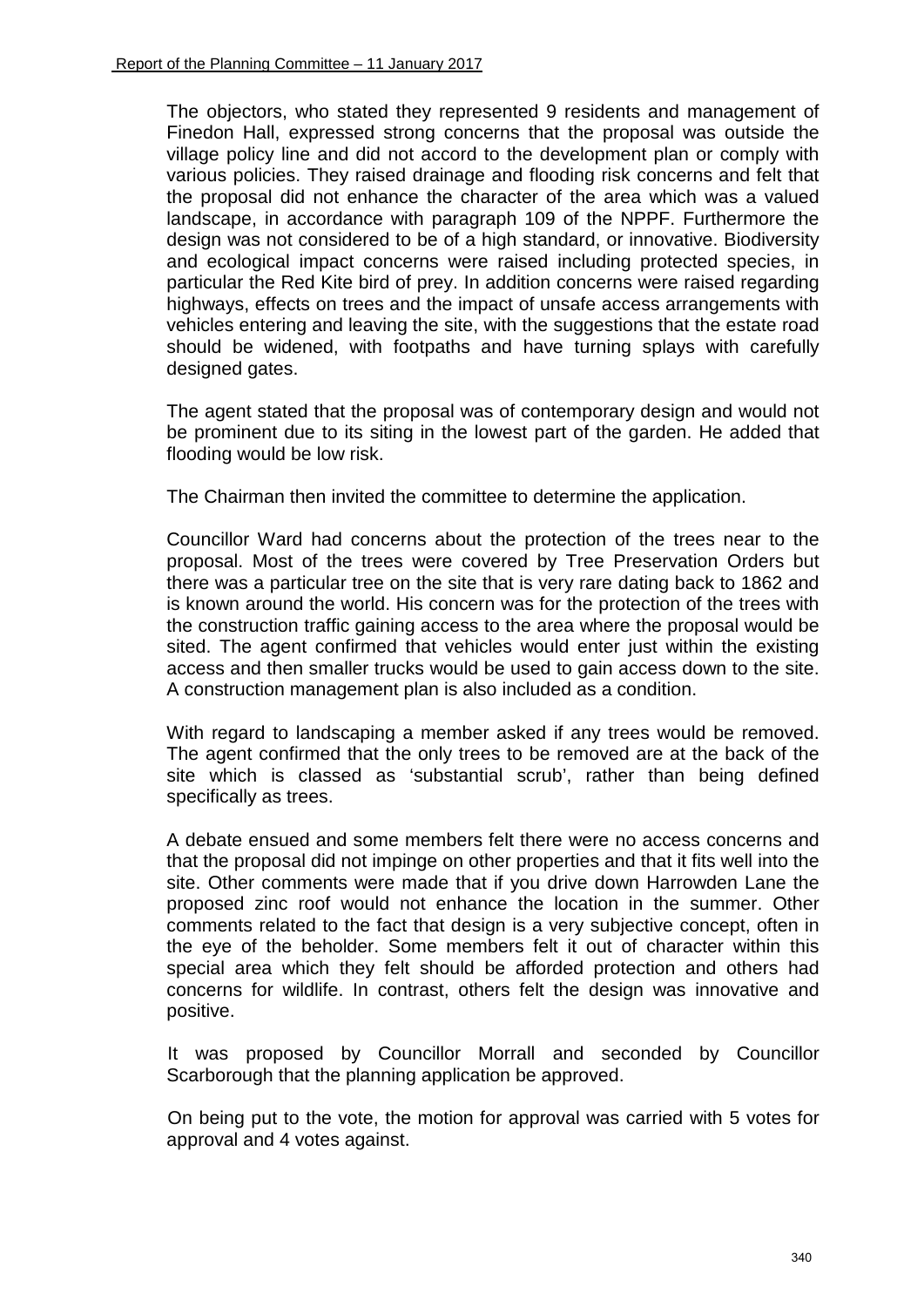**RESOLVED** that the planning application be approved subject to the following conditions:

1. The development shall be begun not later than the expiration of three years beginning with the date of this permission.

Reason: Required to be imposed pursuant to S51 of the Planning and Compulsory Purchase Act 2004.

2. The development shall be carried out in accordance with the approved plans 551/1/05, 551/1/20, 551/1/11, 551/1/10 deposited with the authority on 18 November 2016.

Reason: To ensure that the development is carried out in accordance with the approved plans.

3. Representative samples of all external facing and roofing materials shall be submitted to and approved in writing by the local planning authority before the development is commenced.

Reason: In the interest of the visual amenity of the area in accordance with policy 8 (d) (i) of the North Northamptonshire Joint Core Strategy.

4. No development shall take place within the area indicated until the applicant, or their agents or successors in title, has secured the implementation of a programme of archaeological work in accordance with a written scheme of investigation which has been submitted by the applicant and approved in writing by the local planning authority.

Reason: To ensure that features of archaeological interest are properly examined and recorded, in accordance with Joint Core Strategy policy 2 (d) and the National Planning Policy Framework Paragraph 141.

5. Prior to construction a site specific Construction Environmental Management Plan should be in place. The plan must demonstrate the adoption and use of best practicable means to reduce the effects of noise, vibration, dust and lighting. The plan should include, but not be limited to:

Procedures for maintaining good public relations including complaint management, public consultation and liaison.

Arrangements for liaison with the Councils Environmental Protection Team.

All works and ancillary operations which are audible at the site boundary shall be carried out only between the following hours:

0800 Hours and 1800 Hours on Mondays to Fridays and 0800 and 13:00 Hours on Saturdays and; at no time on Sundays and Bank Holidays.

Deliveries to and removal of plant, equipment, machinery and waste from the site must only take place within the permitted hours detailed above.

Mitigation measures as defined in BS5528: Parts 1 and 2: 2009 Noise and Vibration Control on Construction and Open Sites shall be used to minimise noise and disturbance from construction works.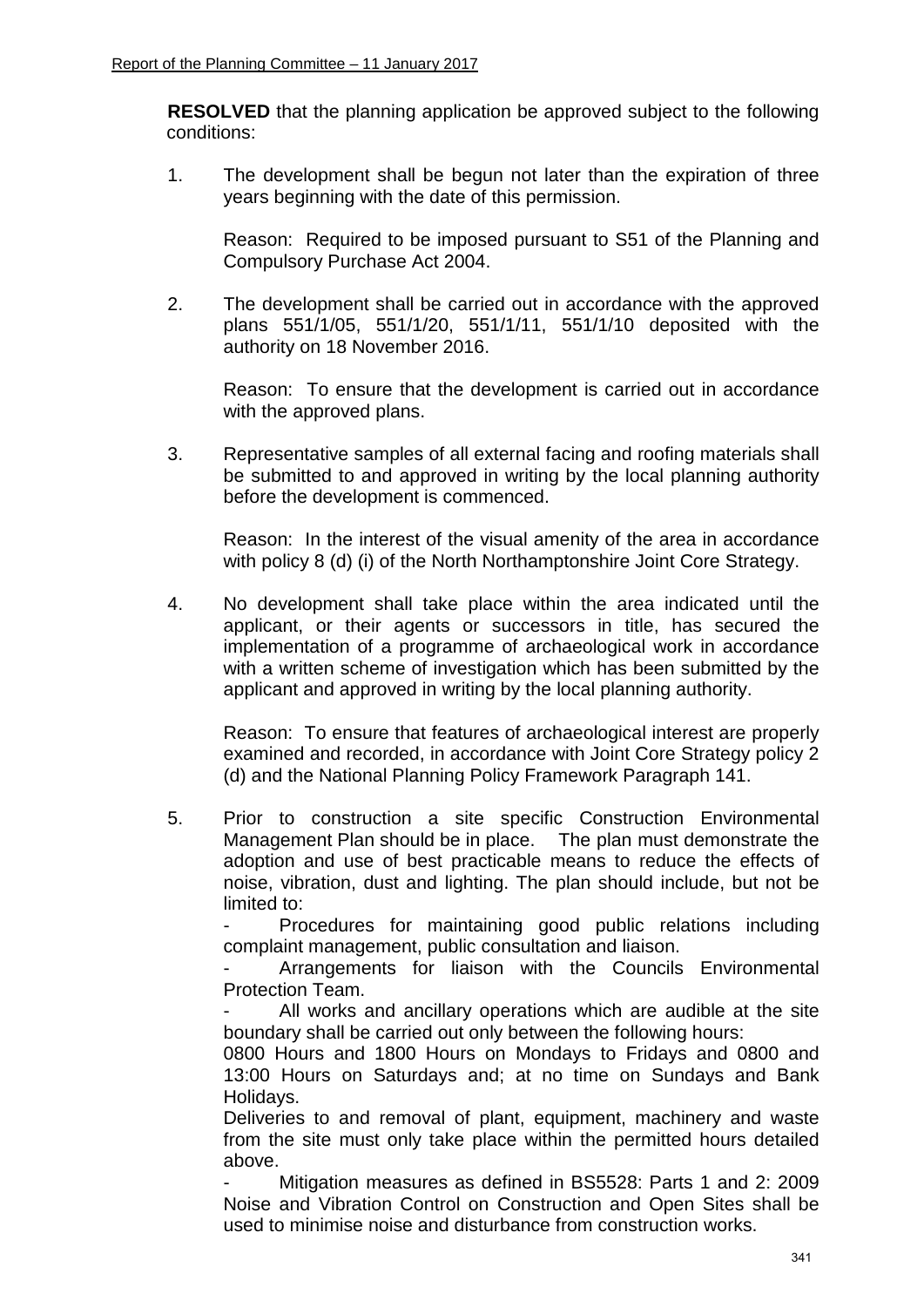Procedures for emergency deviation of the agreed working hours.

The Borough Council of Wellingborough encourages all contractors to be 'Considerate Contractors' when working in our district by being aware of the needs of neighbours and the environment.

Control measures for dust and other air-borne pollutants.

Measures for controlling the use of site lighting whether required for safe working or for security purposes.

The Construction Management Plan shall be adhered to throughout the construction period and the measures shall be retained for the duration of the construction works.

Reason: In order to safeguard the amenities of nearby occupiers in accordance with policy 8 (e) (i & ii) of the Joint Core Strategy.

6. Notwithstanding the details submitted on the application drawings 551/1/10 and 551/1/05 and prior to the implementation of the scheme an additional planting plan to include hard and soft landscaping shall be submitted and approved in writing by the local planning authority. The landscaping scheme should show full details of the location and species of locally native plants or suitable alternatives. All planting should be carried out in accordance with the approved scheme.

Reason: To ensure that the site is satisfactory landscaped and in order to maintain and enhance the visual amenity of the area in accordance with policy 8 (d) (ii) of the North Northamptonshire Joint Spatial Strategy.

7. The site shall be landscaped and planted with trees and shrubs in accordance with a comprehensive scheme which shall be submitted to and approved in writing by the local planning authority before construction commences. The scheme shall be implemented concurrently with the development and shall be completed not later than the first planting season following the substantial completion of the development. Any trees and shrubs removed, dying, being severely damaged or becoming seriously diseased within five years of planting shall be replaced by trees and shrubs of similar size and species to those originally required to be planted or other species as may be agreed.

Reason: In the interests of visual amenity and to comply with policy 8 (d) (ii) and 3 (e) of the Joint Core Strategy.

8. Prior to the commencement of any work on site a scheme for the protection of the existing trees which will be affected by the development shall be agreed in writing. This will be related to a more detailed survey of the trees around the building itself and will include protective fencing around the root protection area wherever possible and no dig construction of the driveway where it passes over the root protection area.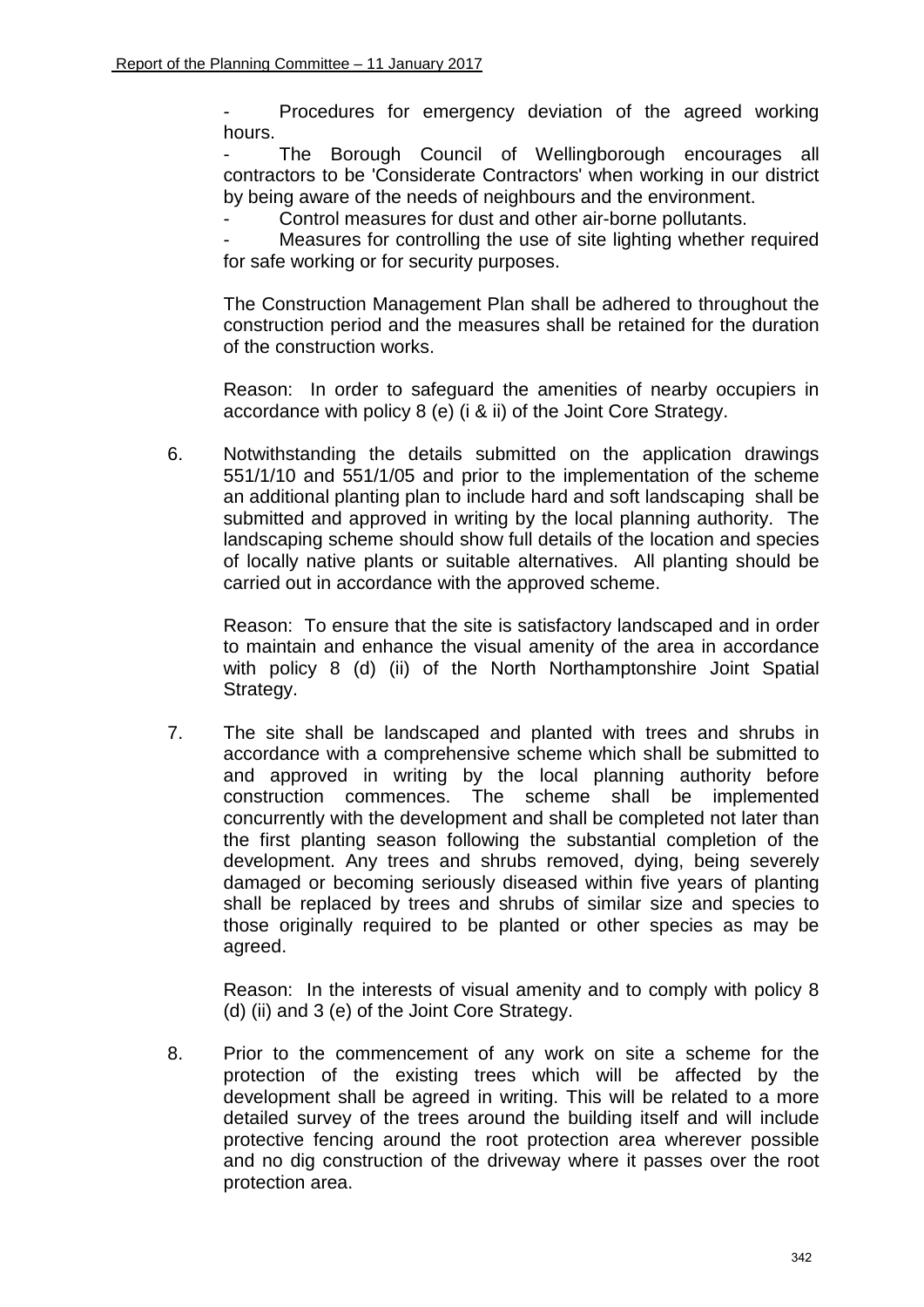Reason: To protect the existing landscape in accordance with policy 3 (a-e) of the Joint Core Strategy.

# **7. PLANNING APPLICATION WP/16/00576/VAR – LOVEJOYS OF FINEDON, 59 HIGH STREET, FINEDON**

The annexed circulated report of the Head of Planning and Local Development was received, on planning application WP/16/00576/VAR, for a variation of condition 1 of planning permission ref: WP/15/00621/FUL, to allow an element of A5 use alongside the existing A3 use (to enable home deliveries of restaurant food) at Lovejoys of Finedon, 59 High Street, Finedon for Ms M Parry.

The report detailed the proposal, description of the site, the planning history, relevant planning policies, outcome of consultations and an assessment of the proposal.

The Head of Planning and Local Development recommended that the planning application be approved subject to the conditions set out in the report.

The Chairman then invited the committee to determine the application.

Members felt strongly that the use needs to be controlled so that only home deliveries of the restaurant food could be carried out and that the restaurant should not change to becoming purely a takeaway business. It was clarified that should this occur, this would be unauthorised and would be subject to enforcement. To underline this, a specific condition had been suggested to make sure that the premises remain as an A3 use, that no separate trade counter is installed. It was also pointed out that in most restaurants allowing a small amount of home deliveries would be considered to be 'de minimus' and therefore would not need planning permission. One member suggested whether or not a temporary condition was appropriate. The legal representative stated that this would fail the statutory test of reasonableness in this instance.

 It was proposed by Councillor Ward and seconded by Councillor Morrall that the planning application be approved.

 On being put to the vote, the motion for approval was carried by 8 votes, with 1 abstention.

**RESOLVED** that the planning application be approved subject to the following conditions:

1. The development shall be begun not later than the expiration of three years beginning with the date of this permission.

Reason: Required to be imposed pursuant to S51 of the Planning and Compulsory Purchase Act 2004.

2. The use shall remain as an A3 restaurant and shall not operate as a separate A5 use either in whole or part. A separate trade counter shall not be installed or used at the premises and a collection service by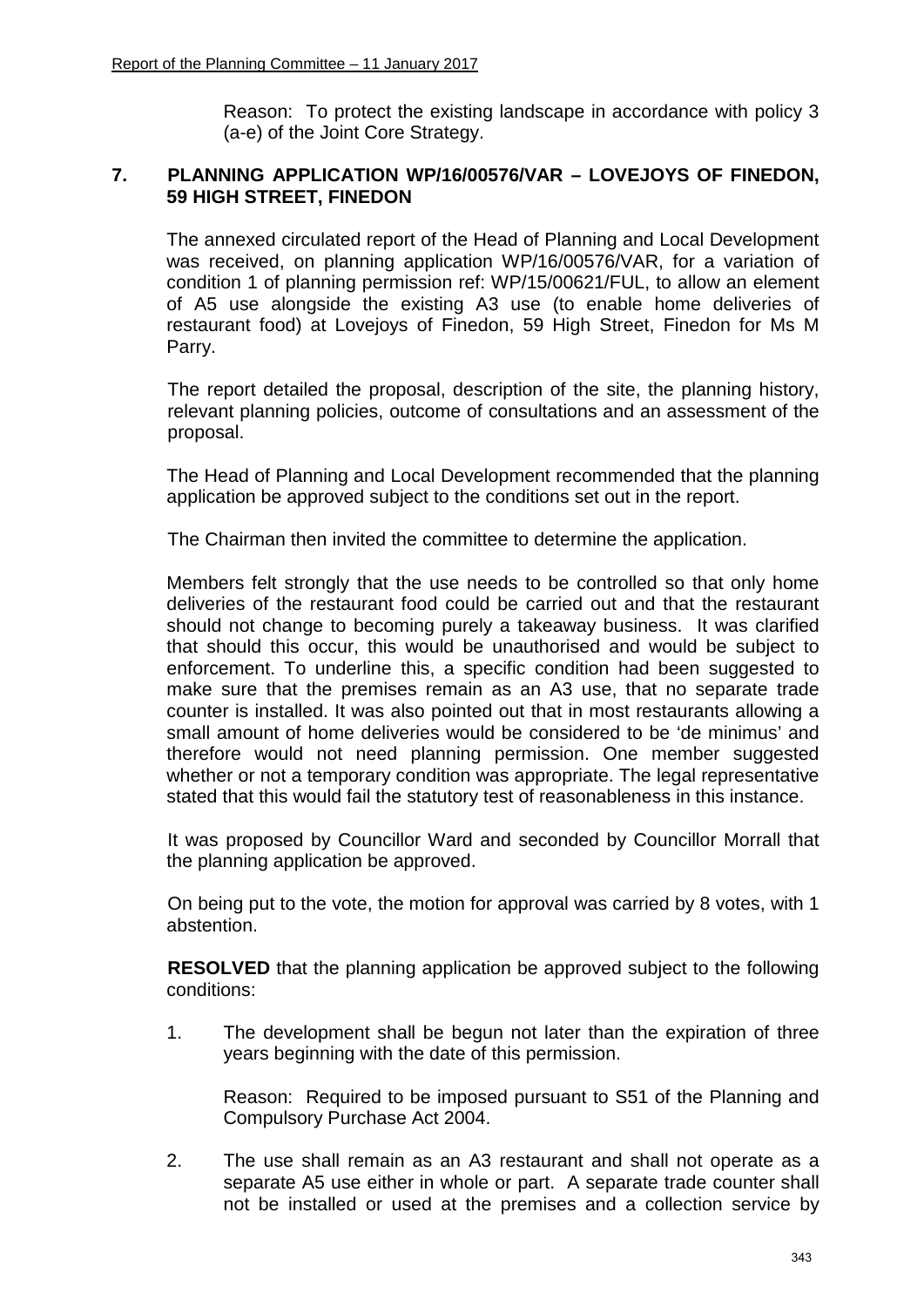customers shall not be permitted. The use of the delivery service shall operate according to the details submitted with the application.

Reason: In order to ensure that the main use of the premises remains as an A3 restaurant and in order to protect residential amenity and highway safety in accordance with Policy 8 of the North Northamptonshire Joint Core Strategy.

# **8. PLANNING APPLICATION WP/16/00646/FUL – 36C ORCHARD ROAD (LAND TO REAR OF 39 HIGH STREET), FINEDON**

The annexed circulated report of the Head of Planning and Local Development was received, on planning application WP/16/00646/FUL, for a residential development of 4 no. dwellings consisting of 2 no. four bedroom three storey and 2 no. three bedroom single-storey dwellings. Amended Plans at 36C Orchard Road (Land to rear of 39 High Street), Finedon for Mr D Hartwell.

The report detailed the proposal, description of the site, the planning history, relevant planning policies, outcome of consultations and an assessment of the proposal.

The Head of Planning and Local Development recommended that the planning application be approved subject to the conditions set out in the report.

The Chairman then invited the committee to determine the application.

Councillor Ward was disappointed that there was still no parking provision for 39 High Street included within the scheme as historically parking was available for 39 High Street on this site. If parking was still made available for 39 High Street this would assist with alleviating some of the parking issues already exacerbated in the High Street by recent developments at Masons Yard and flat conversions at 37 High Street.

Another member made a comment that he had concerns about the boundary treatments in relation to the southern boundary of the site, being in a conservation area. It was considered that the height and length of the boundary wall in Orchard Road should be retained as much as possible as it currently stands. Members considered that the application was nearly acceptable but that it still needed some work to overcome concerns regarding overdevelopment on this narrow site still being a little too cramped. They thought Plot 3 could be slightly smaller in size and the dedicated visitor parking on the site could be designated as regular parking.

It was then proposed by Councillor Griffiths that the planning application be deferred for further work to be done and for the applicant to consider the following comments made by Members:

- clarification in relation to the parking on the site plus incorporating a car parking space for 39 High Street;
- boundary treatment and access clarify retention of the wall;
- reduce the size of Plot 3 to be slightly smaller to ensure it is not over development.